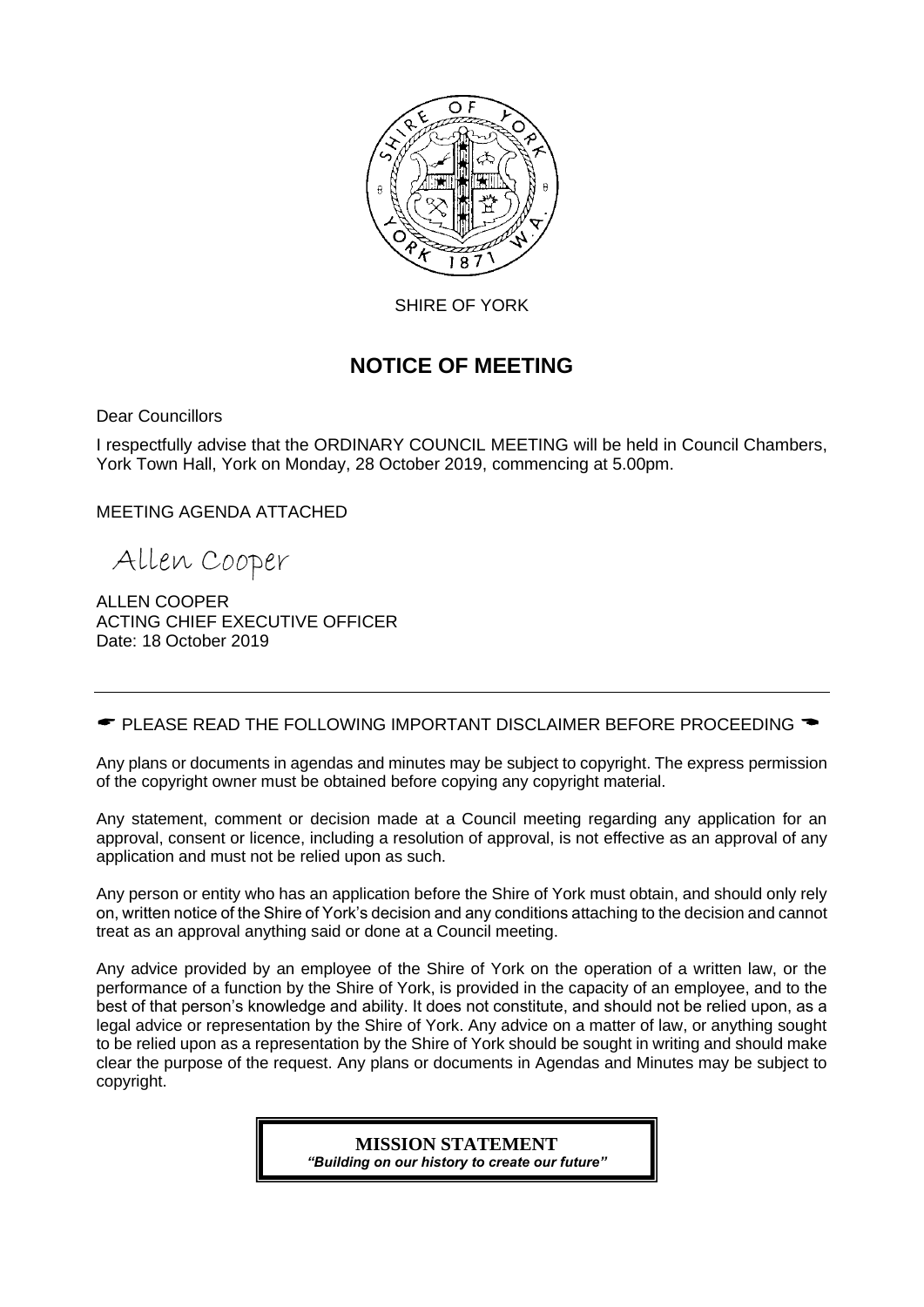# **Local Government Act 1995 (as amended)**

#### **Part 1 Introductory Matters**

- 1.3. Content and intent
	- (1) This Act provides for a system of local government by
		- (a) providing for the constitution of elected local governments in the State;
		- (b) describing the functions of local governments;
		- (c) providing for the conduct of elections and other polls; and
		- (d) providing a framework for the administration and financial management of local governments and for the scrutiny of their affairs.
	- (2) This Act is intended to result in
		- (a) better decision making by local governments;
		- (b) greater community participation in the decisions and affairs of local governments;
		- (c) greater accountability of local governments to their communities; and
		- (d) more efficient and effective local government.
	- (3) In carrying out its functions a local government is to use its best endeavours to meet the needs of the current and future generations through an integration of environmental protection, social advancement and economic prosperity.

# **Part 2 Constitution of Local Government**

# **Division 2 Local Governments and Councils of Local Governments**

- 2.7 The Role of Council
	- (1) The Council
		- (a) directs and controls the Local Government's affairs; and
		- (b) is responsible for the performance of the Local Government's functions.
	- (2) Without limiting subsection  $(1)$ , the Council is to
		- (a) oversee the allocation of the Local Government's finances and resources; and
		- (b) determine the Local Government's policies.

# **Meetings generally open to the public**

- **5.1.** (1) Subject to subsection (2), the following are to be open to members of the public
	- (a) all council meetings; and
	- (b) all meetings of any committee to which a local government power or duty has been delegated.
	- (2) If a meeting is being held by a council or by a committee referred to in subsection (1) (b), the council or committee may close to members of the public the meeting, or part of the meeting, if the meeting or the part of the meeting deals with any of the following —
		- (a) a matter affecting an employee or employees;
		- (b) the personal affairs of any person;
		- (c) a contract entered into, or which may be entered into, by the local government and which relates to a matter to be discussed at the meeting;
		- (d) legal advice obtained, or which may be obtained, by the local government and which relates to a matter to be discussed at the meeting;
		- (e) a matter that if disclosed, would reveal
			- (i) a trade secret;
			- (ii) information that has a commercial value to a person; or
			- (iii) information about the business, professional, commercial or financial affairs of a person, where the trade secret or information is held by, or is about, a person other than the local government;
		- (f) a matter that if disclosed, could be reasonably expected to —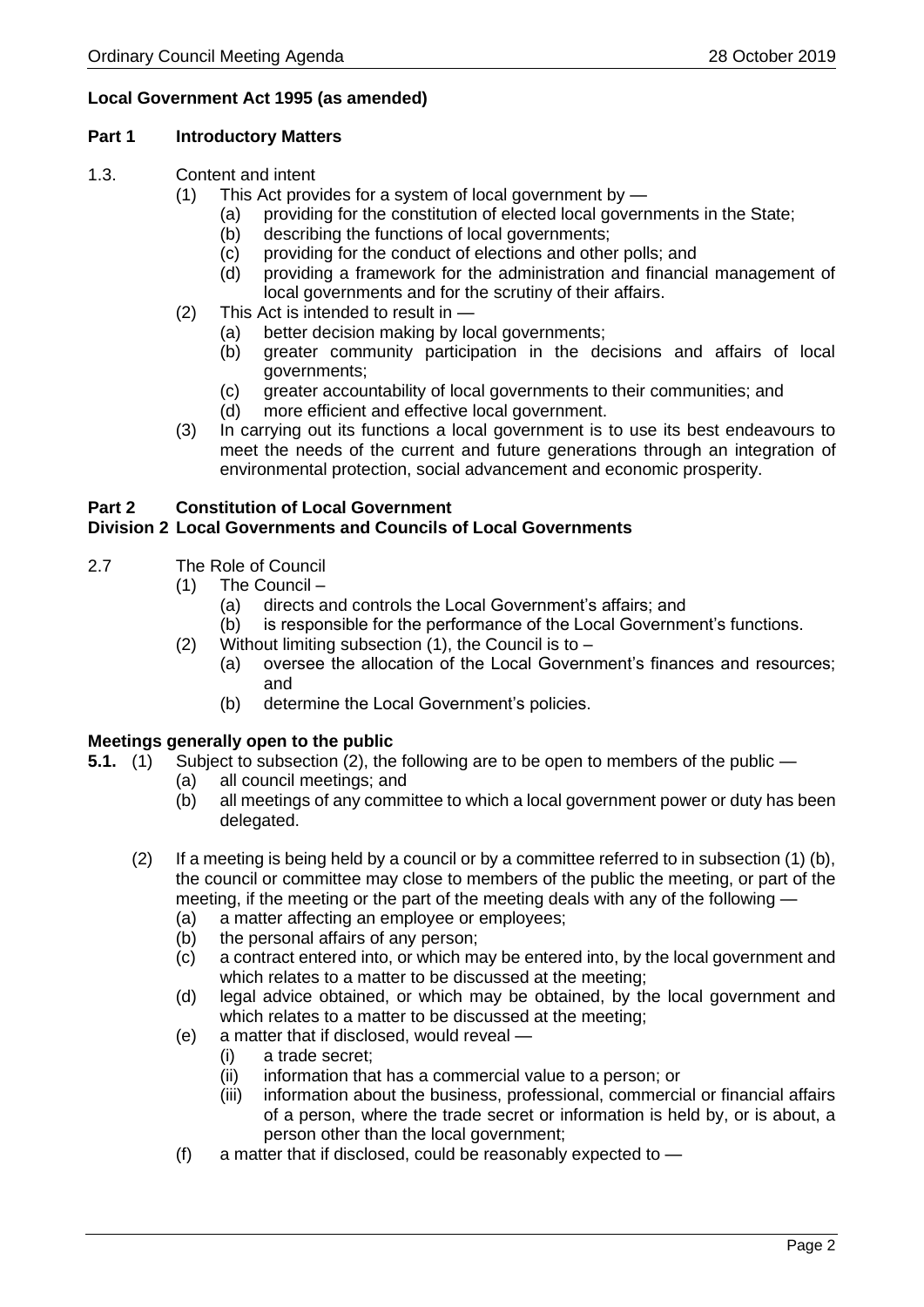- (i) impair the effectiveness of any lawful method or procedure for preventing, detecting, investigating or dealing with any contravention or possible contravention of the law;
- (ii) endanger the security of the local government's property; or
- (iii) prejudice the maintenance or enforcement of a lawful measure for protecting public safety;
- (g) information which is the subject of a direction given under section 23 (1a) of the Parliamentary Commissioner Act 1971; and
- (h) such other matters as may be prescribed.
- (3) A decision to close a meeting or part of a meeting and the reason for the decision are to be recorded in the minutes of the meeting.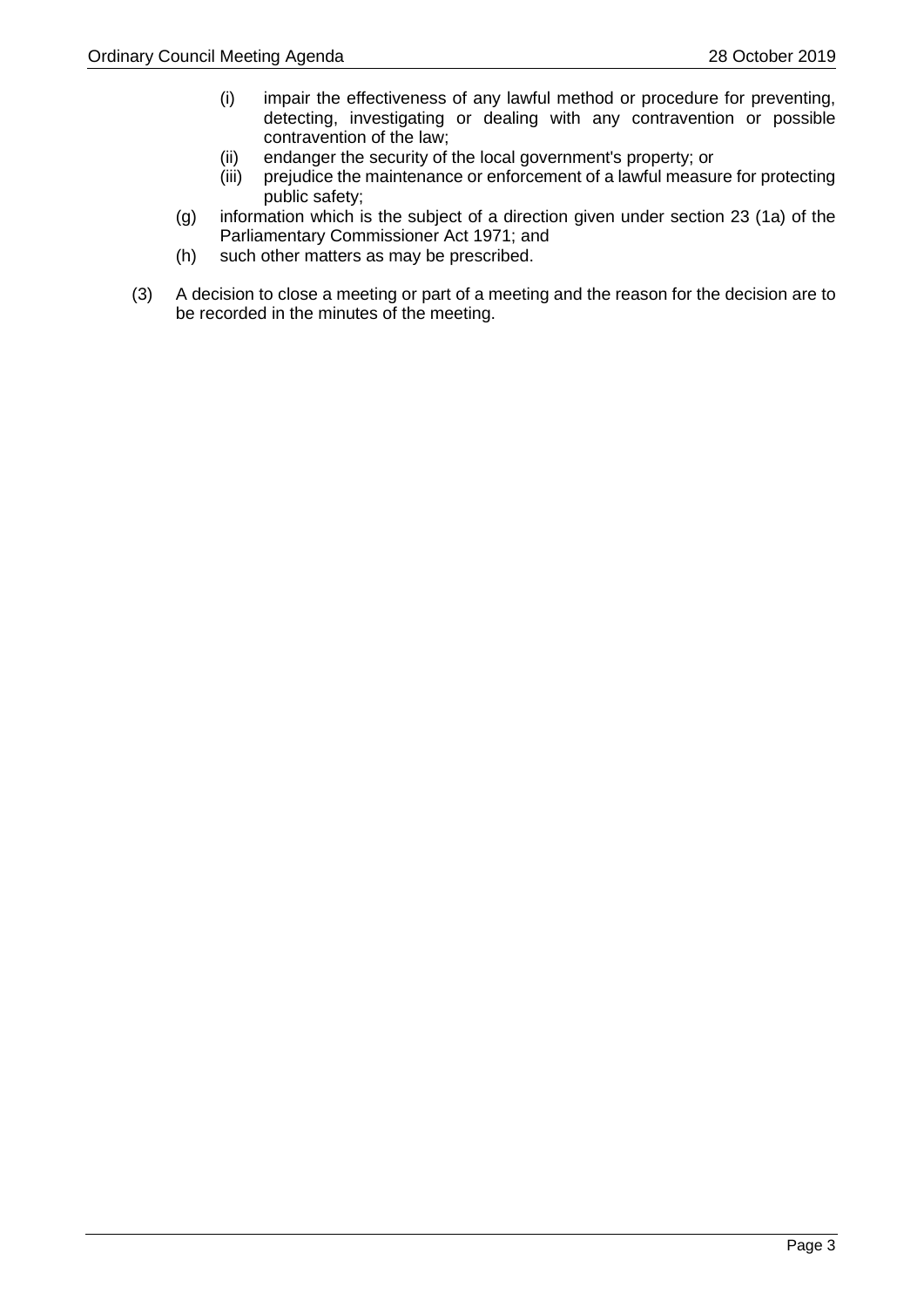

# **G 2.6 PUBLIC QUESTION TIME**

# **Policy Statement**

1.0 "Public Question Time" will be limited to 15 minutes\*. The Council may exercise a discretion to extend the time by resolution if required. If there are questions remaining unasked at the expiration of the time allotted members of the public will be asked to submit their questions in writing to the Chief Executive Officer who will provide a written reply with the response placed in the Agenda of the next Ordinary Meeting of the Council.

*\* A minimum of 15 minutes is provided by Regulation 6(1) of the Local Government (Administration) Regulations 1996 (S.5.24 of the Local Government Act 1995)*

- 2.0 Questions may be asked at the Ordinary Council Meeting and any Committee meeting on any matter affecting the Council and the Shire's operations. Questions submitted to Special Meetings of the Council will be restricted to the subject matter of the meeting.
- 3.0 Each questioner will be limited to two (2) questions. Statements or long preamble are not permitted.
- 4.0 People wishing to ask questions will be encouraged to put their questions in writing or in a prescribed form and submit them to the Chief Executive Officer prior to 10 am on the day of the meeting. This allows for an informed response to be given at the meeting. Oral questions are permitted.
- 5.0 Priority will be given to questions about matters on the agenda for the meeting and which are submitted in accordance with 4.0 above.
- 6.0 Every person who wishes to ask a question must identify themselves and register with a Council Officer immediately prior to the meeting. Subject to 5.0 above questions will be taken in the order in which people register.
- 7.0 Questions containing offensive remarks, reference to the personal affairs or actions of Elected Members or staff, or which relate to confidential matters or legal action will not be accepted. Questions that the Presiding Member considers have been answered by earlier questions at the meeting or earlier meetings may not be accepted.
- 8.0 On receipt of a question the Presiding Member may answer the question or direct it to the Chief Executive Officer to answer. If the question is of a technical nature the Chief Executive Officer may direct the question to a senior technical officer present. If the question requires research it will be taken on notice.
- 9.0 There will be no debate on the answers to questions.
- 10.0 A summary of the question and the answer will be recorded in the minutes of the Council meeting at which the question was asked.
- 11.0 Public Question Time guidelines incorporating this policy are being prepared and will include information on the other methods of enquiry that are available to members of the public to obtain information from the Shire.

Adopted 21 October 2013 Amended 17 September 2015 Amended 23 November 2015 Reviewed 24 October 2016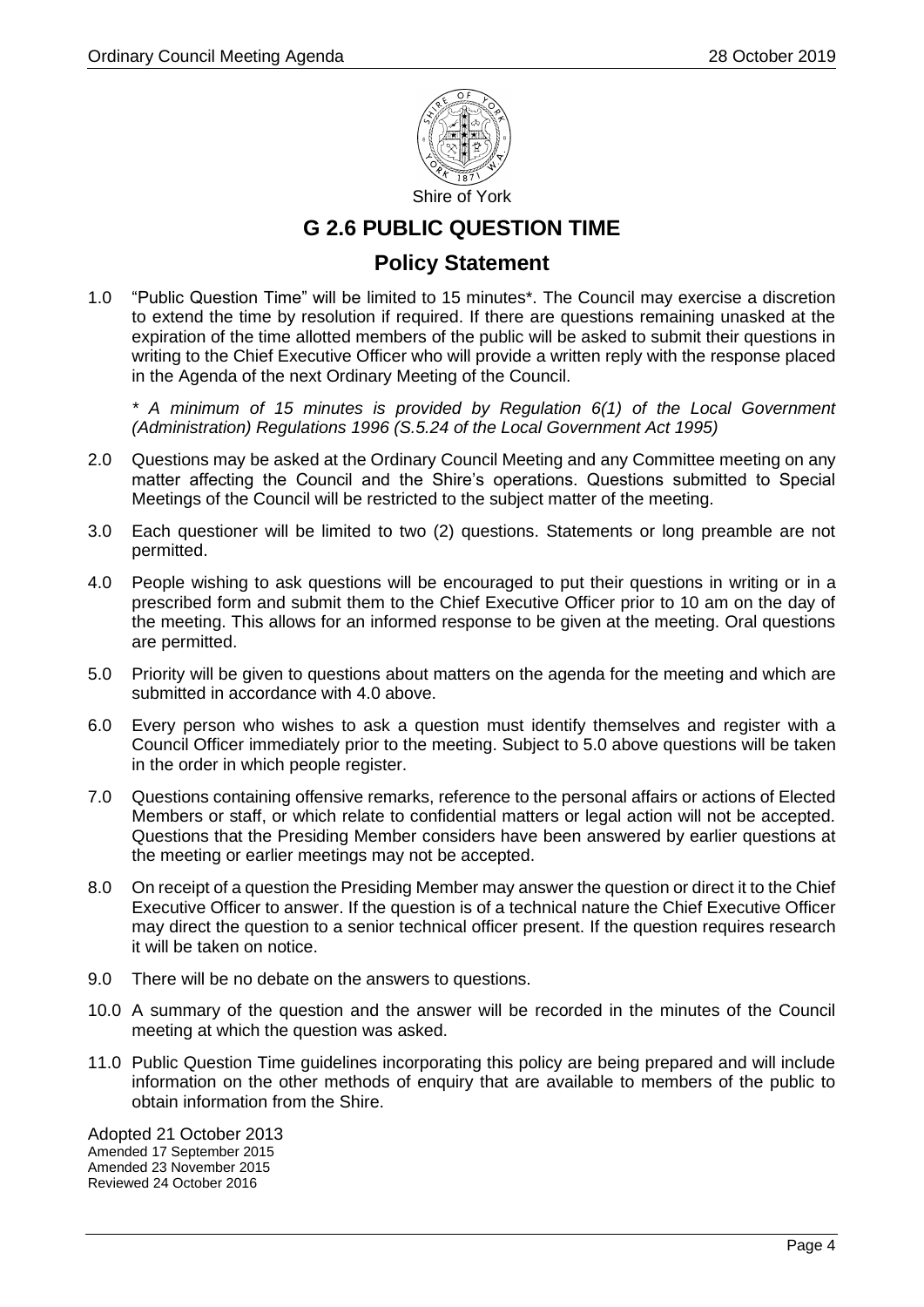# PUBLIC QUESTION TIME PROFORMA

**CONTINUED** 

# Question(s)

|                                                           | Please ensure that your question complies with the Public Question Time Policy<br>Statement as published in the Council Agenda and stated as per the attached |
|-----------------------------------------------------------|---------------------------------------------------------------------------------------------------------------------------------------------------------------|
| Name:                                                     |                                                                                                                                                               |
| <b>Residential Address:</b>                               | (Required if written response requested)                                                                                                                      |
| <b>Organization Name:</b><br>(If presenting on behalf of) |                                                                                                                                                               |
| <b>Council</b>                                            | Item No. Referred To:<br>Meeting Date: _______________________                                                                                                |
|                                                           | Write your question(s) as clearly and concisely as possible - lengthy questions may be paraphrased.                                                           |
| Note:                                                     | To provide equal opportunity for all in attendance to ask questions, a limit of two<br>(2) questions at a time from any one person is imposed.                |
|                                                           |                                                                                                                                                               |
|                                                           |                                                                                                                                                               |
|                                                           |                                                                                                                                                               |
|                                                           |                                                                                                                                                               |
|                                                           |                                                                                                                                                               |
|                                                           |                                                                                                                                                               |
|                                                           |                                                                                                                                                               |
|                                                           |                                                                                                                                                               |
|                                                           |                                                                                                                                                               |
|                                                           |                                                                                                                                                               |
|                                                           |                                                                                                                                                               |
|                                                           |                                                                                                                                                               |
|                                                           |                                                                                                                                                               |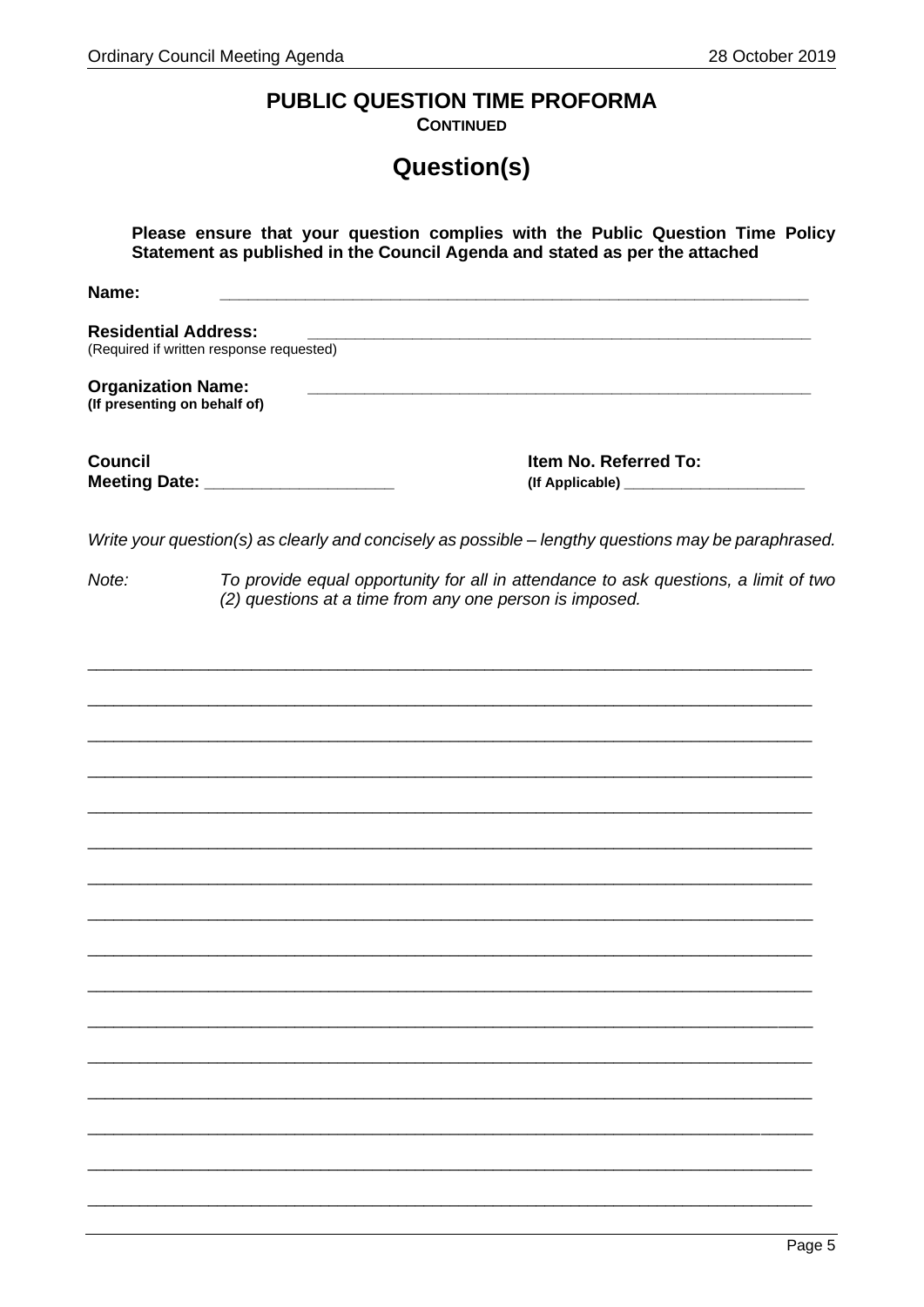| OFFICE USE ONLY                                        |                                                                                                                                   |
|--------------------------------------------------------|-----------------------------------------------------------------------------------------------------------------------------------|
| Presented Meeting Date: ______________________________ | Item No:<br><u> 2002 - Jan James James James James James James James James James James James James James James James James Ja</u> |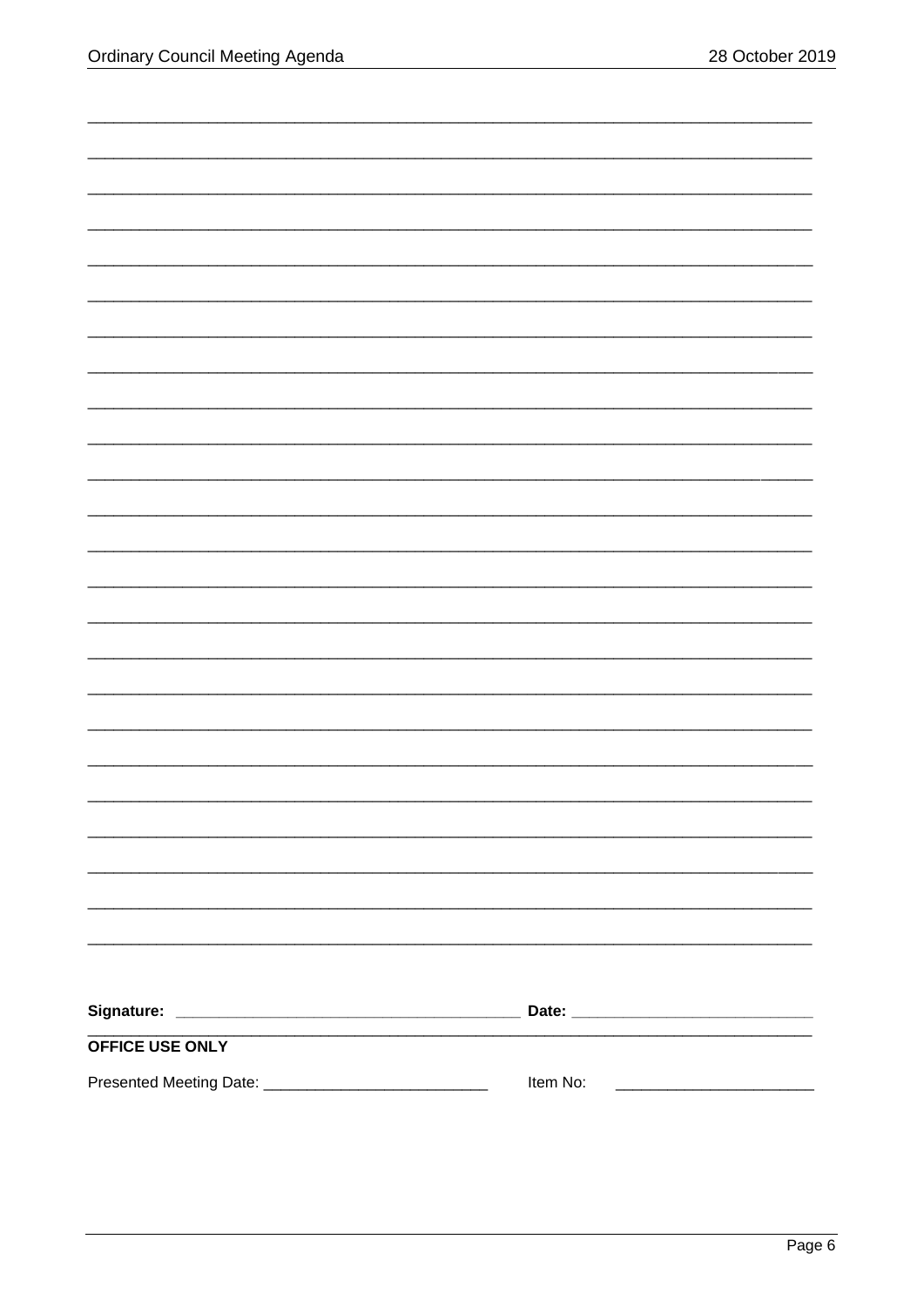# **Order Of Business**

| 1            |             |                                                                                   |  |
|--------------|-------------|-----------------------------------------------------------------------------------|--|
|              | 1.1         |                                                                                   |  |
|              | 1.2         |                                                                                   |  |
|              | 1.3         |                                                                                   |  |
|              | 1.4         |                                                                                   |  |
|              | 1.5         |                                                                                   |  |
|              | 1.6         |                                                                                   |  |
|              | 1.7         |                                                                                   |  |
| $\mathbf{2}$ |             |                                                                                   |  |
|              | 2.1         |                                                                                   |  |
|              | 2.2         |                                                                                   |  |
|              | 2.3         |                                                                                   |  |
|              | 2.4         |                                                                                   |  |
|              | 2.5         |                                                                                   |  |
| 3            |             |                                                                                   |  |
|              | 3.1         |                                                                                   |  |
|              | 3.2         |                                                                                   |  |
| 4            |             |                                                                                   |  |
|              | 4.1         |                                                                                   |  |
|              | 4.2         |                                                                                   |  |
| 5            |             |                                                                                   |  |
| 6            |             |                                                                                   |  |
|              | 6.1         |                                                                                   |  |
|              | 6.2         |                                                                                   |  |
|              | 6.3         |                                                                                   |  |
|              | 6.4         |                                                                                   |  |
| 7            |             |                                                                                   |  |
| 8            |             |                                                                                   |  |
| 9            |             |                                                                                   |  |
|              |             | SY149-10/19 Local Heritage Survey, Heritage List, Heritage Areas & Local Planning |  |
|              | SY150-10/19 | Development Application: Sheds for Storage of Private Assets (Use Not             |  |
|              |             | SY151-10/19 Bushfire Risk Management Plan - Mitigation Activity Grant  27         |  |
|              | SY152-10/19 |                                                                                   |  |
|              | SY153-10/19 | Request for Sponsorship - 2019 Senior Citizen Appreciation Day  35                |  |
|              | SY154-10/19 |                                                                                   |  |
|              | SY155-10/19 | Outstanding Rates and Sundry Debts - Debt Recovery 41                             |  |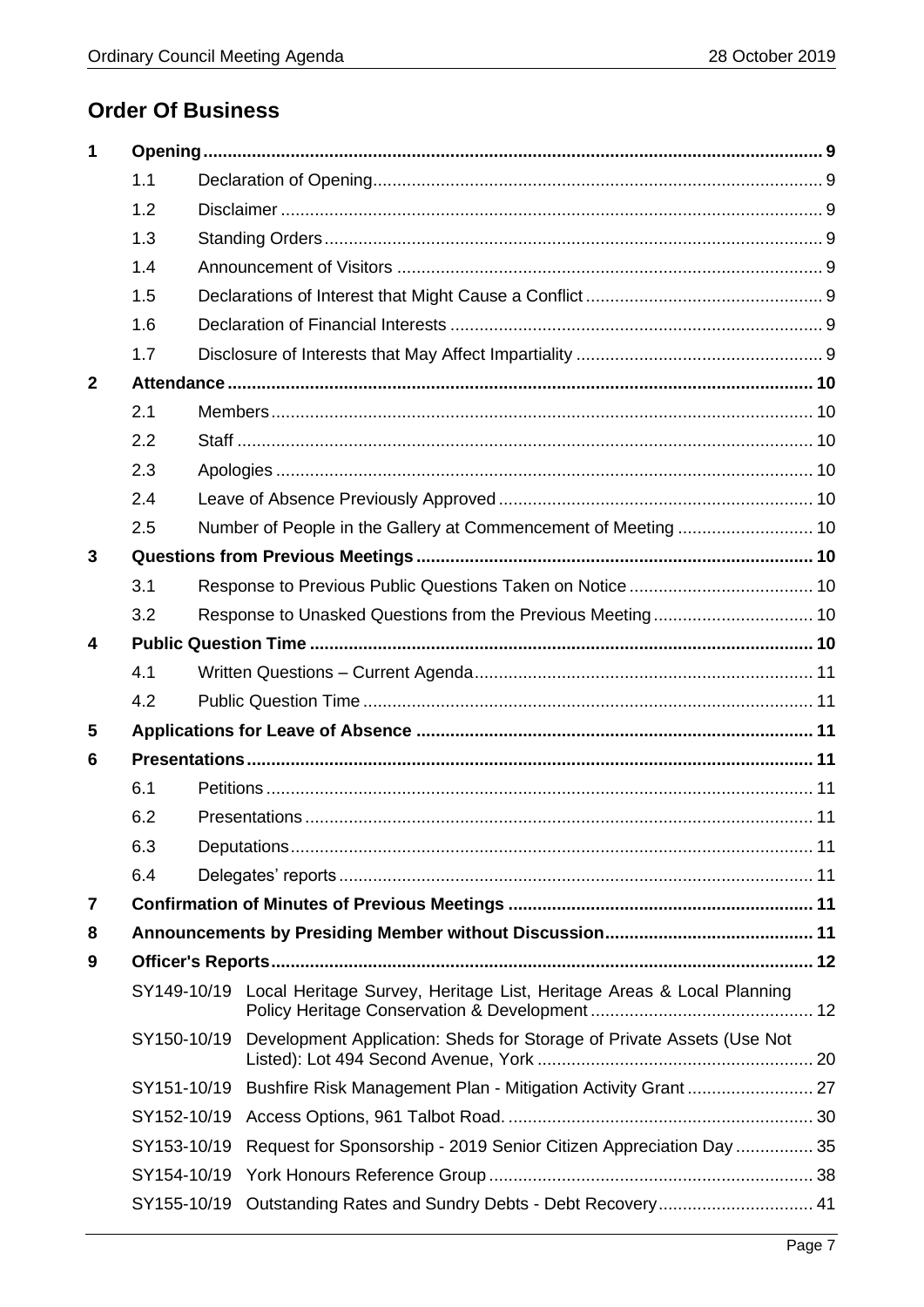|    |      | SY156-10/19 Outstanding Rates and Charges - Payment Agreements  46                   |  |
|----|------|--------------------------------------------------------------------------------------|--|
|    |      |                                                                                      |  |
|    |      |                                                                                      |  |
| 10 |      |                                                                                      |  |
| 11 |      |                                                                                      |  |
| 12 |      | Business of an Urgent Nature Introduced by Decision of the Meeting 57                |  |
| 13 |      |                                                                                      |  |
|    | 13.1 |                                                                                      |  |
|    |      | SY159-10/19 - Confidential - Doubtful Debt - Outstanding Rates and Charges - Request |  |
|    | 13.2 |                                                                                      |  |
|    |      |                                                                                      |  |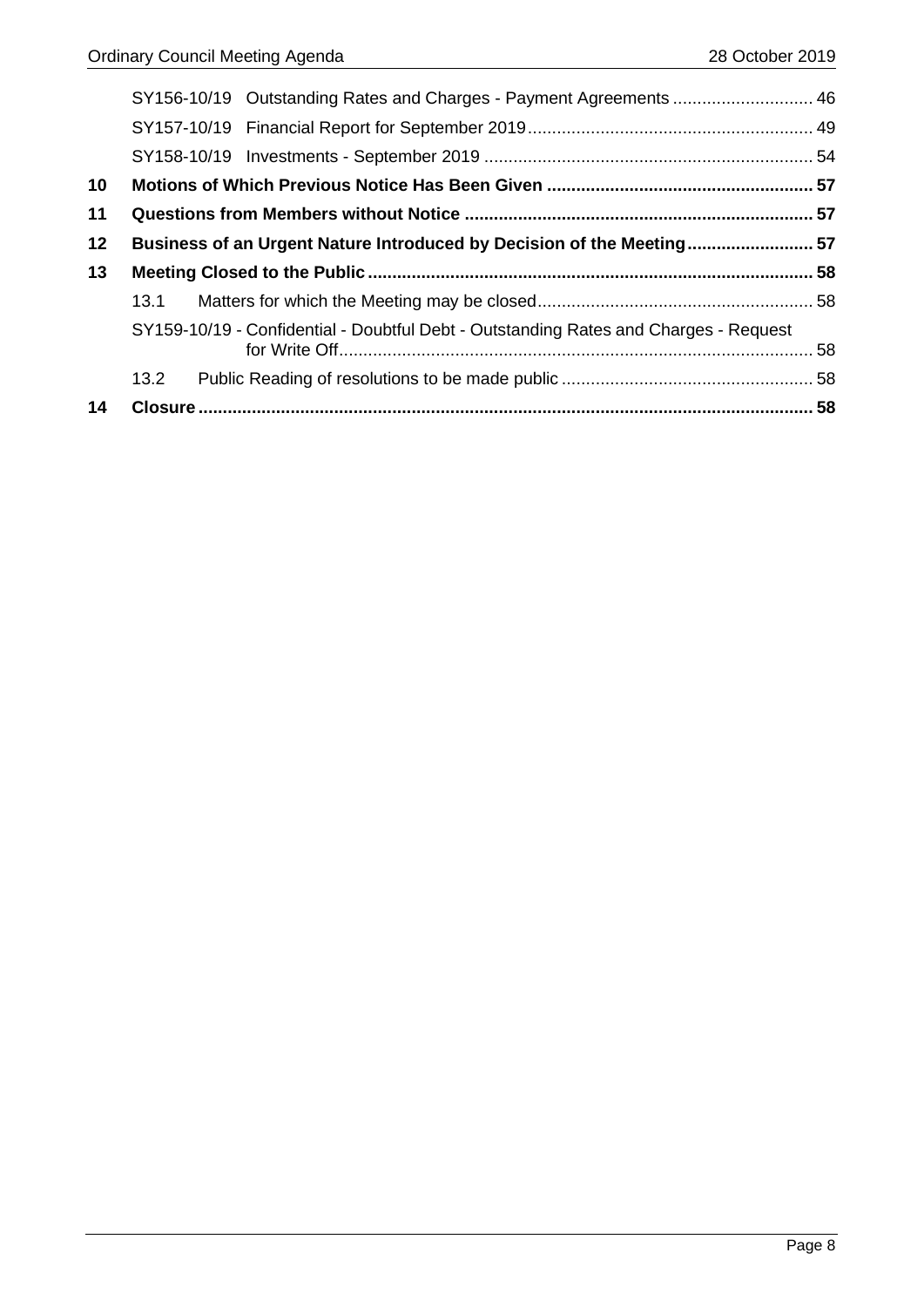The York Shire Council acknowledges the traditional owners of the land on which this meeting will be held.

#### <span id="page-8-0"></span>**1 OPENING**

- <span id="page-8-1"></span>1.1 Declaration of Opening
- <span id="page-8-2"></span>1.2 Disclaimer

The Shire President advises the following:

*"I wish to draw attention to the Disclaimer Notice contained within the agenda document and advise members of the public that any decisions made at the meeting today, can be revoked, pursuant to the Local Government Act 1995.*

*Therefore members of the public should not rely on any decisions until formal notification in writing by Council has been received. Any plans or documents in agendas and minutes may be subject to copyright. The express permission of the copyright owner must be obtained before copying any copyright material."*

- <span id="page-8-3"></span>1.3 Standing Orders
- <span id="page-8-4"></span>1.4 Announcement of Visitors
- <span id="page-8-5"></span>1.5 Declarations of Interest that Might Cause a Conflict

Councillors/Staff are reminded of the requirements of s5.65 of the Local Government Act 1995, to disclose any interest during the meeting when the matter is discussed and also of the requirement to disclose an interest affecting impartiality under the Shire of York's Code of Conduct.

| <b>Name</b> | <b>Item No &amp; Title</b> | <b>Nature of Interest</b><br>(and extent, where appropriate) |
|-------------|----------------------------|--------------------------------------------------------------|
|             |                            |                                                              |
|             |                            |                                                              |
|             |                            |                                                              |

#### <span id="page-8-6"></span>1.6 Declaration of Financial Interests

A declaration under this section requires that the nature of the interest must be disclosed. Consequently a member who has made a declaration must not preside, participate in, or be present during any discussion or decision making procedure relating to the matter the subject of the declaration.

Other members may allow participation of the declarant if the member further discloses the extent of the interest and the other members decide that the interest is trivial or insignificant or is common to a significant number of electors or ratepayers.

| <b>Name</b> | <b>Item No &amp; Title</b> | <b>Nature of Interest</b><br>(and extent, where appropriate) |
|-------------|----------------------------|--------------------------------------------------------------|
|             |                            |                                                              |
|             |                            |                                                              |
|             |                            |                                                              |

#### <span id="page-8-7"></span>1.7 Disclosure of Interests that May Affect Impartiality

Councillors and staff are required (Code of Conduct), in addition to declaring any financial interest, to declare any interest that might cause a conflict. The member/employee is also encouraged to disclose the nature of the interest. The member/employee must consider the nature and extent of the interest and whether it will affect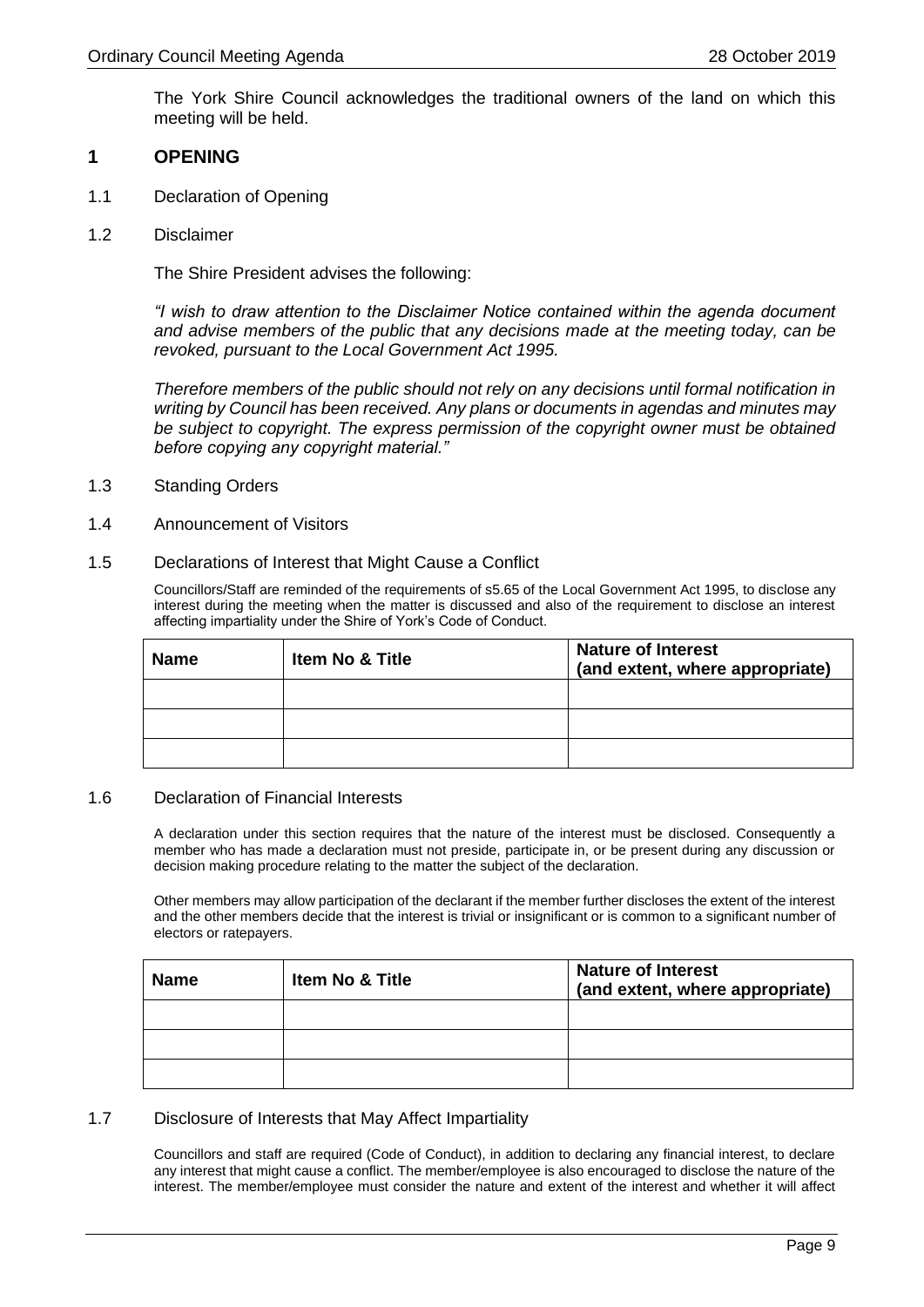their impartiality. If the member/employee declares that their impartiality will not be affected then they may participate in the decision making process.

| <b>Name</b> | <b>Item No &amp; Title</b> | <b>Nature of Interest</b><br>(and extent, where appropriate) |
|-------------|----------------------------|--------------------------------------------------------------|
|             |                            |                                                              |
|             |                            |                                                              |
|             |                            |                                                              |

# <span id="page-9-0"></span>**2 ATTENDANCE**

- <span id="page-9-1"></span>2.1 Members
- <span id="page-9-2"></span>2.2 Staff
- <span id="page-9-3"></span>2.3 Apologies
- <span id="page-9-4"></span>2.4 Leave of Absence Previously Approved
- <span id="page-9-5"></span>2.5 Number of People in the Gallery at Commencement of Meeting

# <span id="page-9-6"></span>**3 QUESTIONS FROM PREVIOUS MEETINGS**

- <span id="page-9-7"></span>3.1 Response to Previous Public Questions Taken on Notice Nil
- <span id="page-9-8"></span>3.2 Response to Unasked Questions from the Previous Meeting Nil

# <span id="page-9-9"></span>**4 PUBLIC QUESTION TIME**

Public Question Time is conducted in accordance with the Act and Regulations. In addition to this the Shire's Council Meetings Local Law 2016 states –

#### **6.7 Other procedures for question time for the public**

- (1) A member of the public who wishes to ask a question during question time must identify themselves and register with a Council Officer immediately prior to the meeting.
- (2) A question may be taken on notice by the Council for later response.
- (3) When a question is taken on notice the CEO is to ensure that—
	- (a) a response is given to the member of the public in writing; and
	- (b) a summary of the response is included in the agenda of the next meeting of the Council.
- (4) Where a question relating to a matter in which a relevant person has an interest is directed to the relevant person, the relevant person is to—
	- (a) declare that he or she has an interest in the matter; and
	- (b) allow another person to respond to the question.
- (5) Each member of the public with a question is entitled to ask up to 2 questions before other members of the public will be invited to ask their questions.
- (6) Where a member of the public provides written questions then the Presiding Member may elect for the questions to be responded to as normal business correspondence.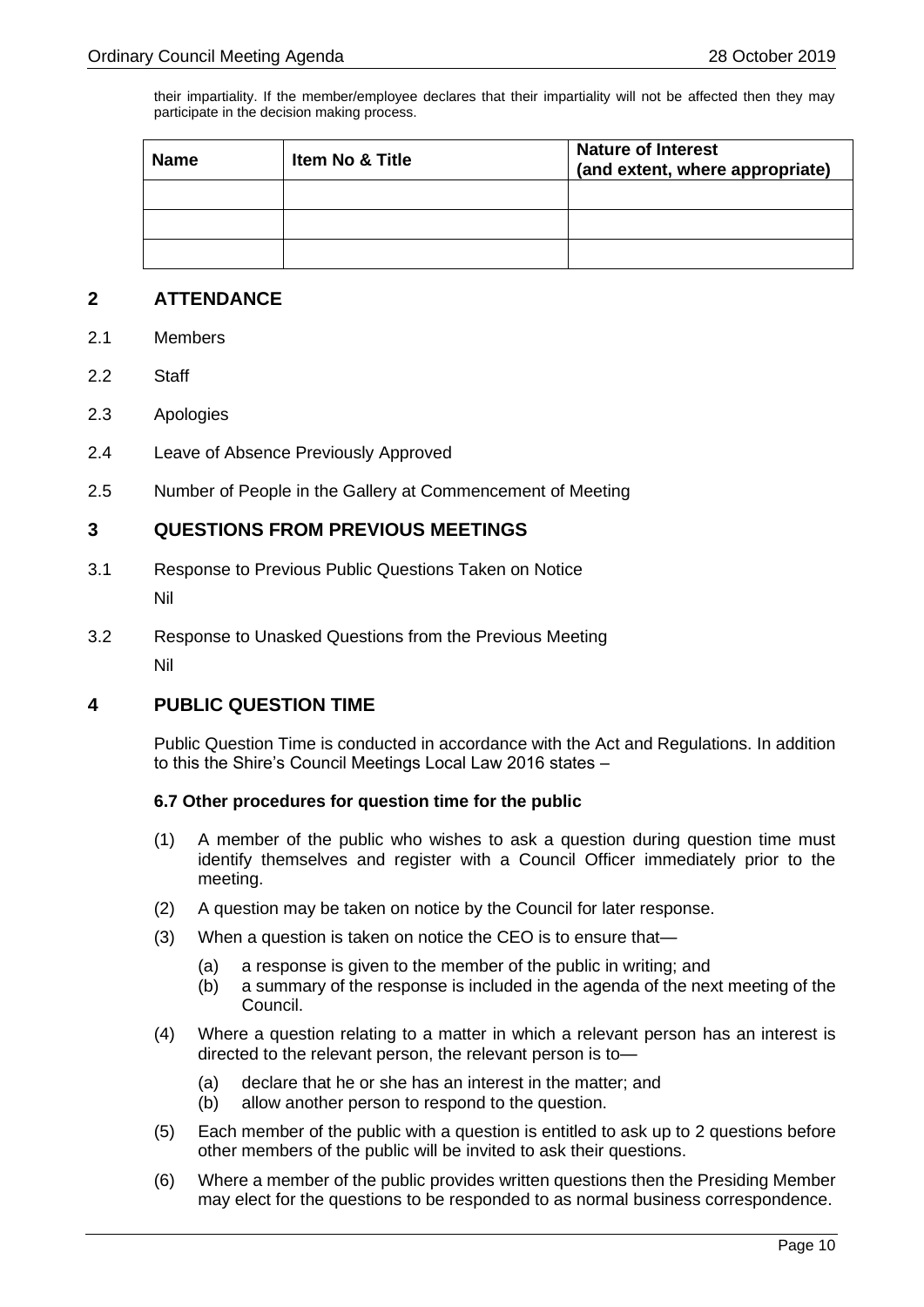- (7) The Presiding Member may decide that a public question shall not be responded to where—
	- (a) the same or similar question was asked at a previous meeting, a response was provided and the member of the public is directed to the minutes of the meeting at which the response was provided;
	- (b) the member of the public uses public question time to make a statement, provided that the Presiding Member has taken all reasonable steps to assist the member of the public to phrase the statement as a question; or
	- (c) the member of the public asks a question that is offensive or defamatory in nature, provided that the Presiding Member has taken all reasonable steps to assist the member of the public to phrase the question in a manner that is not offensive or defamatory.
- (8) A member of the public shall have 2 minutes to submit a question.
- (9) The Council, by resolution, may agree to extend public question time.
- (10) Where any questions remain unasked at the end of public question time they may be submitted to the CEO who will reply in writing and include the questions and answers in the agenda for the next ordinary Council meeting.
- (11) Where an answer to a question is given at a meeting, a summary of the question and the answer is to be included in the minutes.
- <span id="page-10-0"></span>4.1 Written Questions – Current Agenda
- <span id="page-10-1"></span>4.2 Public Question Time

# <span id="page-10-2"></span>**5 APPLICATIONS FOR LEAVE OF ABSENCE**

# <span id="page-10-3"></span>**6 PRESENTATIONS**

- <span id="page-10-4"></span>6.1 Petitions
- <span id="page-10-5"></span>6.2 Presentations
- <span id="page-10-6"></span>6.3 Deputations
- <span id="page-10-7"></span>6.4 Delegates' reports

# <span id="page-10-8"></span>**7 CONFIRMATION OF MINUTES OF PREVIOUS MEETINGS**

Minutes of the Ordinary Council Meeting held 23 September 2019

**Confirmation** 

"That the minutes of the Ordinary Council Meeting held on 23 September 2019 be confirmed as a correct record of proceedings."

# <span id="page-10-9"></span>**8 ANNOUNCEMENTS BY PRESIDING MEMBER WITHOUT DISCUSSION**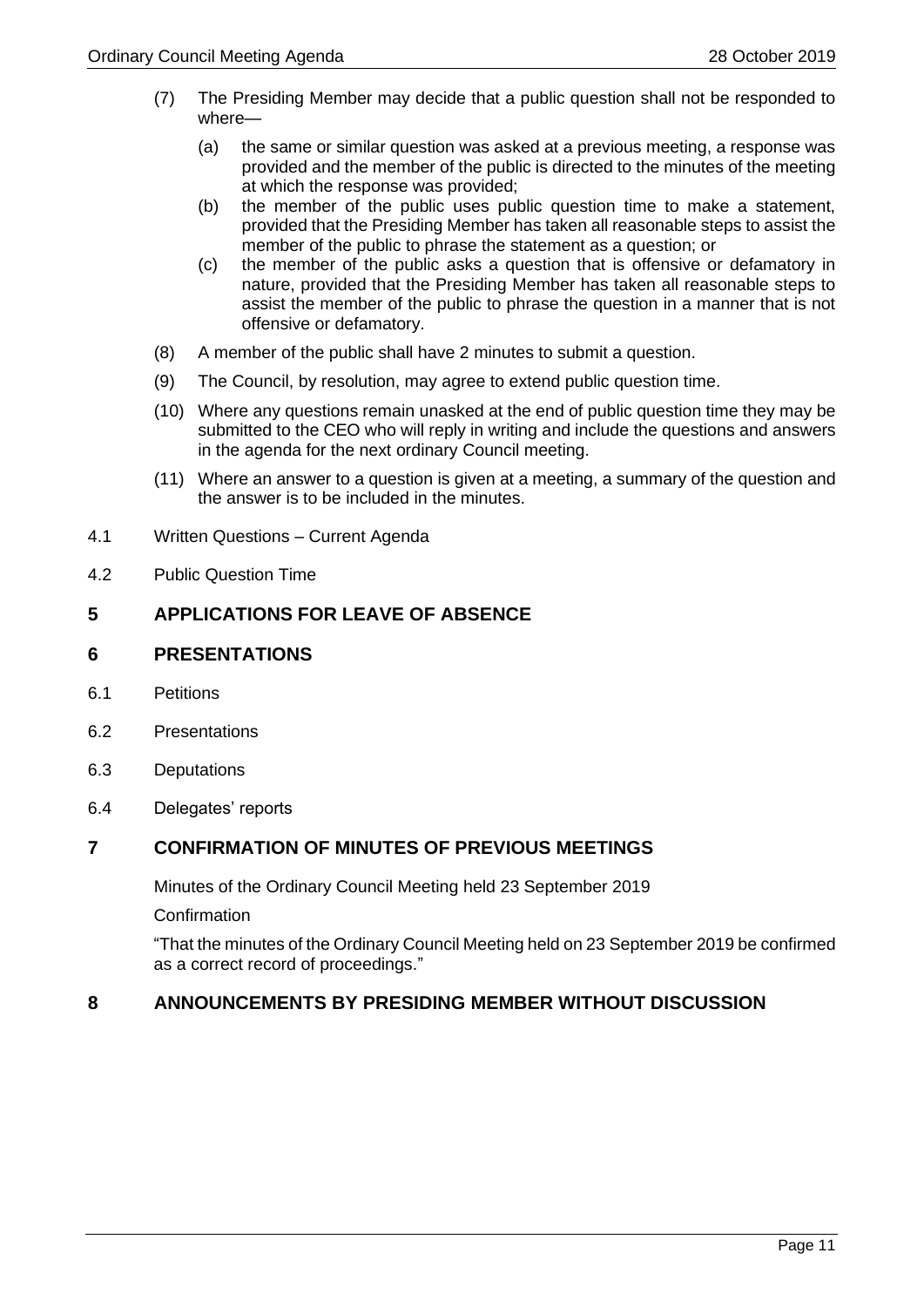# <span id="page-11-0"></span>**9 OFFICER'S REPORTS**

#### <span id="page-11-1"></span>**SY149-10/19 LOCAL HERITAGE SURVEY, HERITAGE LIST, HERITAGE AREAS & LOCAL PLANNING POLICY HERITAGE CONSERVATION & DEVELOPMENT**

| <b>File Number:</b>                         | CS.INF.3                                                                                                                                                                                                                                      |  |
|---------------------------------------------|-----------------------------------------------------------------------------------------------------------------------------------------------------------------------------------------------------------------------------------------------|--|
| Author:                                     | <b>Carly Rundle, Senior Planner</b>                                                                                                                                                                                                           |  |
| <b>Authoriser:</b>                          | Darren Wallace, Executive Manager, Infrastructure & Development<br><b>Services</b>                                                                                                                                                            |  |
| <b>Previously before</b><br><b>Council:</b> | SY064-06/18 Engagement and Consultation Plan<br>SY102-07/19 Draft Local Heritage Survey, Heritage List and Local<br><b>Planning Policy Heritage Conservation &amp; Development</b>                                                            |  |
| <b>Appendices:</b>                          | <b>Submissions Received</b><br>1.<br>2.<br><b>Schedule of Submissions</b><br>3.<br><b>Local Heritage Survey</b><br><b>Heritage List and Heritage Areas</b><br>4.<br>5.<br><b>Local Planning Policy: Heritage Conservation and Development</b> |  |

#### **NATURE OF COUNCIL'S ROLE IN THE MATTER**

Executive & Legislative.

#### **PURPOSE OF REPORT**

For Council to consider submissions received from the consultation period and to adopt the Local Heritage Survey, Heritage List, Heritage Areas and Local Planning Policy Heritage Conservation and Development.

#### **BACKGROUND**

In accordance with Part 8 of the *Heritage Act 2018* and the *Planning and Development (Local Planning Schemes) Regulations 2015 (*Regulations*)*, the Shire, in conjunction with Heritage Intelligence has completed a review of its existing Municipal Heritage Inventory (updated term is now Local Heritage Survey), Heritage List, Heritage Areas and associated local planning policy.

The draft Local Heritage Survey, Heritage List, Heritage Areas and revised Local Planning Policy Heritage Conservation and Development was presented to Council to adopt for the purposes of consultation at its ordinary meeting held on 29 July 2019, where Council resolved that it:

- *1. Adopts the Draft Local Heritage Survey 2019 for consultation in accordance with the endorsed Consultation and Engagement Plan (May 2018).*
- *2. Pursuant to clause 8 of Schedule 2 – Deemed Provisions of the Planning and Development (Local Planning Schemes) Regulations 2015 adopts the draft Heritage List for consultation in accordance with the Consultation and Engagement Plan (May 2018), with the following modification - the level of significance of 34 Clifford Street, York is to be changed from 'B' to 'C'.*
- *3. Pursuant to clause 9 of Schedule 2 – Deemed Provisions of the Planning and Development (Local Planning Schemes) Regulations 2015 adopts the draft heritage areas for consultation in accordance with the Consultation and Engagement Plan (May 2018).*
- *4. Pursuant to clauses 3, 4 and 9 of Schedule 2 – Deemed Provisions of the Planning and Development (Local Planning Schemes) Regulations 2015 adopts the draft Local Planning Policy Heritage Conservation and Development for consultation in accordance with the Consultation and Engagement Plan.*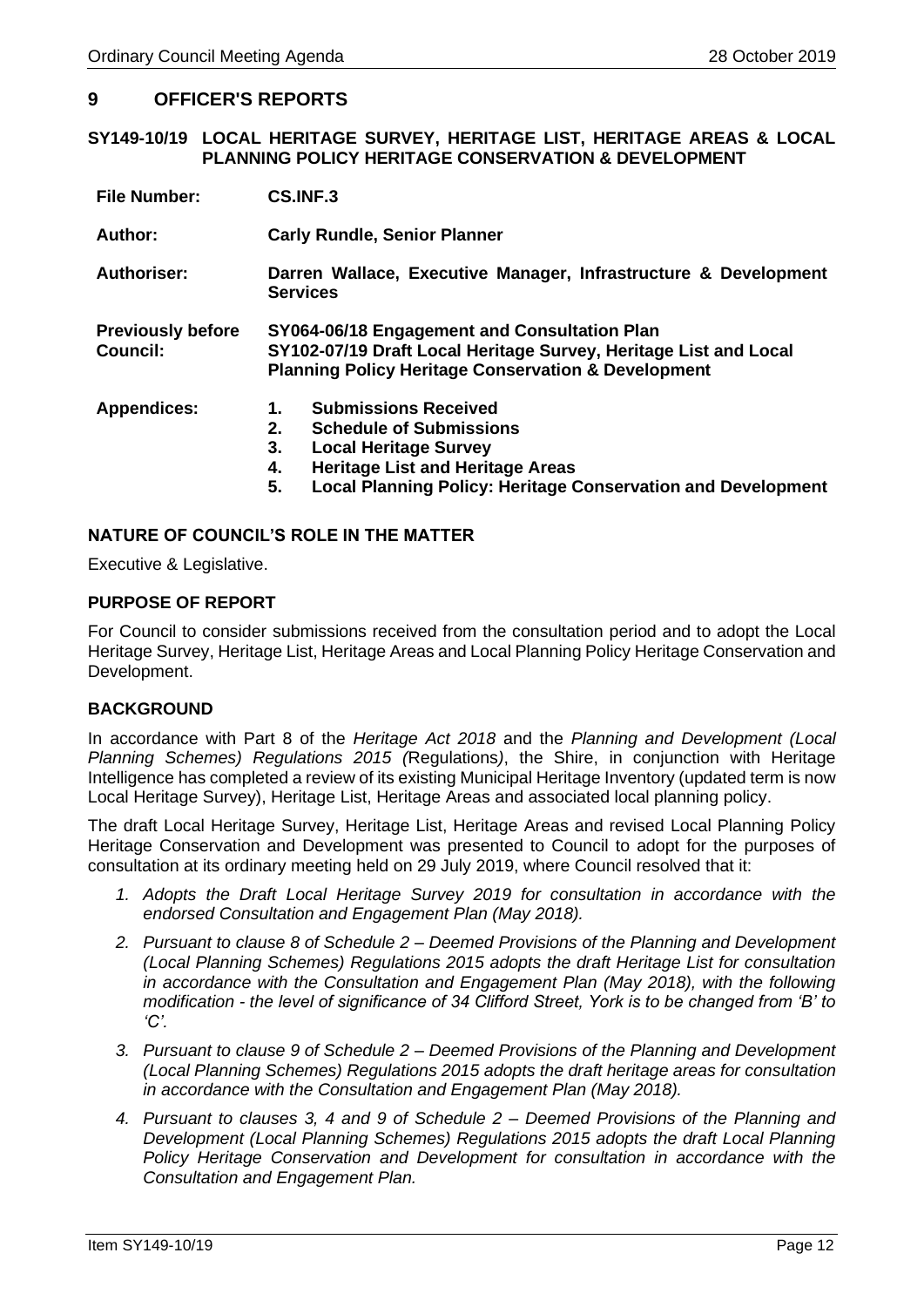*5. Requests the Chief Executive Officer to investigate options for incentives for properties on the heritage list and report back to Council prior to formulation of the 2020/21 annual budget.*

Detailed background of the review and drafts is outlined in the previous Council minutes SY102- 07/19.

Advertising of the draft documents in accordance with the resolution has been completed.

A total of 28 submissions have been recorded, which relate to 35 places. This includes both submissions received in writing, and submissions which have been included by officers to document the outcomes of meetings held with the Heritage Advisor and Senior Planner to inform modifications to the draft documents as discussed in these meetings.

Of the 28 submissions received seven (7) objections were received to the proposed listing of seven places. All other submissions were either in support of the proposed listing(s), raised general matters for consideration and/or provided additional information to correct and update the relevant place records.

Council is requested to consider the submissions received and resolve to either:

- Adopt the documents without modification
- Adopt the documents with modification; or
- Not proceed with the local heritage survey, heritage list, designation as a heritage area or local planning policy. This option is not recommended as there is a statutory requirement under the *Heritage Act 2018* and Regulations that the Shire adopts and maintains both a Local Heritage Survey and Heritage List.

It is officers' recommendation that Council adopts the documents with modification in response to submissions.

# **COMMENTS AND DETAILS**

It is a requirement of the *Heritage Act 2018* that the Shire prepares and maintains a survey of places within its district that are, or may become, of cultural heritage significance. The purposes of a local heritage survey include:

- *(a) identifying and recording places that are, or may become, of cultural heritage significance in its district; and*
- *(b) assisting the local government in making and implementing decisions that are in harmony with cultural heritage values; and*
- *(c) providing a cultural and historical record of its district; and*
- *(d) providing an accessible public record of places of cultural heritage significance to its district; and*
- *(e) assisting the local government in preparing a heritage list or list of heritage areas under a local planning.*

The survey itself does not have statutory force and effect in terms of planning controls, although provides guidance to the Shire as to the importance of a place's cultural heritage significance and thereby providing information on which places may be worthy of built heritage conservation and should be afforded statutory protection for conservation and retention by inclusion on a heritage list or within a heritage area under a local planning scheme. Inclusion of a place in the heritage list or within a heritage area, adopted under a local planning scheme means that a local government can consider the heritage of a place as part of its decision-making process for proposed development.

The Shire's Municipal Heritage Inventory (now called Local Heritage Survey by the *Heritage Act 2018*), adopted by Council in 2008 identified 145 places and two heritage precincts containing 69 places identified as having significance to the precinct (216 places in total). The 2008 inventory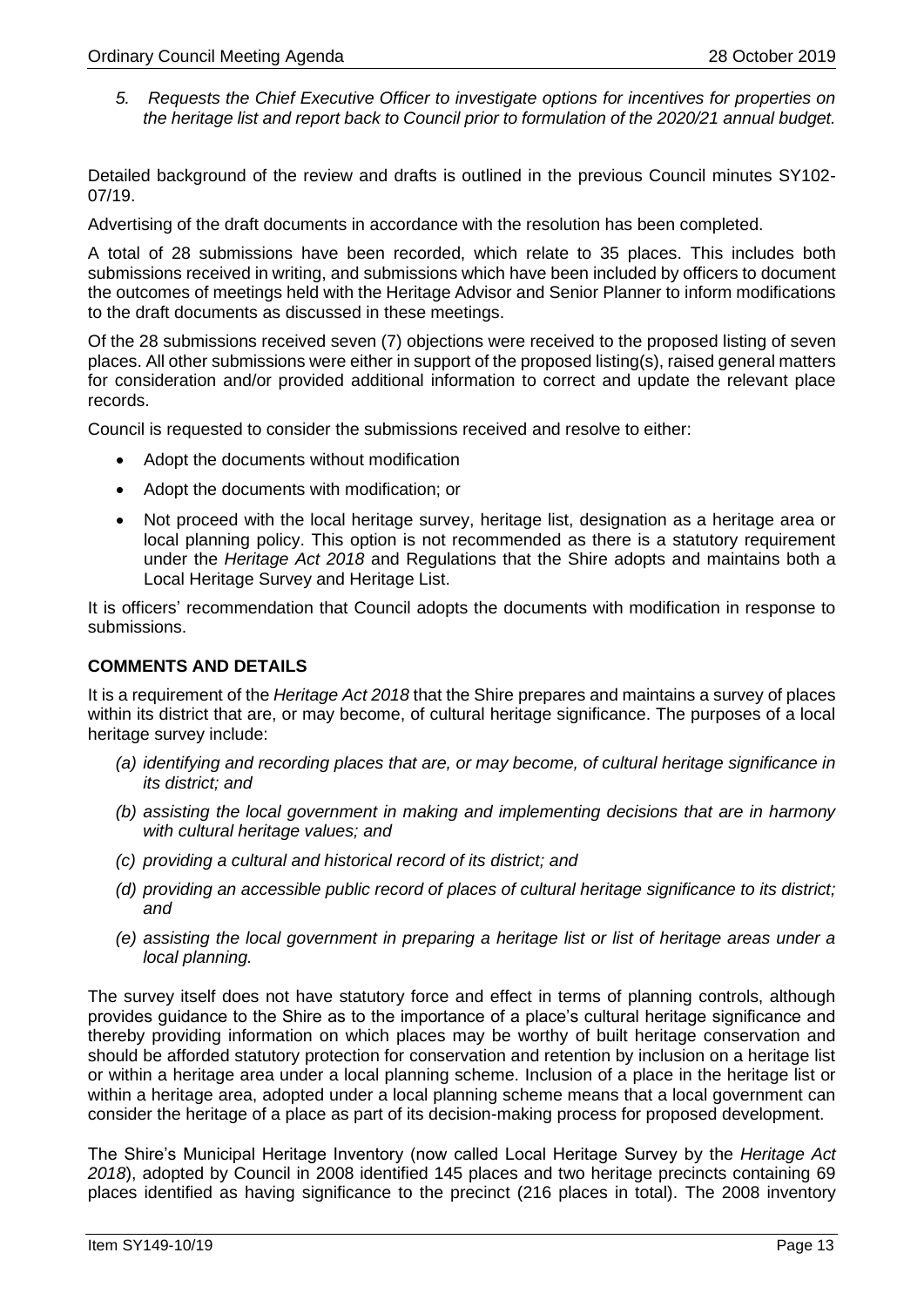replaced the 1995 inventory which identified 142 places and 'Objectives and Guidelines' established in 2000 identifying five heritage precincts covering a much larger area than the two precincts adopted in 2008. In accordance with clause 5.1.2.2 of the Scheme, the Inventory is also the Heritage List.

The Shire's Local Planning Policy Heritage Precincts and Places, adopted by Council at its Ordinary Meeting on 22 September 2008, includes assessment criteria and standards to guide appropriate development within heritage precincts and heritage places on development applications received. Minor updates occurred to the 2008 MHI in 2009 and 2019, which has resulted in 145 places currently being identified, and a further 68 places recognised as having significance to a precinct.

The review of the above documents resulted in a revised Local Heritage Survey, Heritage List, Heritage Areas and Local Planning Policy Heritage Conservation and Development which Council at its ordinary meeting 29 July 2019 resolved to adopt (with modification) for public consultation.

Detailed information on the review and summary of changes is set out in the previous council minutes and Local Heritage Survey, although broadly resulted in the following changes being proposed in the draft:

- Identification of 300 places that have or may become of cultural heritage significance in the Local Heritage Survey;
- Grading of places to assign levels of significance (current and new) in accordance with State Heritage Office Guidelines. This also involved establishing a grading criterion and grading the significance of places within heritage areas, which had not previously been completed in the 2008 inventory;
- Modification to the Heritage Area boundaries to:
	- Extend the boundary of the York Central Heritage Area to Grey Street including properties south of Ford Street, the intent being that this represents a logical extension incorporating a number of places on the State Heritage Register and better aligns with the boundaries of the place 'Mongers Precinct'.
	- o Change the boundary between the York Central Heritage Area, and Blandstown Heritage Area to align with Balladong Street.
	- $\circ$  Creation of a new York Town Centre Heritage Protection Area which has been excised from the existing York Central Heritage Precinct on Avon Terrace between South Street and Macartney Street recognising the distinct historical building form of this section of Avon Terrace from the broader York Central Heritage Precinct.
- Identification of a total of 108 places within the heritage areas as making a contribution to the significance of the heritage areas.
- Identification of 145 places on the Heritage List, of which 21 places are also included within a Heritage Area but have been included in the Heritage List representing they are listed as Grade A (and on or recommended for inclusion on the State Heritage Register). The Local Heritage Survey recommends that all places graded as having an 'A' and 'B' significance are worthy of built heritage conservation under the Scheme and should be included on the Heritage List
- A revised Local Planning Policy: Heritage Conservation and Development being prepared which reflects the above changes and includes exemptions and provisions for minor works which pose a low risk of impact to the heritage character of the area and places such as boundary fencing and signage types in certain instances to reduce red tape.

Consultation on the draft documents was undertaken generally in accordance with the Consultation and Engagement Plan (May 2018) endorsed by Council and in accordance with statutory requirements of the *Planning and Development (Local Planning Schemes) Regulations 2015* and with due regard given to guidelines issued by the Heritage Council under the *Heritage Act 2018*. This involved the following:

Letters were sent to Stakeholders (York Society, National Trust etc) and those who have requested to be placed on the Shire's consultation list.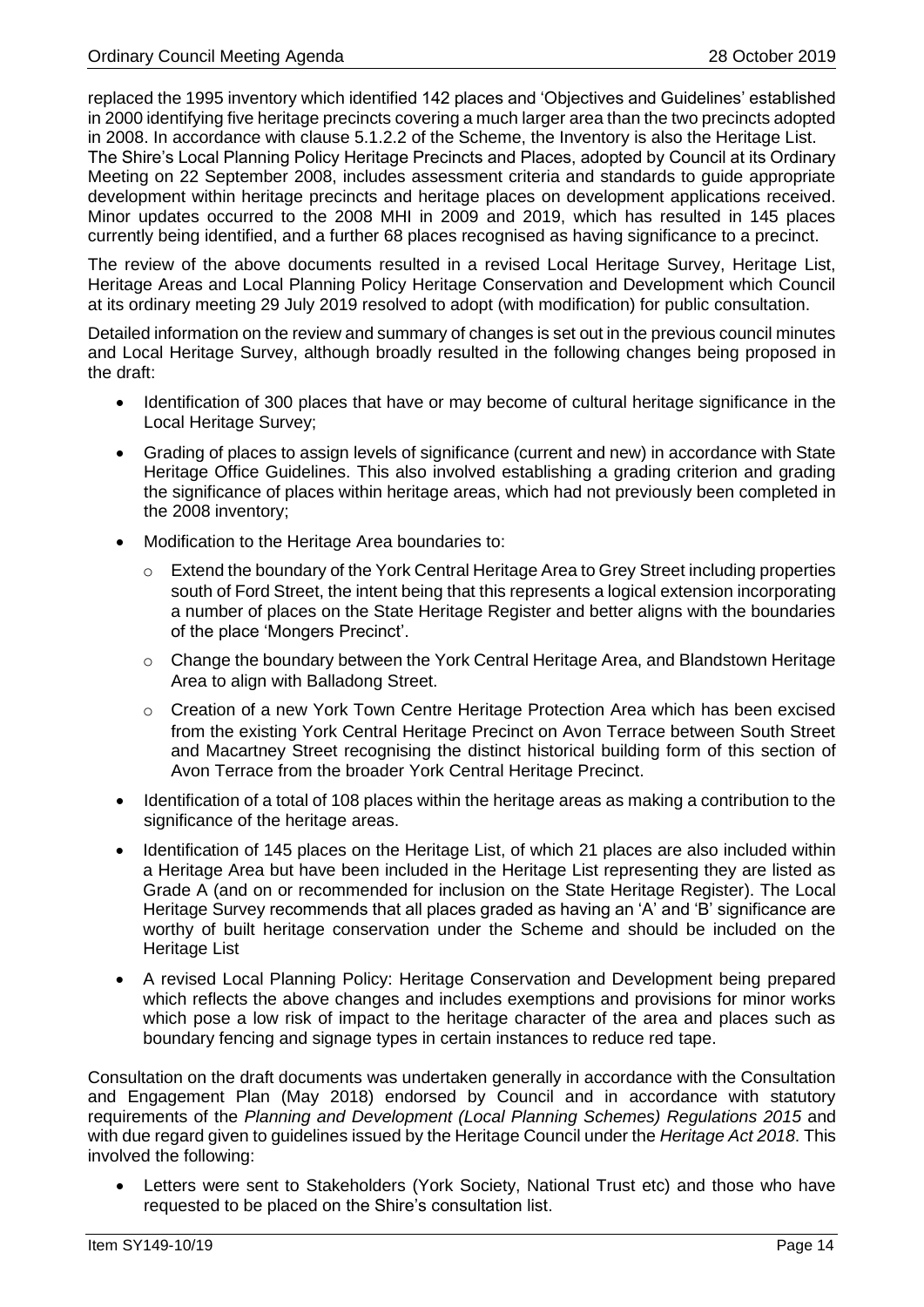- Notices were placed in a prominent location within affected heritage areas.
- A notice was published in the York and Districts Community Matters, Avon Valley Advocate, Shire office and the Shire's website.
- A letter was sent to each owner and occupier of places identified on the Local Heritage Survey, Heritage List and each place within Heritage Areas inviting submissions to be made. Each letter was sent with:
	- o a 'frequently asked questions' information sheet;
	- $\circ$  a copy of the relevant 'place record' setting out why the place had been identified as having significance and its recommended listing (i.e local heritage survey, heritage list or heritage area).
	- o Information on where full copies of draft documents and draft policies could be viewed; and
	- o an offer made for owners/occupiers to meet with the Shire's Heritage Advisor to further discuss their listing should they choose to.

A total of ten meetings were held with owners/occupiers of places, Heritage Intelligence and the Senior Planner. Whilst the meetings were informal and in some instances were followed up with a submission by the owner/occupier of a place, in other instances changes to place records were discussed although no submission was received. To reflect the outcomes of these discussions which have not been captured by a written submission being made, officers have included the meetings and their outcomes in the schedule of submissions for Council's consideration and to inform modifications.

28 submissions were received in response to the advertising period relating to 35 places. 17 of these were submitted in writing. Other submissions related to owners/occupiers who attended meetings with the Shire's Heritage Advisor and Senior Planner. Of the submissions received:

- 7 written submissions were received objecting to the inclusion of a place on the Heritage List, within a Heritage Area, Local Heritage Survey, or the category assigned to a place;
- 21 were either in support of listing or providing further information to correct or update the relevant place record. Two submissions provided that further guidance for development of heritage places and incentives for places on the heritage list should be provided. Main Roads Western Australia also gave an overview of potential future works for places within its jurisdiction.

A copy of submissions received is included in **Appendix 1** and a Schedule of Submissions providing responses to each submission is provided in **Appendix 2**.

In response to the submissions providing additional information to update/correct place records and outcomes of meetings:

- The relevant place records have been updated accordingly.
- Five places (PN 88, 123, 273, 274 and 270) on larger properties identified for inclusion on the Heritage List have been amended to reflect that the listing applies to a portion of the property which encompasses the relevant buildings and curtilage rather than the whole property.
- Council has already resolved to investigate options for incentives for places on the heritage list and report back to Council prior to formulation of the 2020/21 annual budget and has allowed budget for a further review of Local Planning Policy Heritage Conservation and Development to be undertaken.
- Main Roads comments were noted. It is recommended the Blands Brook Bridge be retained on the heritage list/heritage area (as a place making some contribution to the Blandstown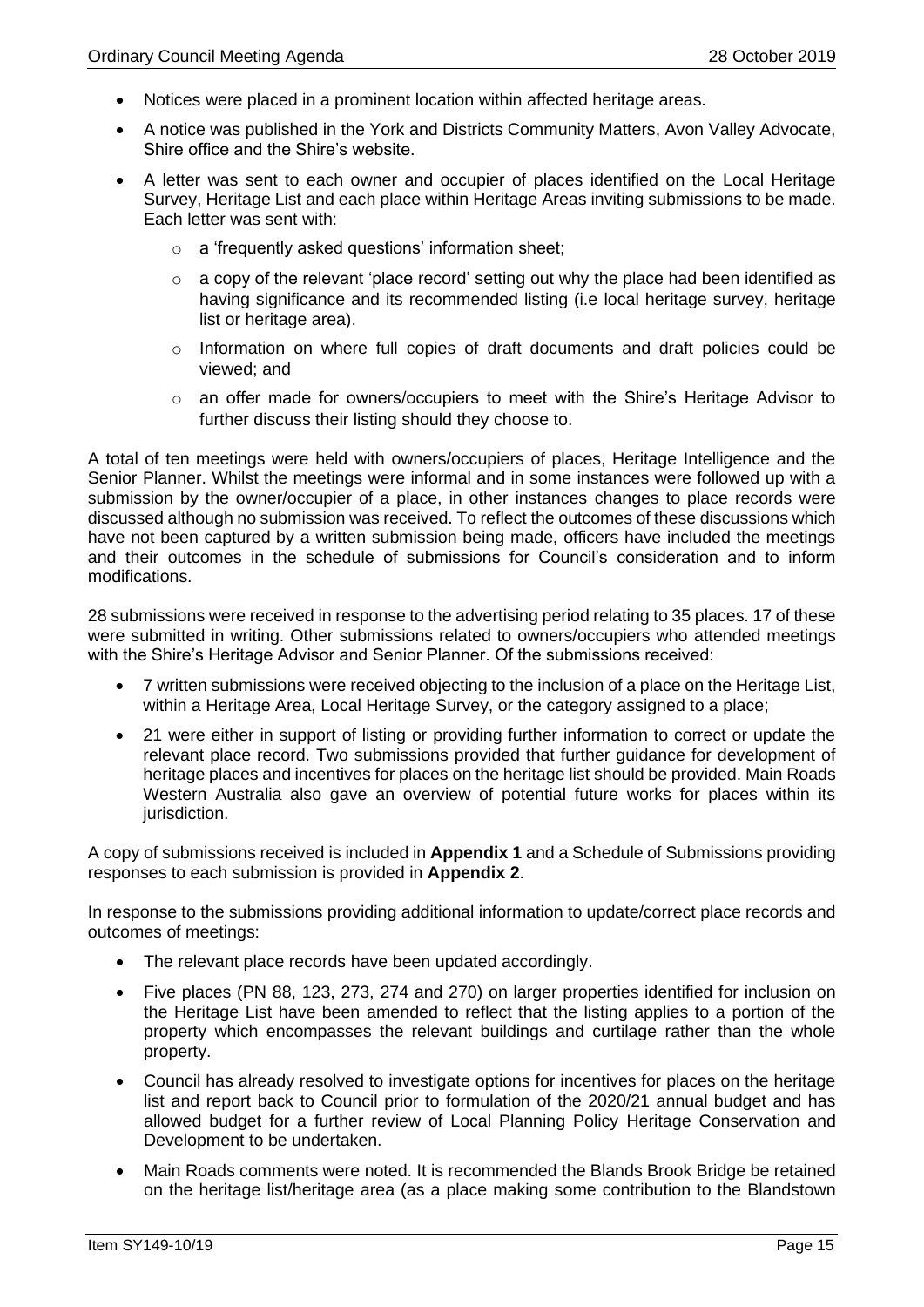Heritage Area) as proposed to ensure regard is given to the cultural heritage significance of this place.

A summary of objections received, and recommendations is provided below:

Place No. 37 – 117 Avon Tce, York (Butchers Shop & Café)

Objection on the basis of place not being of significance and concerns regarding insurance and resale.

# **Recommendation: No change.**

The property is located centrally within York Town Centre Heritage Protection Area and is identified as making '**little'** contribution to the significance of the area. This means that the property may have some elements of historical interest but otherwise minimal, where the desired outcome is that any new development, demolition or new built form must respond to the immediate historical context and heritage area. The designation allows for substantial works to occur on the property (redevelopment/demolition) subject to development complying and being compatible with the heritage area within which it is located. Removal of the place from the heritage area is not supported given its central location within the heritage area and potential to result in development which may be incompatible affecting significance of the area.

• Place No. 67 – 2 Bland Road, York (cnr Ulster Rd) (Residence – Daisy Hill), Place No. 124 – 44 Henry Road, York (Residence)

Place No. 244 – 100 Ulster Road, York (Residence)

Place No. 283 – 2500 Spencers Brook – York Rd, Wilberforce (Rivoli)

Objections to proposed listings on the basis of alterations being undertaken which has affected significance, additional information on properties for consideration, concerns regarding insurance and impact of listing on property.

### **Recommendation(s): Amend to Grade C – Local Heritage Survey only**

The above places were recommended for Grade B. The Heritage Advisor has reviewed submissions and additional information provided and recommended that the places be amended to Grade C on the basis that the places were either not supported by historical information which undermines the level of cultural heritage significance of the place and/or the advised changes to original fabric of a place have impacted the grading to be applied.

• Place No. 84 – 34 Clifford Street, York (Residence)

Objection on the basis that the place is not of cultural heritage significance to the district, Council resolved in March 2019 to remove the place from the Municipal Heritage Inventory, listing impedes positive works being undertaken to property, place record contains anomalies, that the listing shows lack of consideration and regard for residents of property, Council process and bias.

#### **Recommendation: No Change - retain as Grade C - Local Heritage Survey only**

As a result of the Council resolution at Ordinary Meeting 29 July 2019, the place is identified as a Grade C for inclusion on the Local Heritage Survey only, which does not have statutory implications or would result in any development restrictions applying as a result of heritage considerations. The place has been identified by the Shire's Heritage Advisor as having cultural heritage significance to the Shire of York worthy of inclusion on the Local Heritage Survey. Unless Council was to determine that the place is not of cultural heritage significance, it is not recommended that the place be removed from the Local Heritage Survey, as one of the listed purposes of the survey is to provide a cultural and historical record of its district. Removal of a place for reasons other than cultural heritage significance impacts the comprehensiveness and purpose of the survey.

• Place No. 208 – 3 Redmile Rd, York (Balladong House)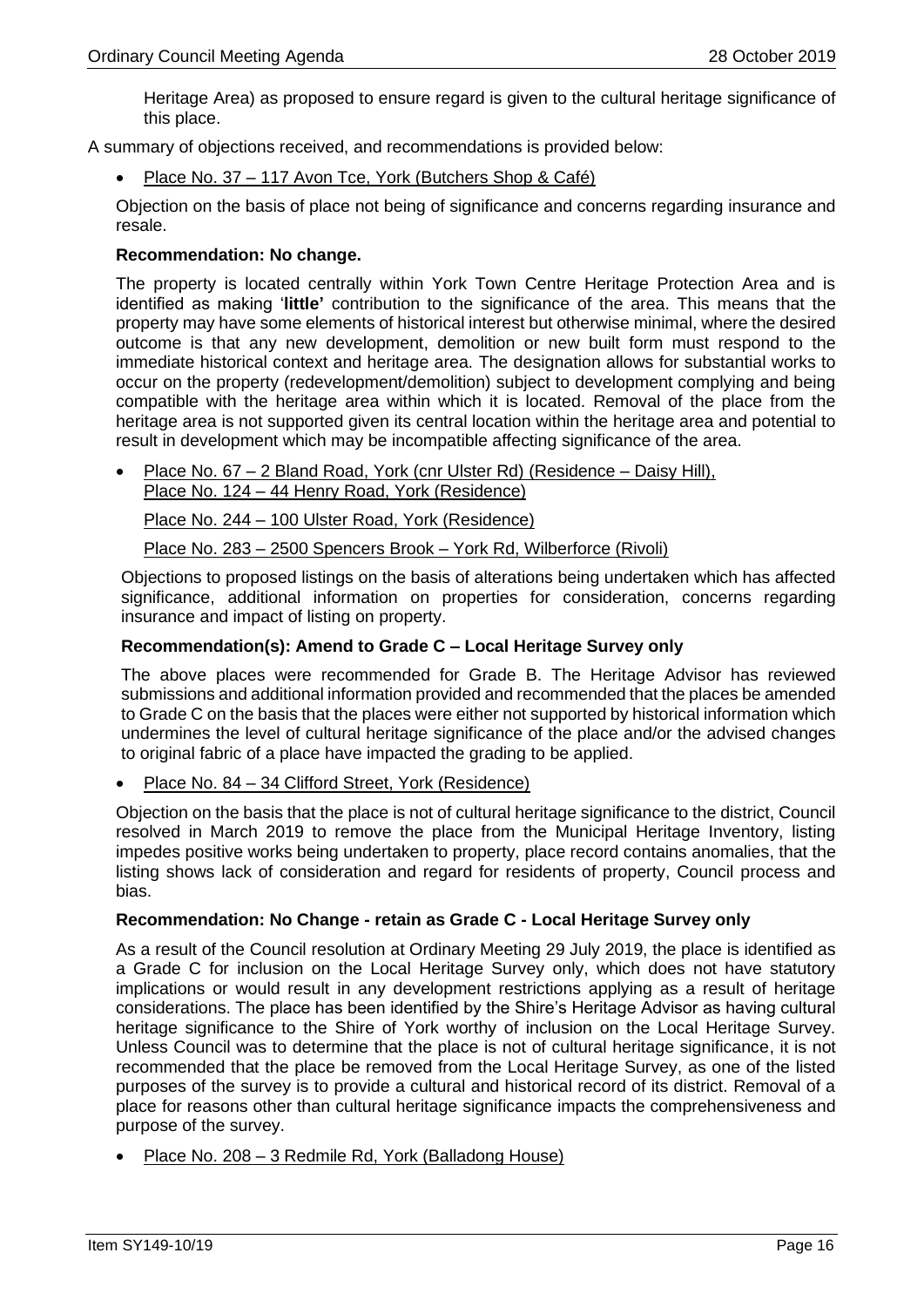Objection on the basis that the physical description is incorrect and that alterations have occurred which impact the original character of the place, which is why the property has not previously been identified.

# **Recommendation: No Change – retain as 'considerable contribution' to Blandstown Heritage Area**

The Heritage Advisor after reviewing the submission, has advised that the alterations have not affected the significance of the place to the heritage area and recommended that that it remain listed as proposed (considerable significance to the Blandstown Heritage Area).

The recommended modifications have been undertaken as 'track changes' in **Appendices 3,4 and 5.** Minor administrative updates have also been undertaken. The Heritage Advisor has recommended further modification to place records within the York Town Centre Heritage Protection Area to update these to more recent assessments (integrity, condition and authenticity was carried over from the 2008 MHI, rather than a recent assessment). Whilst the modifications do not impact the proposed listing of the places, they are proposed after public consultation has concluded and are not in response to submissions. It is recommended that these modifications be deferred to the next annual update to allow for further consultation with affected owners and occupiers of places.

# **OPTIONS**

The following options are also available to Council:

- Adopt the draft Local Heritage Survey, Heritage List and Local Planning Policy Heritage Conservation and Development with further or alternate modifications;
- Not adopt the draft Local Heritage Survey, Heritage List and Local Planning Policy Heritage Conservation and Development. Not proceeding with a review is not recommended by officers, given the reasons previously listed for undertaking the review.
- Determine that additional consultation is required prior to adopting the documents.

# **IMPLICATIONS TO CONSIDER**

#### **Consultative**

A consultation and engagement plan for the review was endorsed by Council at the 25 June 2018 Ordinary Council Meeting, which identified the review would be undertaken in stages.

Information on consultation undertaken and submissions received as part of 'stage 2' is outlined above.

Should Council resolve to adopt the Local Heritage Survey, Heritage List, Heritage Areas and Local Planning Policy: Heritage Conservation and Development 'stage 3' consultation – notification will occur.

This involves making the information publicly available and notifying affected parties of the adoption. Stage 3 consultation will be undertaken to comply with guidelines and statutory requirements of the *Heritage Act 2018* and Regulations. Officers also intend to include the updated information on 'Inherit', the State Heritage Office's online database of places of cultural heritage.

# **Strategic**

#### 2018-2028 Strategic Community Plan

*Theme 2: A Leader in Cultural Heritage and Environment*

*To be a place which is renowned for its cultural heritage and the quality of its natural environment, and the care taken by the community of both.* 

*Particular desired outcomes:*

*2.2: Public and privately-owned heritage buildings and adequately maintained and protected for the future and the Shire leads the way in innovative promotion of the historic character.*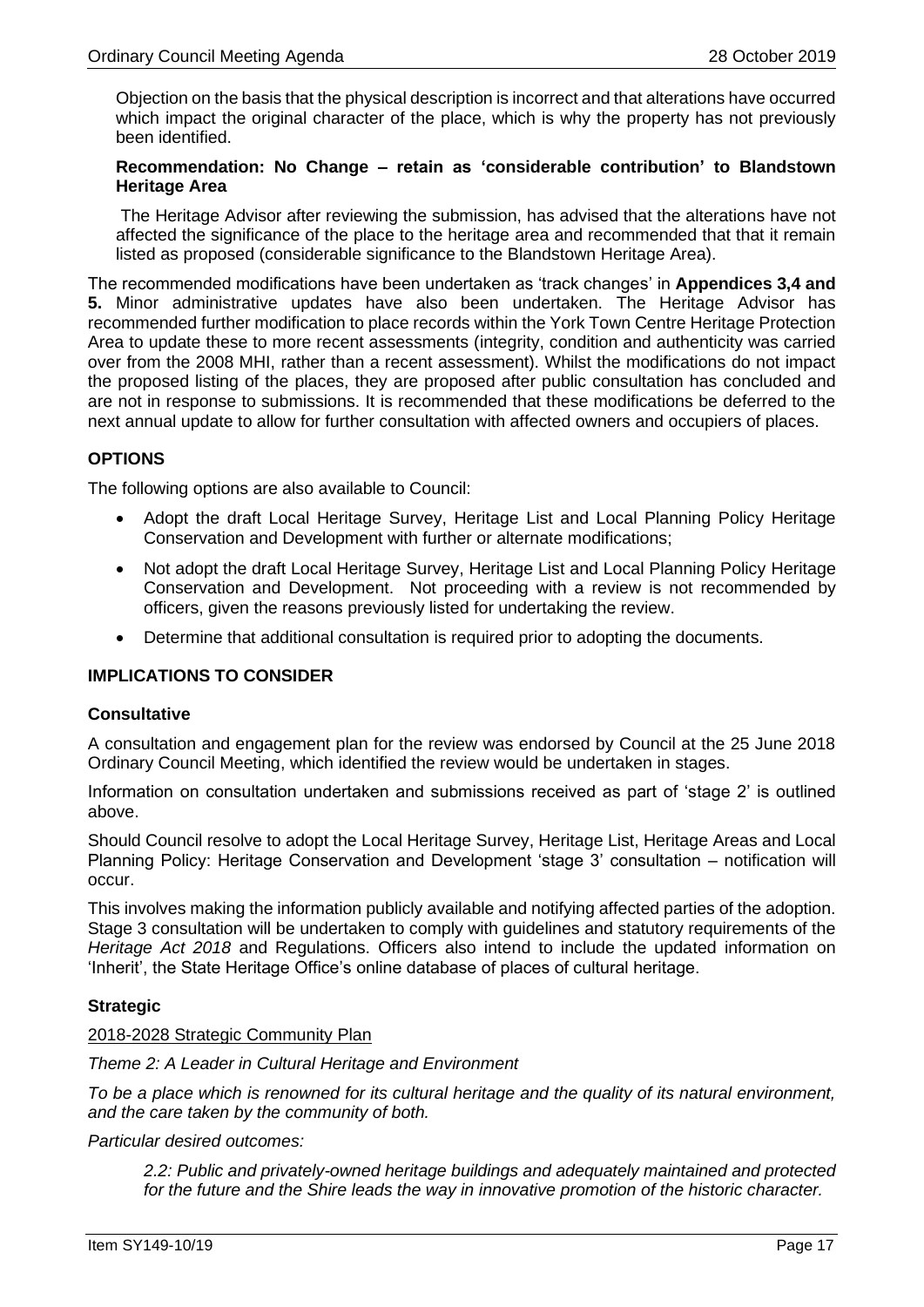*2.3 New development is carried out at a scale and in style which retains, is compatible with and does not overshadow, the historic feel and heritage character of the town of York and other settlements.*

*2.9 There is a high level of community involvement in heritage and environmental protection and restoration.*

*Theme 3 Driving the York Economy Forward:* 

*To have a vibrant, diverse and prosperous local economy which is sustainable in the long term, makes sustainable use of its natural and built heritage and community assets and delivers benefit in the form of local jobs, business opportunities and a positive image for the Shire.* 

Heritage was identified as a key priority area, where projects should be initiated focused on upgrading and protecting heritage buildings.

#### 2018-2022 Corporate Business Plan

Identifies heritage buildings and characters to be protected, maintained and promoted.

An audit of the Municipal Heritage Inventory was identified as an action in the Corporate Business Plan.

#### Draft Local Planning Strategy

Heritage is identified as a strategic priority in the draft Local Planning Strategy, building on the Strategic Community Plan outcomes. The review and update of the Municipal Inventory and Heritage List was identified as an action to support the protection of important heritage sites, while remove onerous development requirements on sites of lesser significance.

The draft Local Planning Strategy advises that the local planning policy whilst necessary may regulate minor development unnecessarily, where a policy review undertaken by a qualified heritage architect is recommended to identify minor, low impact development that could be exempted from development approval (such as anti-bird pest spikes) whilst respecting heritage values.

Updates have been undertaken to the policy which identifies development exemptions of low risk (dividing fences and minor signage in certain circumstances).

# **Policy Related**

There are no other known policy implications.

# **Financial**

Financial implications as a result of officer's recommendations relate to advertising costs. Sufficient budget allocation to implement the officer's recommendation is proposed to be included within the 2019/2020 financial year.

# **Legal and Statutory**

*Heritage Act 2018*

*Planning and Development Act 2005*

*Planning and Development (Local Planning Schemes) Regulations 2015*

Shire of York Town Planning Scheme No. 2

#### **Risk Related**

Heritage protection and conservation has been identified as a high priority to the community. Not listing properties identified as having a high level of significance to the cultural heritage significance of York on the Heritage List or within a Heritage Area may result in these places being demolished, modified or development occur which is detrimental to heritage conservation and the community's values.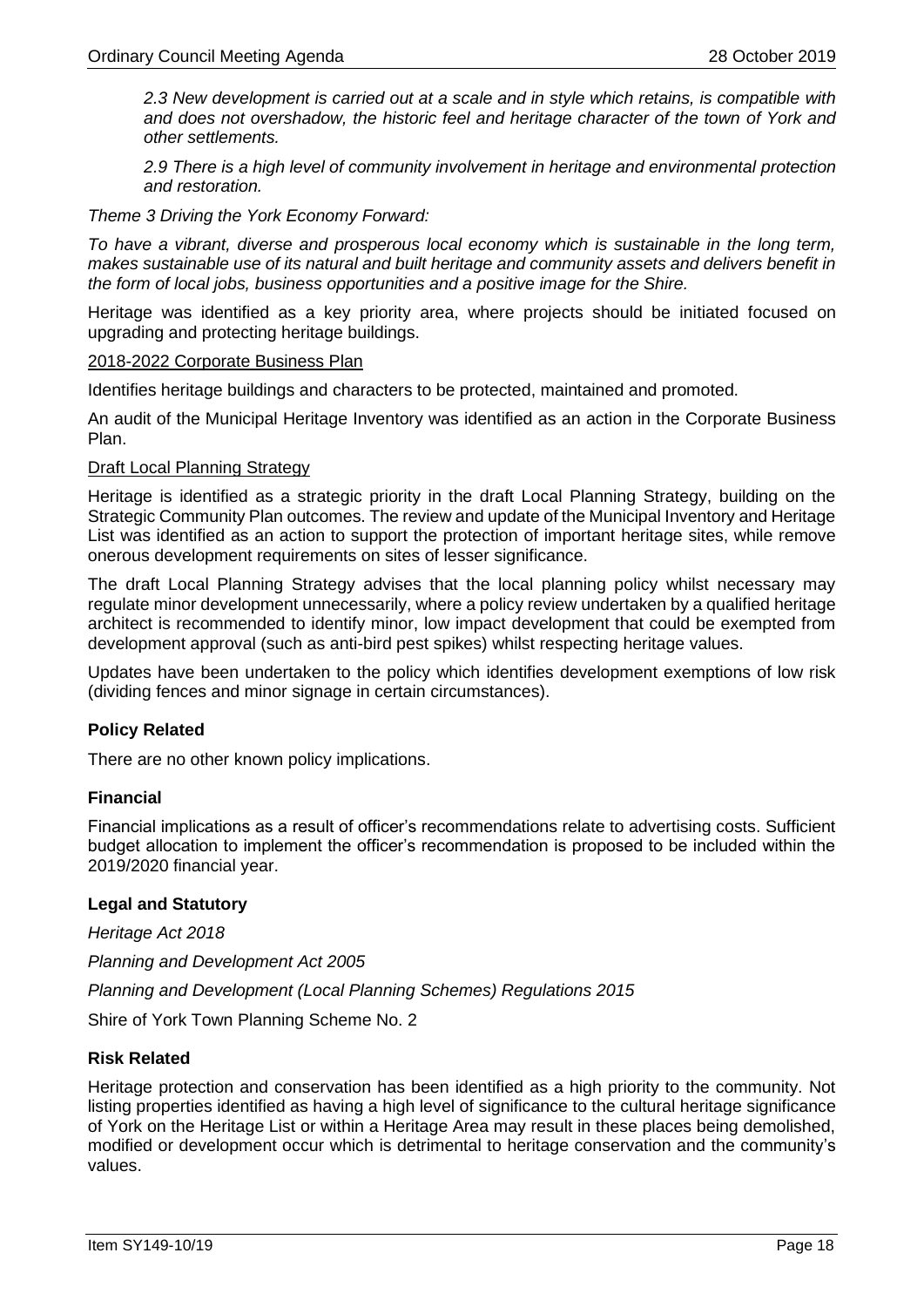Similarly, inclusion of a place on the heritage list or within a heritage area, gives a statutory requirement to consider any developments impact on the heritage of that place, which may not align with the interests of the landowner for their property. Although inclusion of a place on a heritage list does not mean a property may not be developed, rather requiring development to occur in a way that conserves the elements significant to that place and new development being sympathetic to the heritage values of that place.

# **Workforce**

There are no immediate implications as a result of the recommendation.

### **VOTING REQUIREMENTS**

# **Absolute Majority: No**

# **RECOMMENDATION**

That Council:

- 1. Pursuant to the *Heritage Act 2018*, adopts the Local Heritage Survey with modification as shown in Appendix 3.
- 2. Pursuant clause 8 and 9 of Schedule 2 Deemed Provisions of the *Planning and Development (Local Planning Schemes) Regulations 2015* adopts the Heritage List and designates the Heritage Areas with modification as shown in Appendix 4.
- 3. Pursuant to clauses 3, 4 and 9 of Schedule 2 Deemed Provisions of the *Planning and Development (Local Planning Schemes) Regulations 2015 adopts* the Local Planning Policy Heritage Conservation and Development with modification as shown in Appendix 5, which replaces Local Planning Policy Heritage Precincts and Places.
- 4. Requests the CEO to provide notification of the adoption of the Local Heritage Survey, Heritage List, Heritage Areas and Local Planning Policy: Heritage Conservation and Development in accordance with the *Heritage Act 2018* and *Planning and Development (Local Planning Schemes) Regulations 2015*.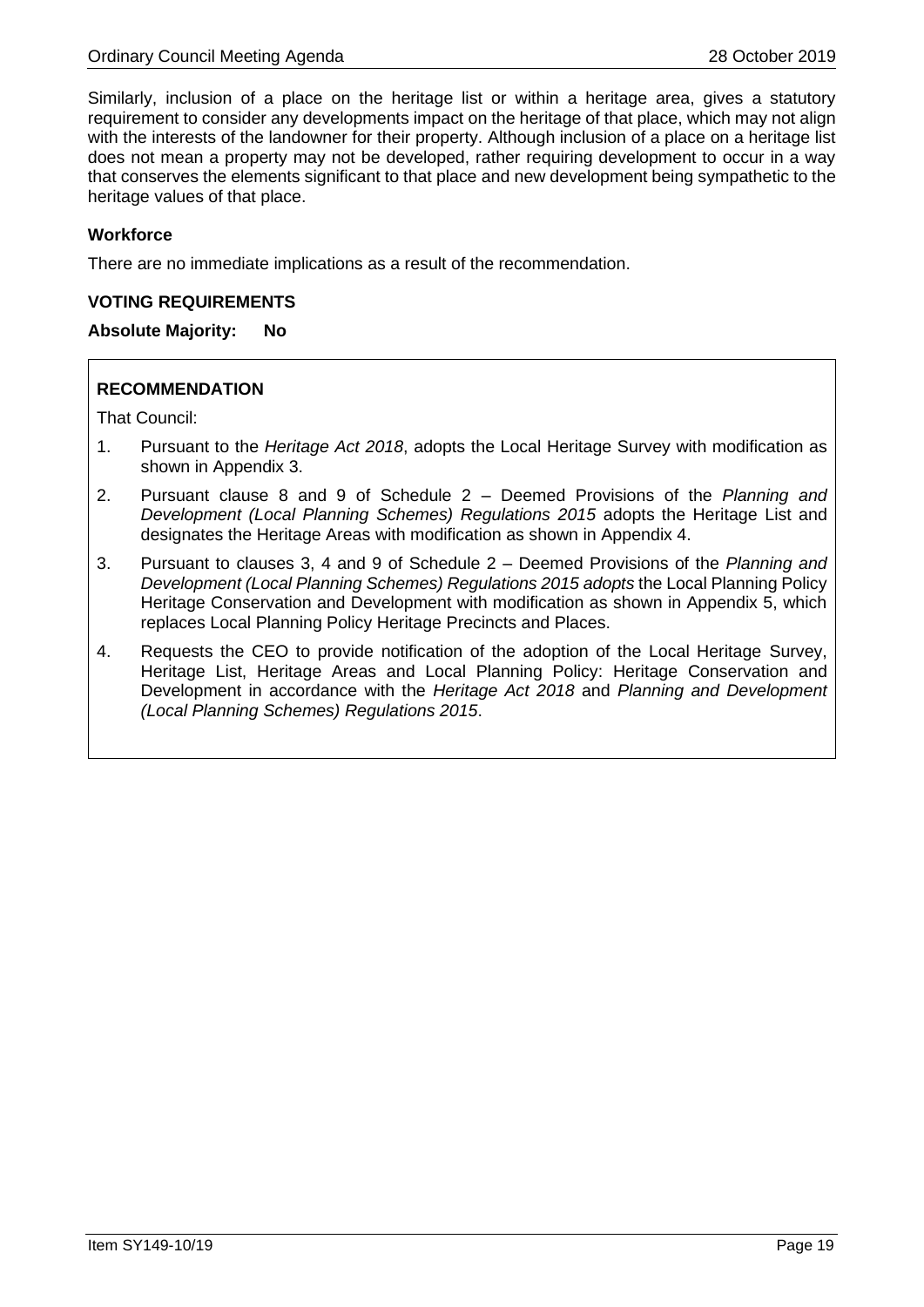#### <span id="page-19-0"></span>**SY150-10/19 DEVELOPMENT APPLICATION: SHEDS FOR STORAGE OF PRIVATE ASSETS (USE NOT LISTED): LOT 494 SECOND AVENUE, YORK**

| <b>File Number:</b>                  | <b>SE4.9020</b>                                                                              |  |  |
|--------------------------------------|----------------------------------------------------------------------------------------------|--|--|
| Author:                              | <b>Carly Rundle, Senior Planner</b>                                                          |  |  |
| <b>Authoriser:</b>                   | Darren Wallace, Executive Manager, Infrastructure & Development<br><b>Services</b>           |  |  |
| <b>Previously before</b><br>Council: | Not Applicable.                                                                              |  |  |
| <b>Appendices:</b>                   | <b>Location Plan</b><br>1.<br>2.<br><b>Site Plan</b><br>3.<br><b>Development Application</b> |  |  |

# **NATURE OF COUNCIL'S ROLE IN THE MATTER**

Quasi-judicial.

# **PURPOSE OF REPORT**

For Council to make a determination on a development application for sheds for storage of private assets (use not listed) at Lot 494 Second Avenue, York.

# **BACKGROUND**

Lot 494 Second Avenue, York is 974m<sup>2</sup> in area and zoned Rural Residential. The property adjoins a railway reserve to the east and south, is surrounded by land similarly zoned and has access via Second Avenue which connects to North Road.

The property does not contain any existing approved built structures, although is currently being used for the storage of personal assets, which has been the subject of ongoing compliance action by the Shire as development approval has not been issued for the use of the land for this purpose.

A Location Plan and Site Plan is provided in **Appendices 1** and **2.**

The landowner has submitted a development application to:

- Construct a 6m by 3.95m ( $23.7m<sup>2</sup>$ ) shed to be constructed immediately for personal assets to be stored within.
- Erect five smaller sheds of 4m by 2.5m (10m<sup>2</sup>) on the property over the next two years.

The sheds are setback a minimum of 5.2m from the railway reserve and 10.2m from Second Avenue. The application proposes to utilise second hand materials in construction, where the larger shed will consist of steel and colorbond sheets painted dark grey on completion. The smaller sheds will be constructed of steel or colorbond sheets and will be painted dark grey on completion. The plans show a future house site, although relevant applications for a single house on the property have not been submitted to the Shire.

A copy of the development application submitted is provided in **Appendix 3**.

In accordance with the Shire of York Town Planning Scheme No. 2 and *Planning and Development (Local Planning Schemes) Regulations 2015*, development approval is required for the use and proposed works. The application has been referred to Council for determination as it is considered this is in the public interest and consistent with the principles of administrative accountability.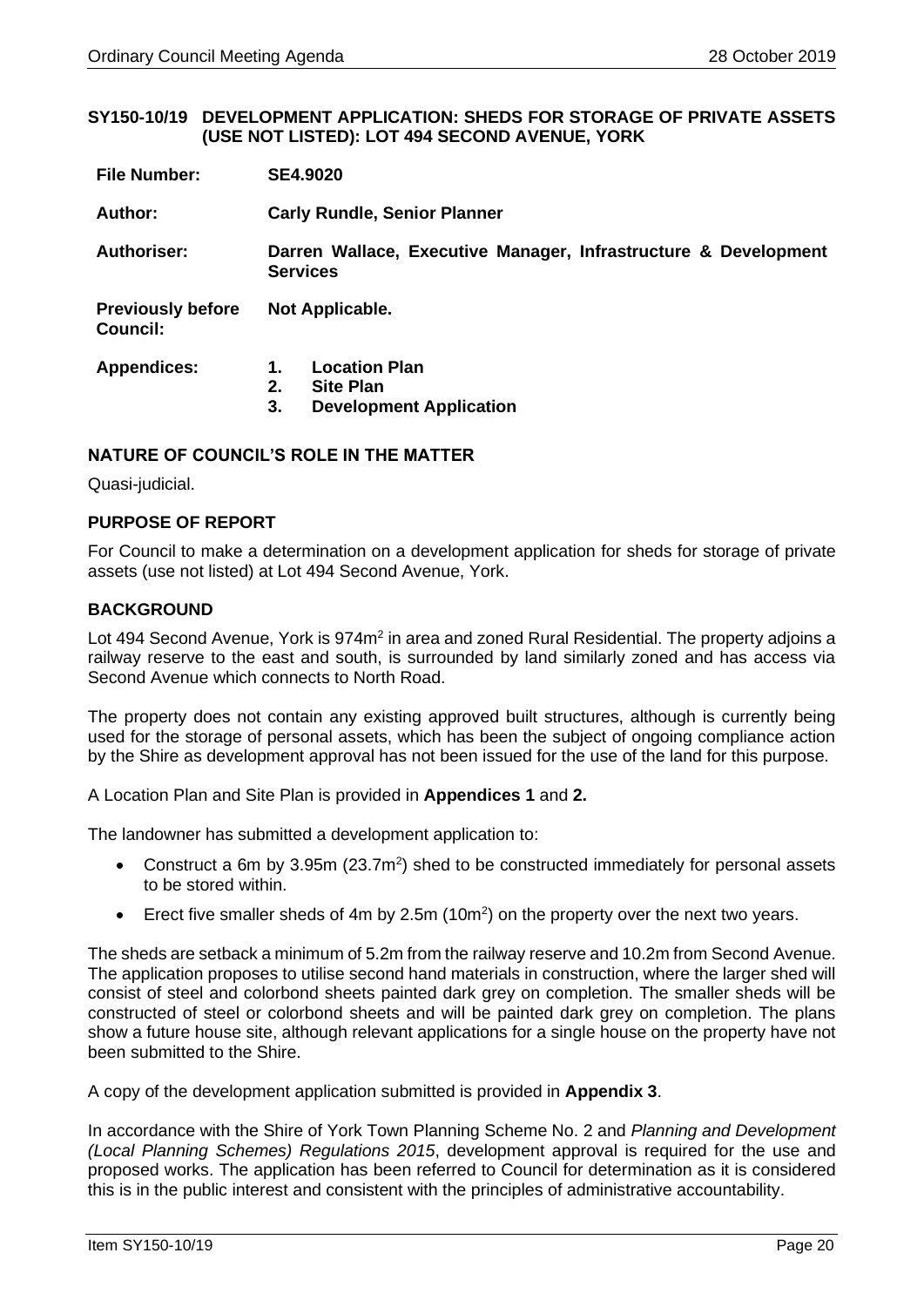# **COMMENTS AND DETAILS**

Development applications are required to be assessed in accordance with the Shire of York's Town Planning Scheme No.2 and *Planning and Development (Local Planning Schemes) Regulations 2015* – Schedule 2 Deemed Provisions.

#### Shire of York Town Planning Scheme No. 2 (Scheme)

The property is zoned Rural Residential and located within the 'Equine Precinct'. The erection of sheds for storage of personal assets is a use that is not mentioned in the zoning table. Clause 3.2.4 of the Scheme provides that in this instance, the local government may:

- *(a) determine that the use is consistent with the objectives and purposes of the particular zone and is therefore permitted; or*
- *(b) determine that the use may be consistent with the objectives and purpose of the zone and thereafter follow the advertising procedures of clause 7.2 in considering an application for planning consent;*
- *(c) determine that the use is not consistent with the objectives and purposes of the particular zone and is therefore not permitted.*

The objectives of the Rural Residential zone in clause 4.13.1 of the Scheme are:

- *(a) to provide for closer settlement for residential use in a rural environment, and such uses as hobby farms, horse breeding, rural residential retreats.*
- *(b) to make provision for retention of the rural landscape and amenity in a manner consistent with the orderly and proper planning of such areas.*

The erection of sheds on rural residential properties prior to a dwelling being constructed is common in a rural environment or on rural residential zoned land within the locality, with sheds often erected to store materials to maintain larger land holdings and/or for the purposes of supporting rural pursuit/hobby farm uses occurring on properties which is considered generally consistent with the objectives of the Rural Residential zone.

The proposed development proposes to erect moderately small sheds on the property to store personal assets. The property is located adjoining a railway reserve to the east separating the property from Spencers Brook-York Road. To the west the property adjoins Second Avenue, which is a no through partly constructed road providing access to the property and adjoining properties (all adjoining properties have an alternative road frontage to either Prunster or North Road). Adjoining properties are similarly zoned Rural Residential, with dwellings located over 100m from the property. Whilst the proposed erection of the outbuildings is predominantly for storage of personal assets, the erection of the sheds will assist with maintenance of the property and hobby farm uses and the outbuildings are located and positioned in a manner which is anticipated to be consistent with established amenity of the locality.

Additional provisions of the Scheme most relevant to the development includes the following.

| <b>Provision</b>                                                                                                                                                                                                                                                                                              | <b>Proposed Development/Officer Comment</b>                                                 |
|---------------------------------------------------------------------------------------------------------------------------------------------------------------------------------------------------------------------------------------------------------------------------------------------------------------|---------------------------------------------------------------------------------------------|
| 4.13.2 General Provisions                                                                                                                                                                                                                                                                                     | The property is located within the Equine Precinct.                                         |
| (d) The provisions for controlling subdivision<br>and development in specific<br>Rural<br>Residential zones shall be laid down in<br>Schedule 6 and future subdivision will<br>generally accord with the<br>outline<br>development plan, approved in accordance<br>with Clause 5.10, for the specified areas. | The proposed development complies with provisions<br>in Schedule 6 for the Equine Precinct. |
| 4.13.3 Site Requirements                                                                                                                                                                                                                                                                                      | The front setback is considered to be to Second                                             |
|                                                                                                                                                                                                                                                                                                               | Avenue. The development proposes a reduced<br>minimum setback of 10.2m to Second Avenue and |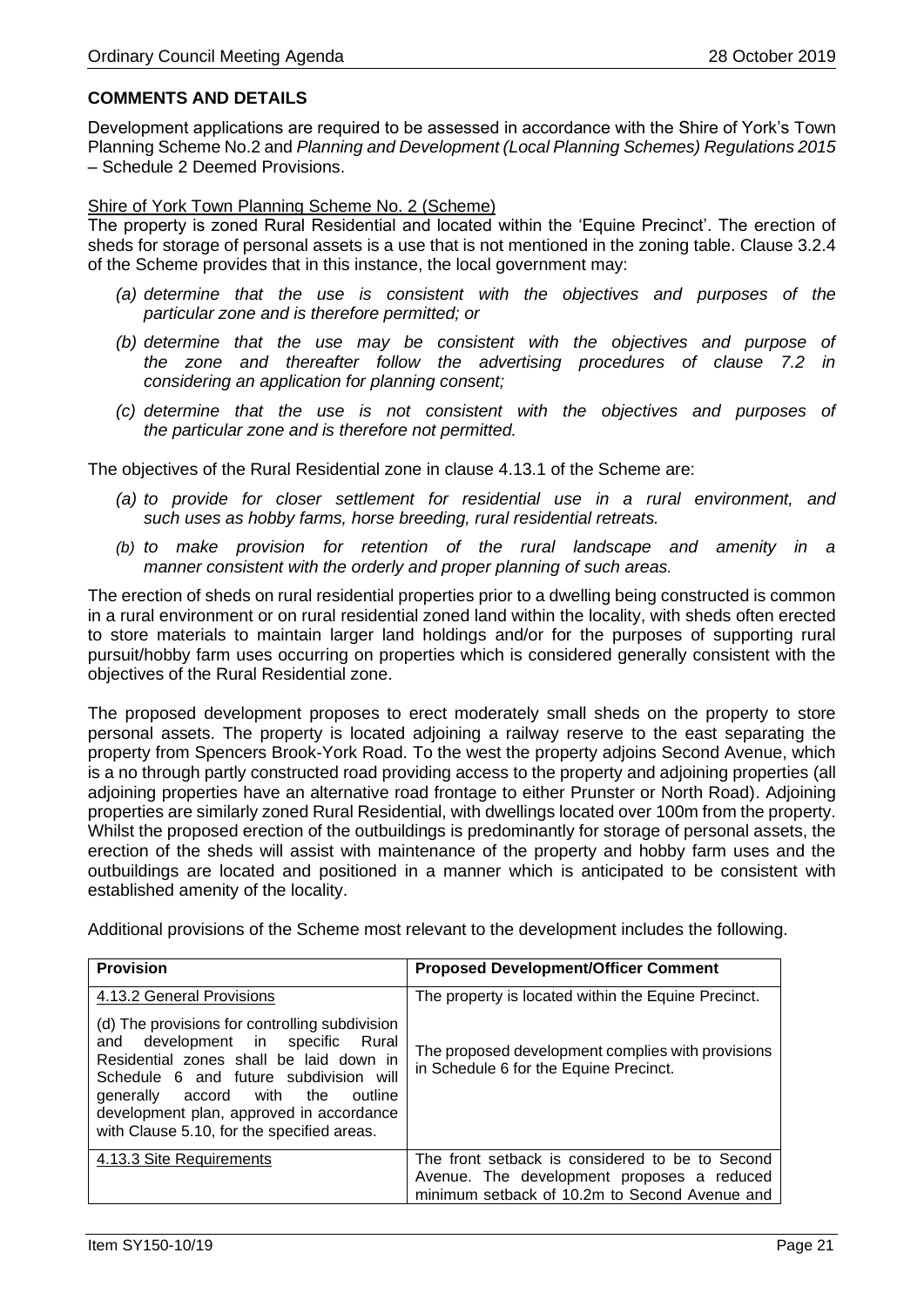| The following minimum building setbacks<br>shall apply: Front: 20.0m, Rear: 10.0m, Side:<br>10.0 <sub>m</sub>                                                                                                      | 5.2m to the railway (rear or side setback) which is a<br>variation to the scheme. Clause 4.6 of the Scheme<br>gives discretion to modify development standards<br>where the local government is satisfied that:<br>(a) approval of the proposed development would be<br>consistent with the orderly and proper planning<br>of the locality and the preservation of the<br>amenities of the locality.<br>(b) The non-compliance will not have any adverse<br>effect upon the occupiers or users of the<br>development or the inhabitants of the locality or<br>upon the likely future development of the locality.<br>The reduced setbacks are considered consistent<br>with clause 4.6 for the following reasons:<br>Second Avenue is not constructed in this<br>$\bullet$<br>location and if constructed would likely remain a<br>no through road with negligible traffic.<br>The reduced setback is for a small shed(s) of<br>$\bullet$<br>less than 10m <sup>2</sup> and shed of 6m by 3.95m;<br>The reduced setback is not visible from the<br>$\bullet$<br>dwelling on adjoining Lot 10 (which has access<br>from Prunster Road) due to its location on the<br>western side of the property and existing<br>vegetation.<br>The reduced side/rear setback of 5.2m is to a<br>٠<br>railway reserve.<br>The reduced setbacks do not have an adverse<br>impact on the amenity of the locality or adjoining<br>landowners and is considered consistent with orderly<br>and proper planning. |
|--------------------------------------------------------------------------------------------------------------------------------------------------------------------------------------------------------------------|---------------------------------------------------------------------------------------------------------------------------------------------------------------------------------------------------------------------------------------------------------------------------------------------------------------------------------------------------------------------------------------------------------------------------------------------------------------------------------------------------------------------------------------------------------------------------------------------------------------------------------------------------------------------------------------------------------------------------------------------------------------------------------------------------------------------------------------------------------------------------------------------------------------------------------------------------------------------------------------------------------------------------------------------------------------------------------------------------------------------------------------------------------------------------------------------------------------------------------------------------------------------------------------------------------------------------------------------------------------------------------------------------------------------------------------------------------------------------------------------|
| 4.13.4 Development Requirements<br>Development in a Rural Residential Zone<br>shall be in accordance with the following:<br>a) Planning consent under the                                                          | The property is predominantly covered in vegetation,<br>which is the result of revegetation undertaken<br>around 2011. Prior to this the property only contained<br>some substantial trees on the northern half of the<br>property.                                                                                                                                                                                                                                                                                                                                                                                                                                                                                                                                                                                                                                                                                                                                                                                                                                                                                                                                                                                                                                                                                                                                                                                                                                                         |
| Scheme is required for all development<br>including                                                                                                                                                                | The sheds may result in some minor modification of                                                                                                                                                                                                                                                                                                                                                                                                                                                                                                                                                                                                                                                                                                                                                                                                                                                                                                                                                                                                                                                                                                                                                                                                                                                                                                                                                                                                                                          |
| a single house.                                                                                                                                                                                                    | vegetation on site although will be minimal and is<br>considered acceptable.                                                                                                                                                                                                                                                                                                                                                                                                                                                                                                                                                                                                                                                                                                                                                                                                                                                                                                                                                                                                                                                                                                                                                                                                                                                                                                                                                                                                                |
| c) In order to conserve the rural environment<br>or features of natural beauty all trees shall<br>retained<br>unless<br>their<br>removal<br>be<br>is<br>authorized by the local                                    |                                                                                                                                                                                                                                                                                                                                                                                                                                                                                                                                                                                                                                                                                                                                                                                                                                                                                                                                                                                                                                                                                                                                                                                                                                                                                                                                                                                                                                                                                             |
| government.                                                                                                                                                                                                        |                                                                                                                                                                                                                                                                                                                                                                                                                                                                                                                                                                                                                                                                                                                                                                                                                                                                                                                                                                                                                                                                                                                                                                                                                                                                                                                                                                                                                                                                                             |
| d) In order to enhance the rural amenity of<br>the land in areas the local                                                                                                                                         |                                                                                                                                                                                                                                                                                                                                                                                                                                                                                                                                                                                                                                                                                                                                                                                                                                                                                                                                                                                                                                                                                                                                                                                                                                                                                                                                                                                                                                                                                             |
| government considers deficient in tree cover<br>it may require as a condition of any planning<br>consent the planting of such trees and/or<br>groups of trees and species as specified by<br>the local government. |                                                                                                                                                                                                                                                                                                                                                                                                                                                                                                                                                                                                                                                                                                                                                                                                                                                                                                                                                                                                                                                                                                                                                                                                                                                                                                                                                                                                                                                                                             |
| 4.13.5 Proposed Development<br>In considering an application for planning<br>consent for a proposed building (including<br>additions<br>alterations to<br>and<br>existing                                          | The proposed sheds are small in size and area<br>compared to other outbuildings constructed in the<br>locality and have been appropriately located to<br>maintain the amenity of the locality.                                                                                                                                                                                                                                                                                                                                                                                                                                                                                                                                                                                                                                                                                                                                                                                                                                                                                                                                                                                                                                                                                                                                                                                                                                                                                              |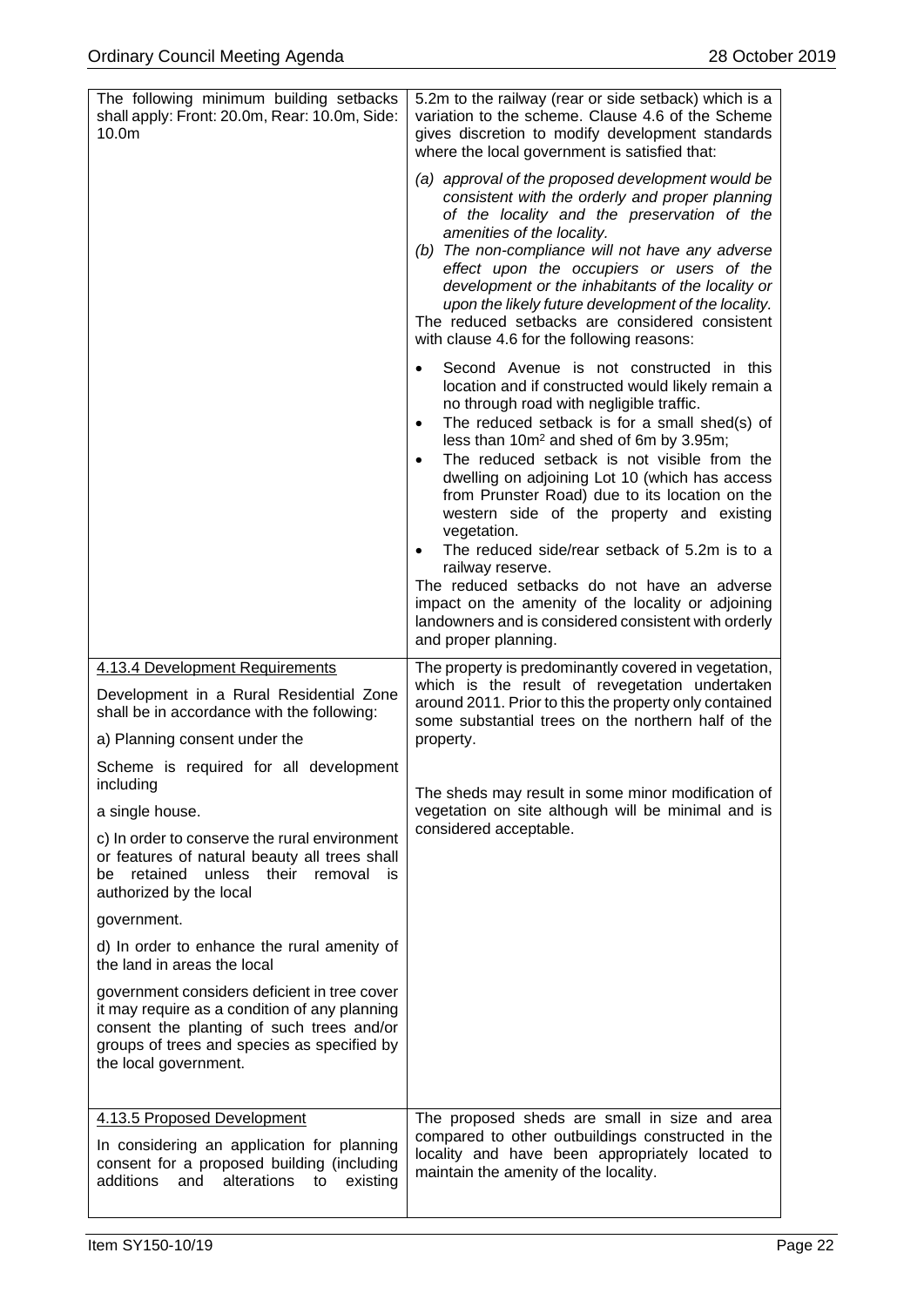| development) the local government shall                                        | Second hand materials of steel and colorbond and                                                                                                       |
|--------------------------------------------------------------------------------|--------------------------------------------------------------------------------------------------------------------------------------------------------|
| have regard to the following:                                                  | tin are proposed for use on the exterior of the shed                                                                                                   |
| a) the colour and texture of external building<br>materials:                   | and are to be painted dark grey. A condition of<br>approval will require further information on the<br>materials to be submitted prior to construction |
| b) building size, height, bulk, roof pitch;                                    | commencing to ensure they are in good condition,                                                                                                       |
| c) setback and location of the building on its<br>lot:                         | and the painting of structures to ensure the finish and<br>colour is consistent with the amenity of the locality.                                      |
| d) architectural style and design details of<br>the building;                  |                                                                                                                                                        |
| e) relationship to surrounding development;<br>and                             |                                                                                                                                                        |
| f) other characteristics considered by the<br>local government to be relevant. |                                                                                                                                                        |

# Planning and Development (Local Planning Schemes) Regulations 2015

The Local government is to give due regard to Clause 67 in the consideration of any development application. The following are those most relevant to the application and require consideration:

#### *g) any local planning policy for the Scheme area.*

### Local Planning Policy Outbuildings in Residential Zones applies:

| Provision      | Requirement                                                                         | Proposed/Officer Comment                                                              |
|----------------|-------------------------------------------------------------------------------------|---------------------------------------------------------------------------------------|
| 1a             | Are not attached to a dwelling                                                      | Complies. Shed are not attached to<br>dwelling.                                       |
| 1 <sub>b</sub> | Are non-habitable or used for commercial                                            | Complies. Sheds are proposed for storage                                              |
|                | and industrial purposes                                                             | of personal assets.                                                                   |
| 1c & d         | Are not within the primary setback area                                             | The Scheme specifies a minimum side and                                               |
|                | and are setback at least 15m from a side                                            | rear setback of 10m. Refer assessment of                                              |
|                | or rear boundary.                                                                   | street (front) setback above.                                                         |
| 2a.            | Outbuildings on a rural residential lot that                                        | Complies. The proposed cumulative area                                                |
|                | have a combined area not exceeding                                                  | of the sheds will be 73.7m <sup>2</sup> .                                             |
|                | 200m <sup>2</sup> in area of 10 per cent in aggregate                               |                                                                                       |
| 3a & b         | of the site area, whichever is the lesser.                                          |                                                                                       |
|                | Outbuildings on a rural townsite lot that<br>has a maximum wall height less than 3m | Complies. A wall height of 3.15m, and<br>ridge height of 4.05m from natural ground    |
|                | and ridge height of 4.2m.                                                           | level is proposed for the 23m <sup>2</sup> shed.                                      |
|                | An outbuilding on a rural townsite lot that                                         |                                                                                       |
|                | is within 5% of the requirements of the                                             | The applicant has provided that the smaller                                           |
|                | above and the applicant has provided a                                              | sheds will not exceed an overall height of                                            |
|                | copy of the proposed plans (including                                               | 2.4m from natural ground level.                                                       |
|                | elevations) that have been endorsed in                                              |                                                                                       |
|                | writing indicating on the plans by the                                              | The application (including development                                                |
|                | affected adjoining property owners(s)                                               | plans) was advertised to all adjoining                                                |
|                | indicating that there is no objection to the                                        | landowners. No submissions objecting to                                               |
|                | proposed outbuilding.                                                               | the proposed development were received.                                               |
| b) $&$ (c)     | (b)second-hand materials may only be                                                | The applicant proposes to prioritise second                                           |
|                | used where the materials are in good                                                | hand materials for use in construction. The                                           |
|                | condition and are sufficient to provide a                                           | applicant has provided only high quality                                              |
|                | consistent appearance to the building.<br>Council's Building Surveyor may request a | and/or properly finished and restored<br>products will be used which will consist of: |
|                | report from a structural engineer for use of                                        | Steel and colorbond sheets for the 6m                                                 |
|                | second-hand building materials.                                                     | by 3.95m shed, which are currently                                                    |
|                |                                                                                     | cream in colour.                                                                      |
|                | (c) Materials of low reflectivity should be                                         | Smaller sheds will be constructed of<br>$\bullet$                                     |
|                | used to ensure that the structure does not                                          | unpainted tin.                                                                        |
|                | adversely affect neighbours                                                         |                                                                                       |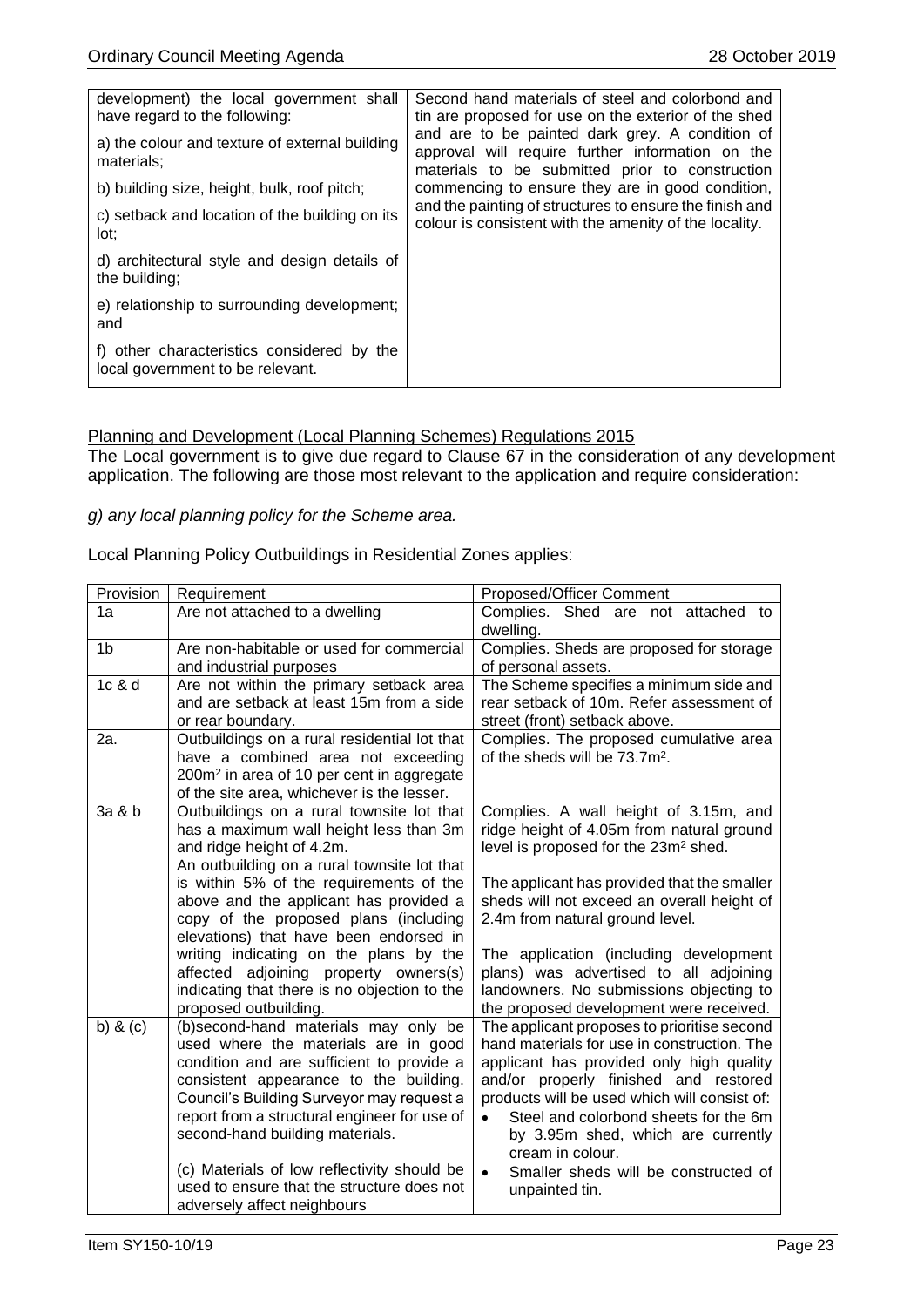| All external materials are proposed to be    |
|----------------------------------------------|
| painted dark grey upon completion of each    |
|                                              |
| shed. A condition of approval will require   |
| further information on the materials to be   |
| submitted<br>prior to<br>construction        |
| commencing to ensure they are in good        |
| condition, and the painting of structures to |
| ensure the finish and colour is consistent   |
| with the amenity of the locality.            |

*m) the compatibility of the development with its setting including the relationship of the development to development on adjoining land or on other land in the locality including, but not limited to, the likely effect of the height, bulk, scale orientation and appearance of the development; and n) the amenity of the locality including the following – (i) environmental impacts of the development, (ii) the character of the locality; (ii) social impacts of the development.*

The development is considered compatible with its setting and is anticipated to be consistent with the established amenity of the locality and adjoining landowners. There are no adverse environmental or social impacts anticipated as a result of the development.

#### *y) any submissions received on the application.*

The application was advertised by way of referral to adjoining landowners. No submissions were received.

#### *za) the comments or submissions received from any authority consulted under clause 66.*

Two submissions were received; one from the Department of Primary of Industries and Regional Development (as adjoining landowner of crown land) advising no objections to the development and the other from the Public Transport Authority, the authority responsible for the Railway Reserve advising:

*The PTA in consultation with ARC Infrastructure has the following comments to make:*

- *1. The five sheds along the rail corridor boundary are planned each with a set-back of at least 5.0m. Due to the close proximity to the rail corridor, the landowner is to ensure that no drainage is to occur into the rail corridor land from the sheds or land improvements.*
- *2. All building materials relating to shed construction are to remain within the property boundary of Lot 494.*
- *3. Access to and from the property is to be via public gazetted road, not via the rail corridor.*
- *4. Property owner to install and maintain adequate fencing along rail corridor boundary to ensure separation from rail land corridor.*

All development is proposed to occur within the property boundary and management of stormwater from sheds onsite will be conditional on approval. Officers consider that the construction of the sheds does not relate to the boundary fencing and as such it will not be a condition of approval. The landowner or the PTA will be able to install or upgrade the boundary fence should they choose to and provided it complies with relevant local laws and legislation relating to fencing.

# **OPTIONS**

Should Council disagree with officer's recommendation, the following options are available:

- 1. Approve the development application subject to conditions.
- 2. Refuse the development application and list reasons why.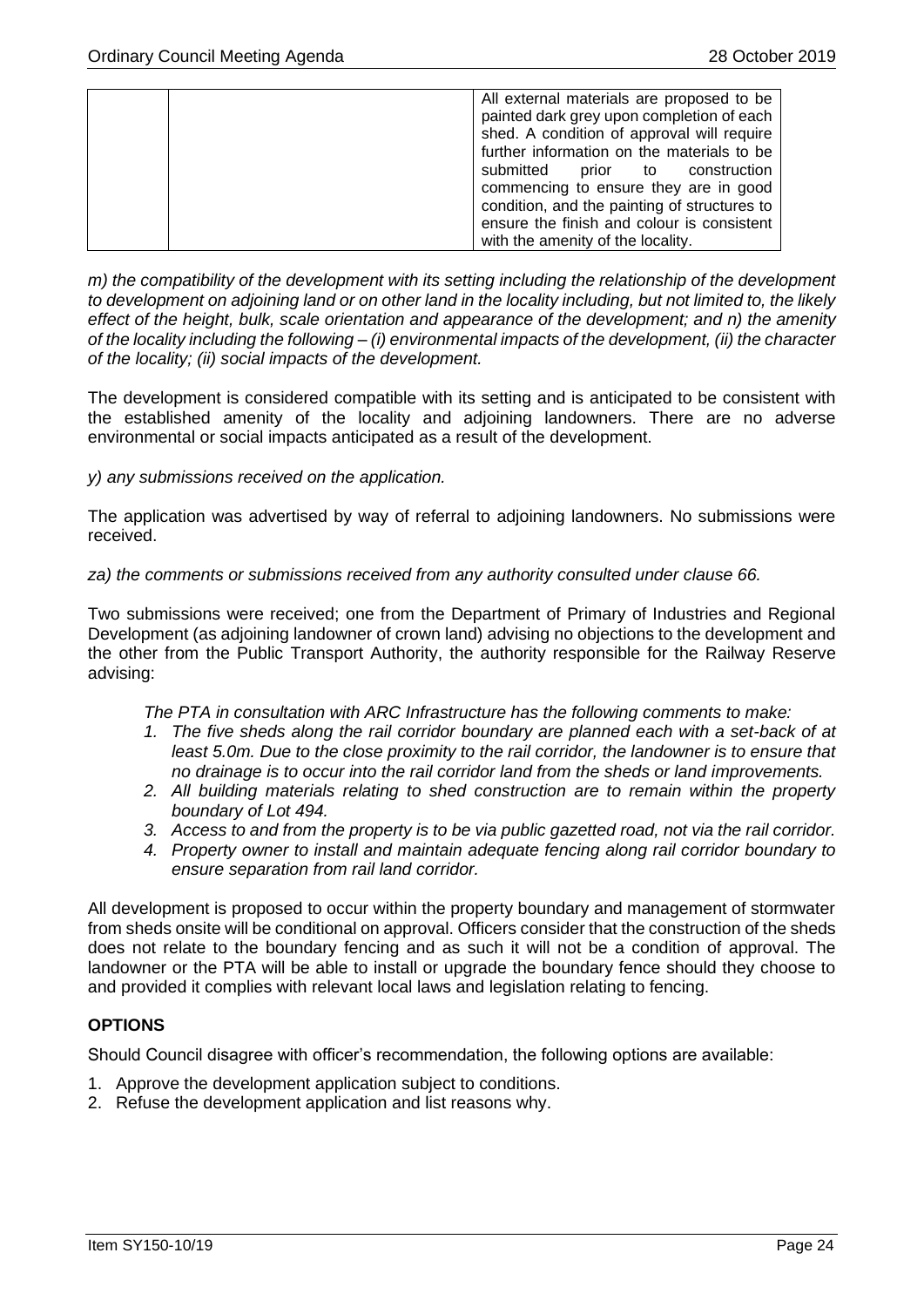# **IMPLICATIONS TO CONSIDER**

#### **Consultative**

The shed was referred to landowners in proximity to the property for comment. One submission was received from the Public Transport Authority which is provided and discussed above.

### **Strategic**

The Shire of York 2018-2028 Strategic Community Plan provides the following desired outcome for development:

2.10 The scale, form and timing of development (including the release of development stages and the construction of infrastructure) is to an appropriate standard and minimises and avoids adverse effects and costs on the community and the natural and built environment.

#### **Policy Related**

The recommendation does not result in any policy implications for the Shire.

#### **Financial**

There are no financial implications associated with this proposal for the Shire.

# **Legal and Statutory**

The proposal has been assessed in accordance with the statutory framework set by the Scheme and Regulations.

#### **Risk Related**

A risk assessment of the proposal has been undertaken, and there were no medium to high risks identified with the proposal that warrant further discussion.

#### **Workforce**

No implications.

#### **VOTING REQUIREMENTS**

**Absolute Majority: No**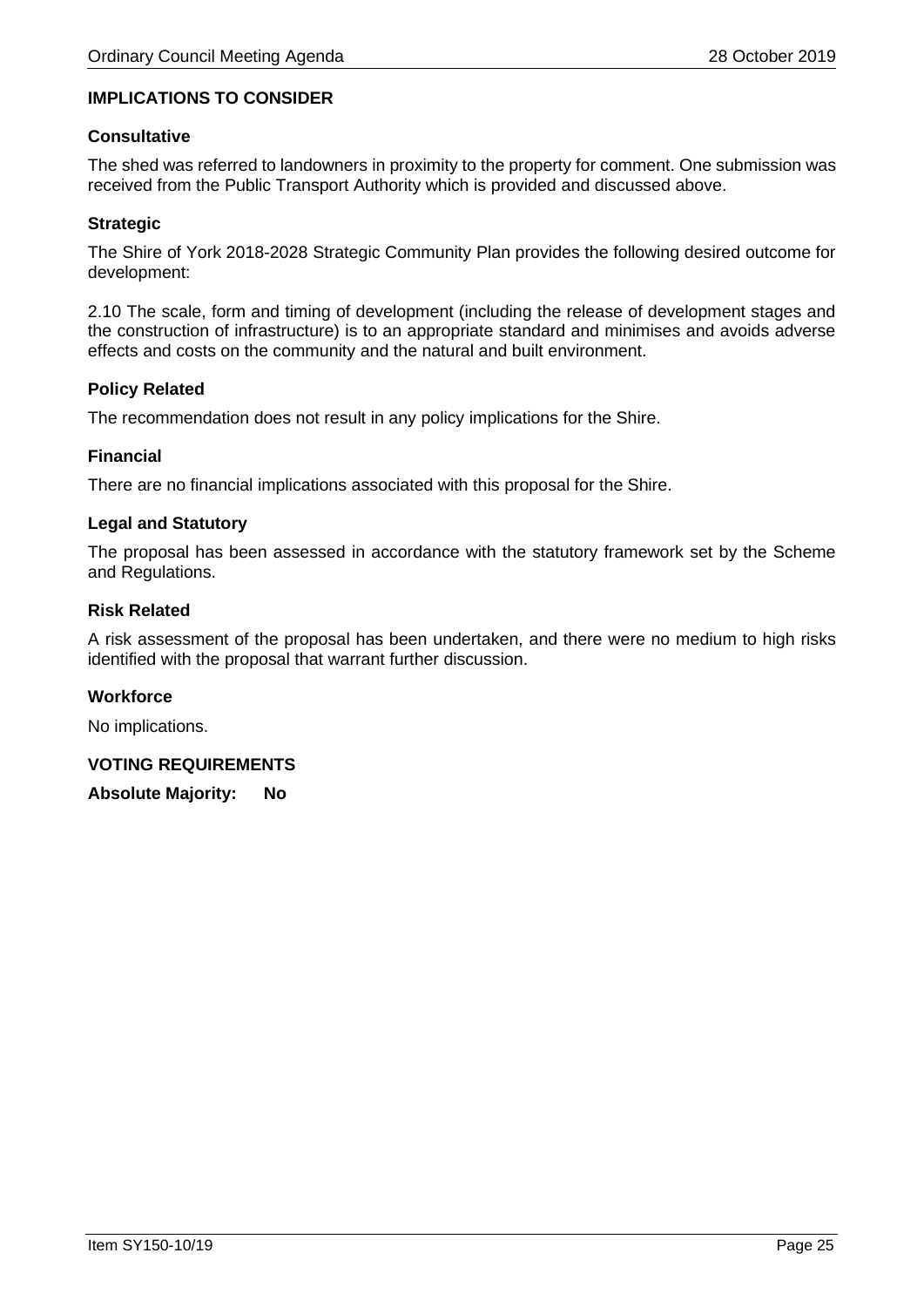# **RECOMMENDATION**

That Council:

Approves the development application for Sheds for Storage of Private Assets (Use Not Listed) at Lot 494 Second Avenue, York, subject to the following conditions:

- 1. The development hereby approved shall be substantially commenced within two years of the date of this decision notice.
- 2. The development hereby approved shall be undertaken in accordance with the signed and stamped, Approved Development Plan(s) (enclosed), including any notes placed thereon in red by the Shire and except as may be modified by the following conditions.
- 3. The sheds are not to be used for any habitable purposes whatsoever (Advice Note 4).
- 4. The sheds are not to be used for commercial and/or industrial purposes.
- 5. This approval is for the storage of materials or equipment inside of the sheds only.
- 6. All stormwater is to be managed on site by the landowner to the satisfaction of the local government.
- 7. Prior to commencement of the development, the applicant shall submit photos of the secondhand materials to be used for the shed to the Shire for approval.
- 8. Materials to be used in construction of the sheds shall be in a good condition to ensure a consistent finish.
- 9. The sheds shall be painted dark grey (or other colour as approved in writing by the Shire), to the satisfaction of the Shire within 28 days of being erected

# *ADVICE NOTES:*

- **Note 1: If the development the subject of this approval is not substantially commenced within a period of 2 years, or such other period as specified in the approval after the date of the determination, the approval will lapse and be of no further effect.**
- **Note 2: Where an approval has so lapsed, no development is to be carried out without the further approval of the local government having first been sought and obtained.**
- **Note 3: If an applicant is aggrieved by this determination there is a right of appeal under the Planning & Development Act 2005. An appeal must be lodged within 28 days of the determination.**
- **Note 4: Note: Non-compliance against CONDITION 3 is an offence against the Public Health Act 1911.**
- **Note 5: The storage of materials outside the shed is not included as part of this approval.**
- **Note 6: This approval is not a building permit. In accordance with the provisions of the Building Act 2011, an application for a building permit must be submitted to, and approval granted by the local government prior to any change of classification or prior to the commencement of any structural works within the development hereby permitted. A building permit is not required for structures which are 10m<sup>2</sup> or less in area and 2.4m in height or less.**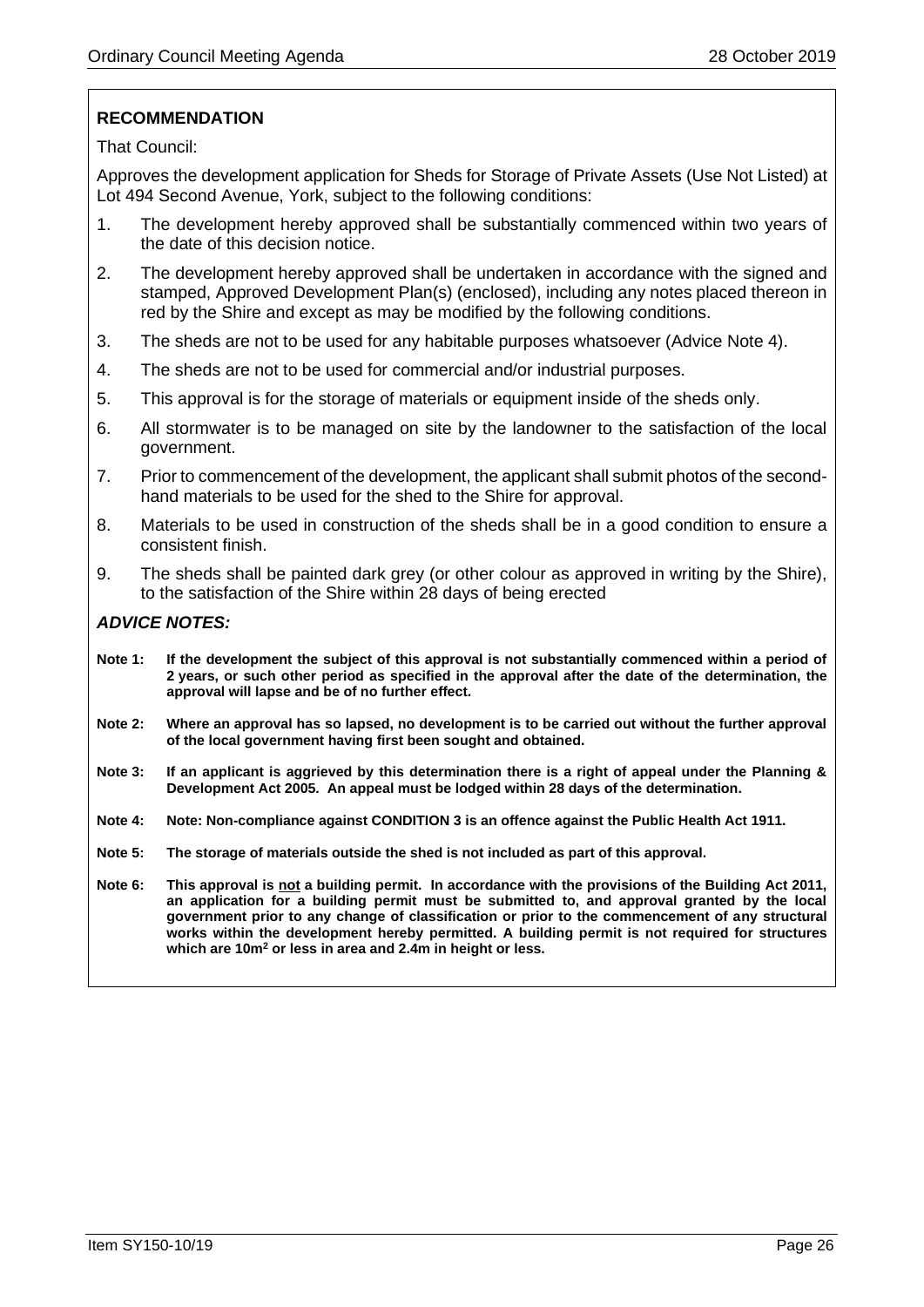#### <span id="page-26-0"></span>**SY151-10/19 BUSHFIRE RISK MANAGEMENT PLAN - MITIGATION ACTIVITY GRANT**

| <b>File Number:</b>                  | <b>RS.FES.5.2</b>                                                                  |
|--------------------------------------|------------------------------------------------------------------------------------|
| Author:                              | Darren Wallace, Executive Manager, Infrastructure & Development<br><b>Services</b> |
| <b>Authoriser:</b>                   | Darren Wallace, Executive Manager, Infrastructure & Development<br><b>Services</b> |
| <b>Previously before</b><br>Council: | 28 May 2018<br>26 September 2018                                                   |
| <b>Appendices:</b>                   | <b>Proposed Treatments</b><br>1.                                                   |

#### **NATURE OF COUNCIL'S ROLE IN THE MATTER**

Executive

# **PURPOSE OF REPORT**

This report requests that if the Shire is successful in receiving a grant in 2019/20 for Bush Fire Mitigation, Council authorises the CEO to utilise the Department of Fire and Emergency Services' (being a State Government agency) Approved Mitigation Contractors List to source a suitable contractor to implement the second stage of bushfire risk mitigation works in the Shire of York.

# **BACKGROUND**

The Shire has applied for a \$481,250 grant for the bush fire mitigation from the State Government's Mitigation Activities Fund (MAF). A list of the proposed treatments is attached (Appendix 1). The grant funding is to enable the Shire to complete the mitigation works as specified in the Council endorsed Bushfire Risk Mitigation Plan (BRMP). The grant, if successful will also allow the Shire to complete some works that were commenced, but not completed last financial year due to time constraints related to an extended fire season throughout the State.

# **COMMENTS AND DETAILS**

As detailed to Council previously, the adopted BRMP qualifies the Shire to apply to the MAF for monies to assist in mitigation works aimed at reducing the risk to assets within the Shire of York from bushfire. If the Shire's application for funds and is successful then it would be prudent to start works as soon as possible with the aim of completing as much work as possible before the fire season is upon us.

As the works are over the \$150,000 tender threshold and in line with Council's policy F1.2 Procurement, the appointment of a contractor to undertake the mitigation works would normally require a tender process. This would take approximately three months to finalise. Therefore, for the reasons outlined above, it is recommended that the procurement of a suitable contractor be undertaken through the Department of Fire and Emergency Services' Approved Mitigation Contractors List. This is permitted in accordance with Regulation 11(2)(e) of the *Local Government (Functions and General) Regulations 1996* but needs to be approved by Council.

The project is part of the Shire's Corporate Business Plan, however there is no budget allocation in the 2019/2020 Budget. To allow the project to proceed as soon as practicable if the grant is successful, a budget amendment is requested for income and expenditure of a matching value up to \$481,250 being the total grant applied for. As the project is fully grant funded with the income to match the expenditure, there is no change to the budget bottom line.

# **OPTIONS**

Council may: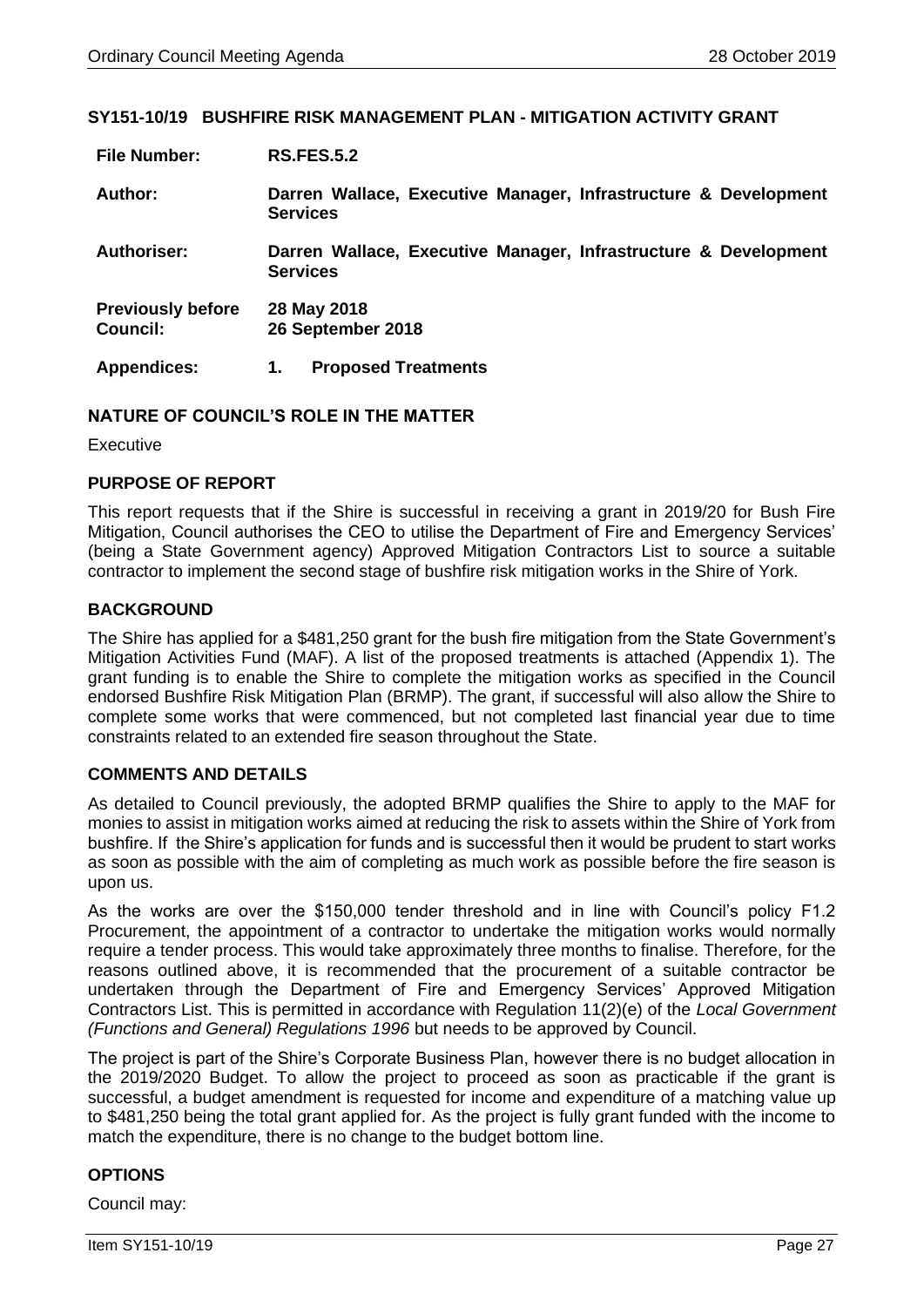- approve the utilisation of the Department of Fire and Emergency Services' (being a State Government agency) Approved Mitigation Contractors List to source a suitable contractor to implement the works, as allowed under the *Local Government (Functions and General) Regulation* 11(2)(e) and approve the budget amendment to allow the project to proceed as soon as grant funding is approved.
- determine to run a full tender process in accordance with *the Local Government (Functions and General) Regulations.* This would mean that the budget amendment could wait until after the grant has been approved. However, this would mean that no works would be undertaken before this fire season commences.
- choose to defer its decision pending further information.

# **IMPLICATIONS TO CONSIDER**

#### **Consultative**

This funding is as a direct outcome of the Shire of York's BRMP Treatment Schedule following consultation between the Shire of York and the Department of Fire & Emergency Services (DFES) Office of Bushfire Risk Management. In addition, consultation with local community groups has occurred and is ongoing in order to achieve the best possible overall outcome of these works for all members of the community. This has included local ecological groups such as Conserving the Avon River Environment (CARE), York Wildflower Society, the River Conservation Society and Friends of Mt Brown. Further ongoing consultation between all stakeholders including the Indigenous community, contractors, environmental groups, landowners / managers, the Shire of York and the Department of Fire & Emergency Services will be undertaken. The Department of Local Government, Sport and Cultural Industries has confirmed that the Shire can utilise the DFES Approved Mitigation Contractors List, subject to the DFES list having been subject to a selection/vetting process. Therefore, Council can approve the use of the DFES Approved Mitigation Contractors List to source a suitable contractor.

# **Strategic**

The proposal aligns with the aspirations of the Corporate Business Plan: Theme 1 - Open Space Assets Implement Bushfire Risk Mitigation Strategy (dependent on funding)

# **Policy Related**

F1.2 Procurement

# **Financial**

The grant, if successful, provides for the total amount required to complete the approved works. It will also allow for payment of some previously expended funds that were not able to be claimed in the last financial year as that section of works was not complete.

#### **Legal and Statutory**

Regulation 11 (2e) provides that: tenders do not have to be publicly invited according to the requirements of this division if the supply of the goods or services is to be supplied or obtained through the government of the State or the Commonwealth or any of its agencies, or by a local government or a regional local government.

#### **Risk Related**

There is a risk that once the funds are available any delay in implementing this programme could increase the exposure of the community to bushfire risk. Approving the use of a contractor from the DFES Approved Mitigation Contractors List, allows the project to be commenced in a timely manner.

There is also a financial risk that if a section of the works are not fully completed this financial year then none of the monies spent on that section of works can be claimed. The total project has been broken up into small portions to minimise this risk.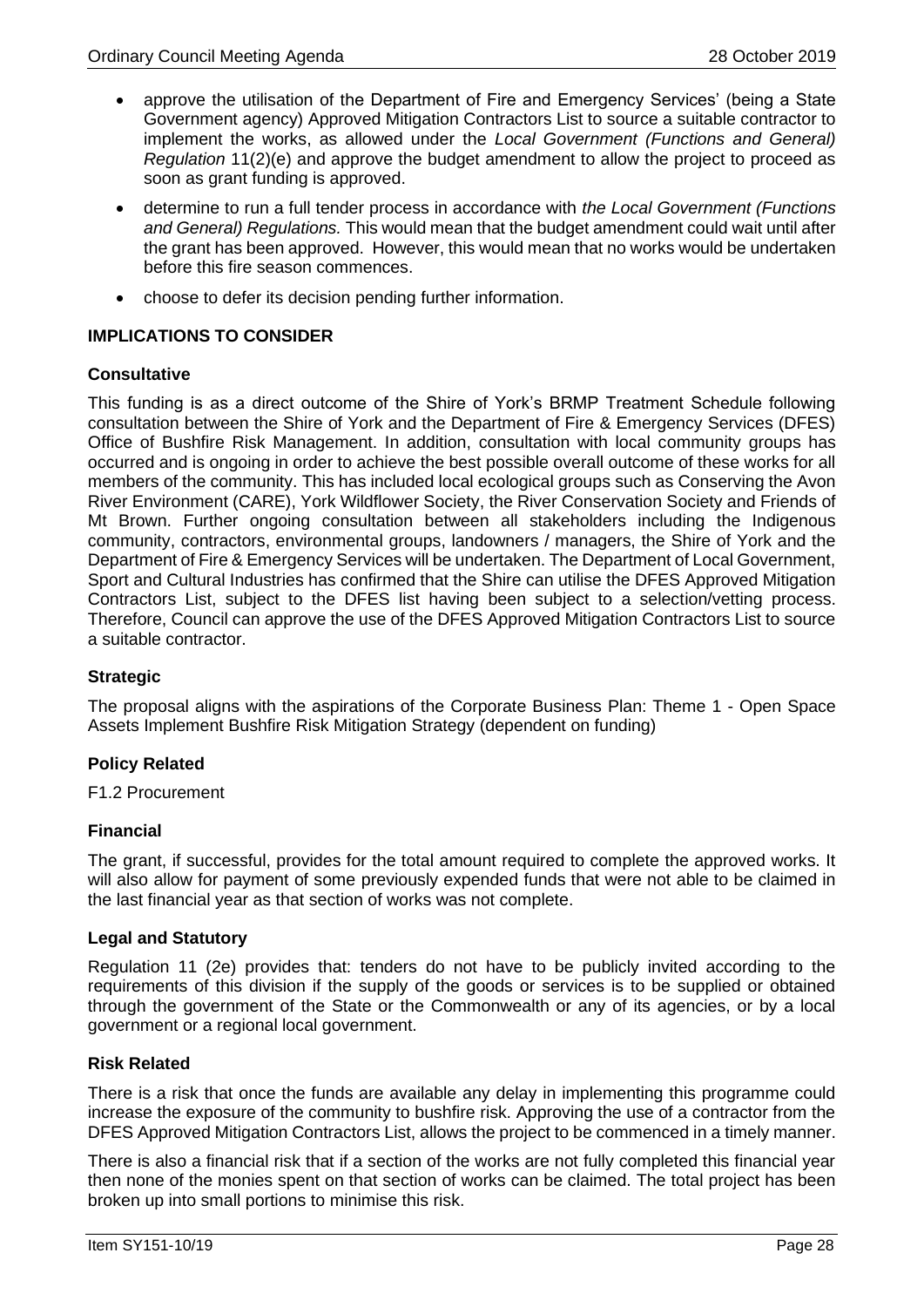# **Workforce**

Nil

# **VOTING REQUIREMENTS**

**Absolute Majority: Yes** 

# **RECOMMENDATION**

That Council notes the need to progress the treatments recommended in the Shire's BRMP if the MAF Grant is a success, authorises the Chief Executive Officer to:

- 1. Amend the 2019-20 budget, if the MAF Grant is successful up to the value of \$481,250, to reflect the income and expenditure resulting from the successful grant, noting a nil impact on the budget bottom line.
- 2. Appoint a suitable contractor from the Department of Fire and Emergency Services' Approved Mitigation Contractors List in accordance with Regulation 11(2)(e) of the Local Government (Functions and General) Regulations 1996.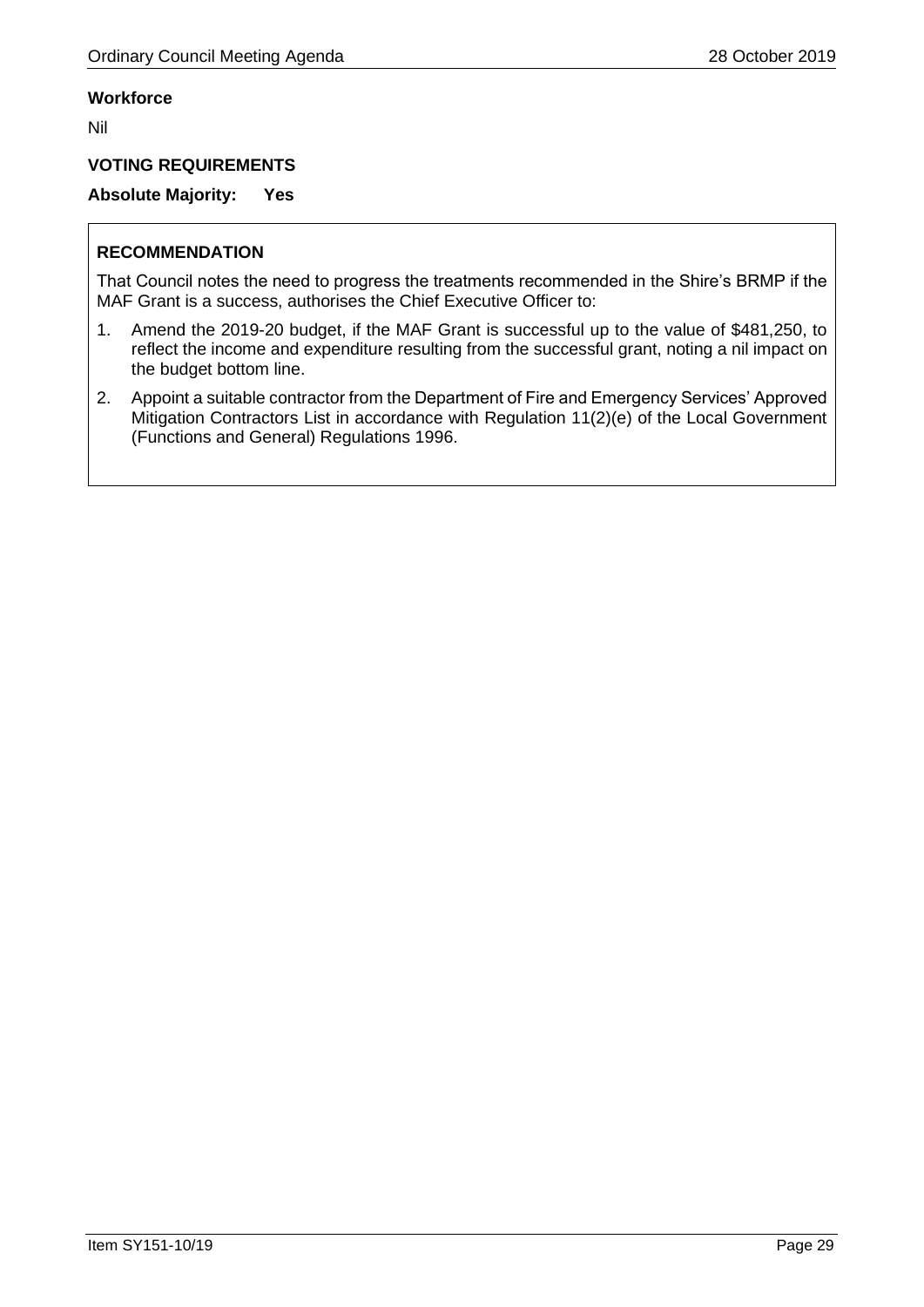#### <span id="page-29-0"></span>**SY152-10/19 ACCESS OPTIONS, 961 TALBOT ROAD.**

| <b>File Number:</b>                  | TA2 60726, TA2 627                                                                 |
|--------------------------------------|------------------------------------------------------------------------------------|
| Author:                              | Darren Wallace, Executive Manager, Infrastructure & Development<br><b>Services</b> |
| <b>Authoriser:</b>                   | Darren Wallace, Executive Manager, Infrastructure & Development<br><b>Services</b> |
| <b>Previously before</b><br>Council: | ?1996<br>9.2.9 21 August 2006<br>SY116-09/18 25 September 2018                     |
| <b>Appendices:</b>                   | <b>Access Options</b><br>1.                                                        |

# **NATURE OF COUNCIL'S ROLE IN THE MATTER**

Executive

#### **PURPOSE OF REPORT**

To consider a request to open an unused road reserve to the public.

#### **BACKGROUND**

Mr Vincent Green, 961 Talbot Road, on behalf of the affected landowners, has requested Shire assistance in the provision of access to their properties via a current gazetted road reserve, which is not open to the public, instead of the current mixture of "right of carriageway" and road reserve.

Currently up to 5 properties use a "right of carriageway" easement off Talbot Road and then Road Reserve no 3979 to access their properties. The map at Appendix 1 shows the existing access and 2 options. Option A: Develop the road reserve adjacent to the easement to where it meets the existing used Road Reserve 3979. Option B: Develop Road Reserve 3979 from Talbot Road to where it meets the existing used section of Road Reserve 3979. Mr Green has offered to sustainably build the new road access. Mr Green's preference is for Option B.

Mr Green believes that the landowners affected should not have to use a right of carriageway through private property to access their properties when there is a gazetted road that would more directly provide access.

There are other road reserve options that could be used, but they are a longer travel distance so are not considered in this report.

Mr Colin Luelf is the owner of the property either side of Road Reserve 3979 and is opposed to the development of the road reserve as a road.

Council at it ordinary meeting of 25 September 2018 resolved as follows;

- *"1. Agrees to progress the evaluation of options for access to 961 Talbot Road and requests officers, after obtaining a road reserve survey at the Shire's cost, to provide a further report to Council detailing the access options and the short term and long term cost and service implications of each option.*
- *2. The report on the options is to be presented to Council on or before the March 2019 Council Meeting."*

### **COMMENTS AND DETAILS**

Due to staff issues and higher priority projects, this follow-up report has been significant delayed beyond March 2019 as required in point 2 of the Council resolution of 25 September 2018.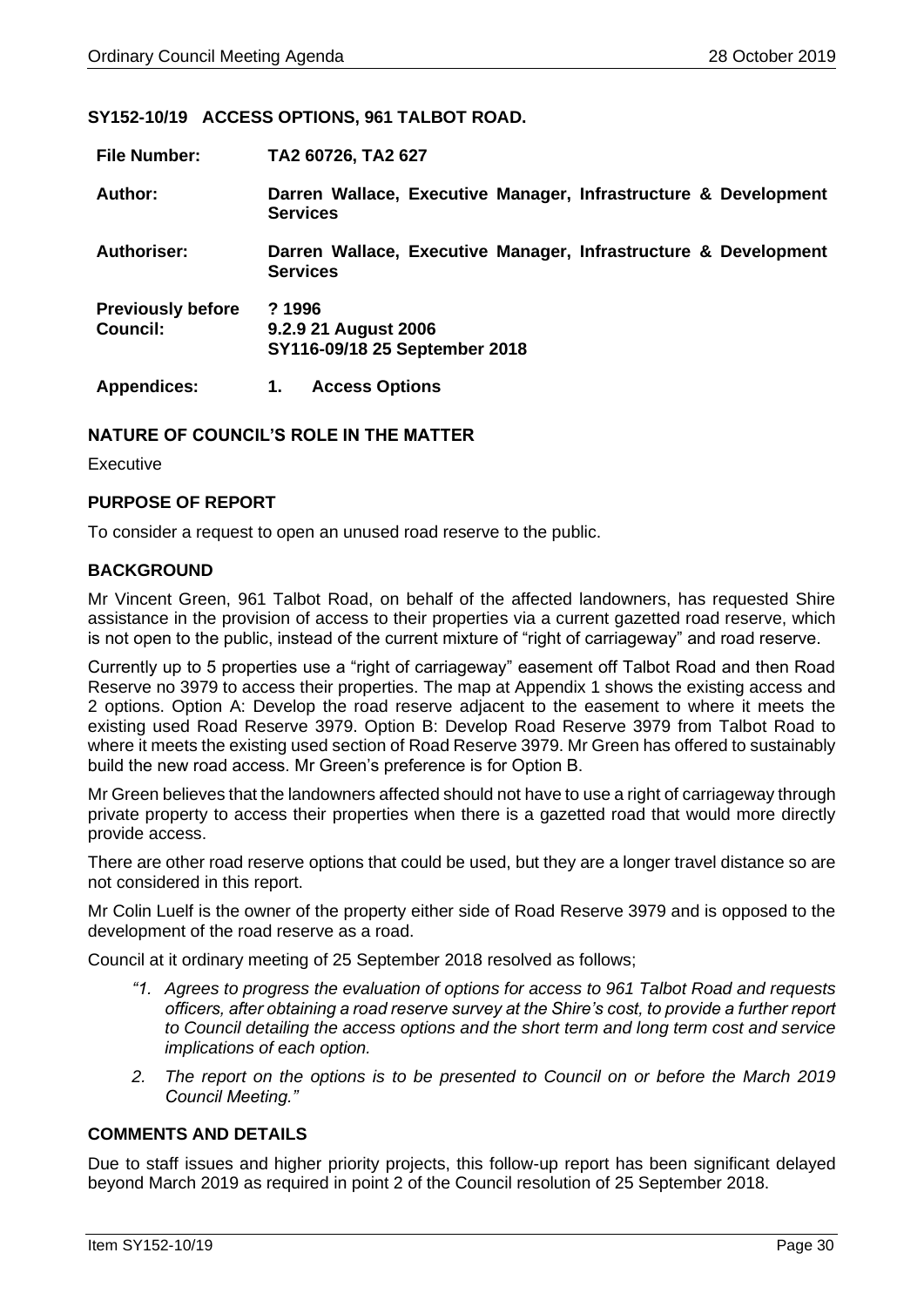The road reserve has been surveyed and the route inspected by Shire staff. A number of issues have been noted that would be required to be addressed, either as part of the construction or in most cases prior to commencement of any construction.

**CURRENT ACCESS**; The current access is serviceable, the first section off Talbot Road is a right of carriageway located on private property, the final section is Road Reserve no 3979. The Shire does maintenance grade the right of carriageway, as we use it to access Road Reserve 3979 to maintenance grade it. The right of carriageway and the section of Road Reserve 3979 are gravel sheeted and in reasonable condition. There are some miner drainage upgrades required on the road reserve section.

**OPTION A**; Option A has a significant number of trees in the road reserve that would have to be cleared for the road construction. There is also a large dam that would need to be filled in. Neither Mr Green or Mr Luelf have agreed to fund any of the construction of the road for Option A. So the Shire would have to bear the cost of the road development. This option is more palatable to Mr Luelf than Option B, although his preference is for the current situation to remain.

**OPTION B**; Option B has a number of trees to be removed, although considerably less than Option A. There is a power pole close to the middle of the road reserve that would need to be relocated. The intersection with Talbot Road does not have great sight distance and would require a detailed design to prove it meets the sight distance safety standards for an intersection.

There are some rocky outcrops that would need to be dealt with and the usual drainage issues to be resolved. However these issues can be dealt with as part of the road design.

The Option B route is substantially located over a gravel out crop and subject to the testing of the gravel, it maybe a suitable road building material. This would save considerable cost in building the road.

The road reserve splits Mr Luelf's properties and he has been using the road reserve in conjunction with his properties on either side. If the development of this road was approved Mr Luelf would be ultimately responsible to ensure any fencing required was in place.

Mr Luelf has presented the following reasons for not allowing the construction of this road.

- *Mr Green already has a safe legal easement for part of the access to his property.*
- *In his application he states 5 landowners want this new roadway. This is not so as at least 2 already have other road entrances. Only 3 landowners (not as Mr Green states in his application) would have any use of this road.*
- *Mr Green has another 2 surveyed roads to his property and the one from Kittlers Road would be easier to construct and not cut perfectly good paddocks in half, as would be the case if he constructs the road through our property. The other surveyed road is from Talbot Hall Road. This is shown on maps from Landgate.*
- *This proposal has implications for severe erosion as the terrain is up a long steep hill. A number of ancient powder bark trees will have to be removed and in this day of climate change every tree removed is bad for the environment and air quality. Drainage will be required.*
- *Also there is the inconvenience of splitting the paddock and the costs of fencing each side that will be incurred by us.*
- *The safety of the intersection of the proposed road with Talbot Road and lack of sight distance.*
- *The proposed road will deplete the divided paddock of water supply on one side and access. Loss of ability to farm successfully. The best section of the property is where the road will be.*

Mr Luelf raises a couple of issues such as drainage, the intersection safety and tree removal that have already been mentioned. These should be dealt, by seeking approval for the tree removals and detailed design of the road and drainage prior to any works on site occurring.

The road reserve has been in place for a long time and Mr Luelf has been aware of its existence. Shire officers understand that Council has previously, possibly in 1996, considered closing the road and returning the land to the State for it to on sell, however this did not eventuate and the Council at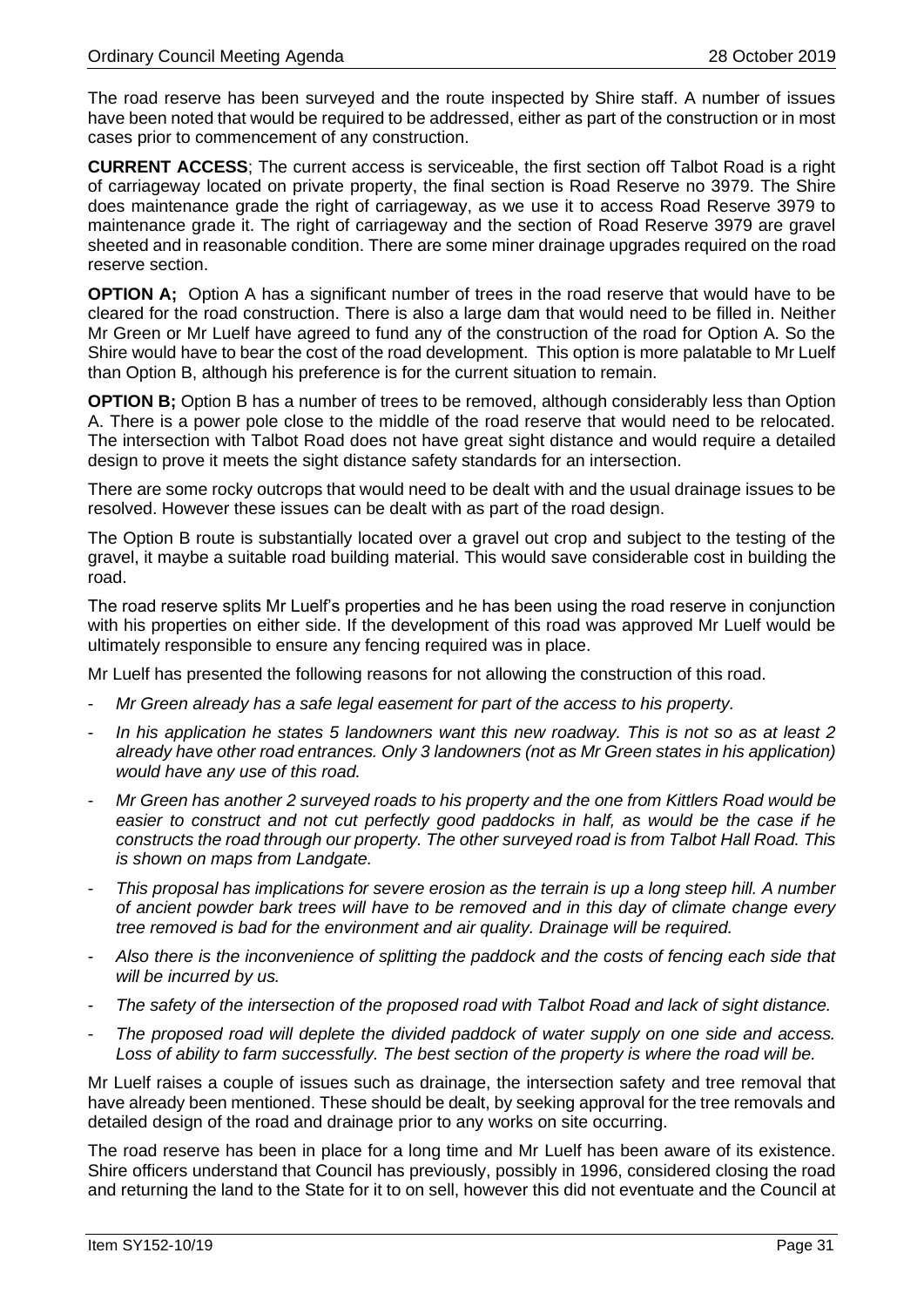the time determined to leave the road reserve in place. This does not mean that if Council considers that the issues relating to the use of the land for farming outweigh the benefits/landowners rights in providing the road, Council could not reconsider the closing of the road reserve.

If Council were to approve the building of the road Option B, it is recommended that it be treated as any other new road construction and that a full design and specification be submitted and approved by the Shire before any physical works on the road are approved. It is recommended that the road design and construction would be required to meet both the Institute of Public Works Engineers, Guidelines for Subdivisions (roads) and the Australian Road Research Boards Unsealed Roads Manual".

If Council does not proceed with approving the road construction then it is recommended that the Council considers the formal closure of the road. This can be done in two ways.

- A closure of the gazetted road reserve under the *Land Administration Act 1997*, which would see the land handed back to the State Government as an unallocated reserve. They would then look at selling the land.
- A closure under the *Local Government Act 1995,* which leaves the road reserve gazettal in place, but the road is closed to the general public. Note the Shire would not be able to lease the road reserve, only the State Government can do that.

**ALTERNATIVE OPTION**; One other alternative, previously approved by Council is the dedicate the existing right of carriageway as road reserve.

At the Council meeting of 21 August 2006, Council Resolved;

*"That Council advise the applicants that it supports the dedication in accordance with Appendix C subject to:*

- *1. The applicants initiating the survey and subdivision and payment of all costs at their expense; and*
- *2. The effected properties to be fenced or refenced at their costs."*

This proposal did not proceed and the reason is unknown. The ownership of the land on which the right of carriageway is located has changed hands since this resolution.

This could be a solution to the access issue, however, unless there is an additional requirement for the road to be upgraded to current standards (at no cost to Council), the Shire would inherited a substandard road.

**COST TO THE SHIRE;** Mr Green has offered to build the road to the Shire's standards. To ensure that Mr Green is fully aware of the costs involved it is recommended that the Shire requires Mr Green to develop a full road design prior to commencing any work on site. This would need to be approved by the Shire and Mr Green would need to provide the Shire with a fully costed works program based on the accepted design. While this may appear to be excessive for a road that services only a few properties, the road will be open to the public and the Shire needs to ensure that the road, as a new development, is to current standards. Having the road built to current standards will also reduce the maintenance requirements (and costs) in the future. If Mr Green knows the full cost before he starts it will guard against him starting works and pulling out partway through if the costs are significantly more than he had envisaged. It is therefore considered that the construction of the road, if it proceeded, would be at no cost to the Shire.

The Shire would be responsible of ongoing maintenance, maintenance grading, verge spraying, culvert cleaning etc. The Shire would also be responsible for the asset replacement, gravel resheeting, culvert replacement etc.

If the road is built, the Shire will be able to include the road on our road inventory. This would very marginally increase our Road component of the Federal Assistance Grant and our Main Roads Direct Grant. It would increase our Roads To Recovery grant in the next 5 year round which commences 2024/2025. However, these increases would not cover the cost of one maintenance grade a year.

There would be some saving from our current maintenance cost as we maintenance grade the right of carriageway. However, the new road is slightly longer than the right of carriageway and would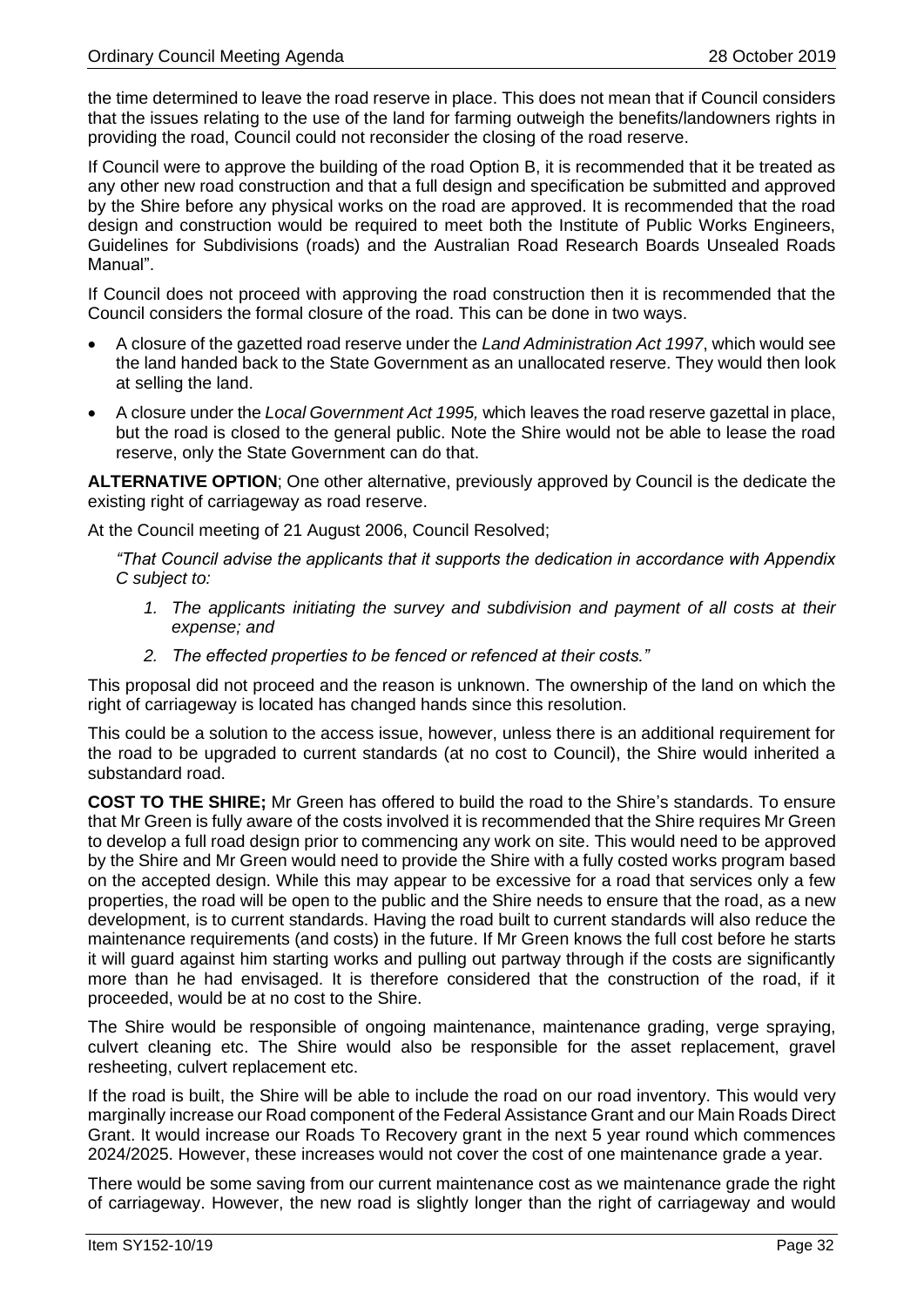therefore cost more to maintenance grade. The Shire has responsibility for resheeting the right of carriageway.

If the new road is built, even at no cost to the Shire and to current standards that reduce the ongoing maintenance, the Shires annual maintenance costs would increase slightly, but this would be partially covered by increased income. However, there would be a substantial cost in replacing the asset (gravel resheet) at some time in the future.

# **OPTIONS**

Not precede with actioning Mr Green's request and the existing access arrangements continue as is. To clarify the status of the unused road reserves Council should undertake a road closure process either under the *Land Administration Act 1997* or under the *Local Government Act 1995*.

Agree to the opening of the Road requested by Mr Green with conditions that the road is developed to the appropriate standard at no cost to the Shire and requiring Mr Green to provide detailed road designs for the Shire's approval and a costed works program prior commencing any works on site.

Further investigate the possible dedication of the existing Right of Carriageway of a Road Reserve.

# **IMPLICATIONS TO CONSIDER**

#### **Consultative**

There has been extensive consultation with Mr Luelf, whose property the road reserve runs through and Mr Green on behalf of the other affected landowners. Details of this consultation is included in the body of the report.

#### **Strategic**

The provision of Rural Roads would be consistent with the Shire of York Strategic Community Plan Theme 4: Building Resilience, and in particular theme 4.4 Rural roads are safe and easy to use."

# **Policy Related**

There are no policy implications as a result of the officers recommendation

# **Financial**

These are detailed in the body of the report. The initial road construction, if approved, is recommended to be at no cost to the Shire. The maintenance cost going forward would be of little change considering additional income. There would be a significant long term cost to the Shire for the asset replacement.

#### **Legal and Statutory**

The Shire has road maintenance and management functions as per the *Local Government Act 1995* and its subsidiary legislation.

If Council were to proceed with road closures these would be undertaken in compliance with the *Local Government Act 1995* or the *Land Administration Act 1997*

#### **Risk Related**

There are risks to public safety if the road is not built to the correct standards. This can be mitigated by requiring detailed design drawings and specifications (including quality control measures that will be in place to ensure the works are completed to the design) to be submitted and approved prior to commencement of any works.

There is a financial risk in increased maintenance if the road is not built to the correct standards. This can be mitigated by requiring detailed design drawings and specifications (including quality control measure that will be in place to ensure the works are completed to the design) to be submitted and approved prior to commencement of any works.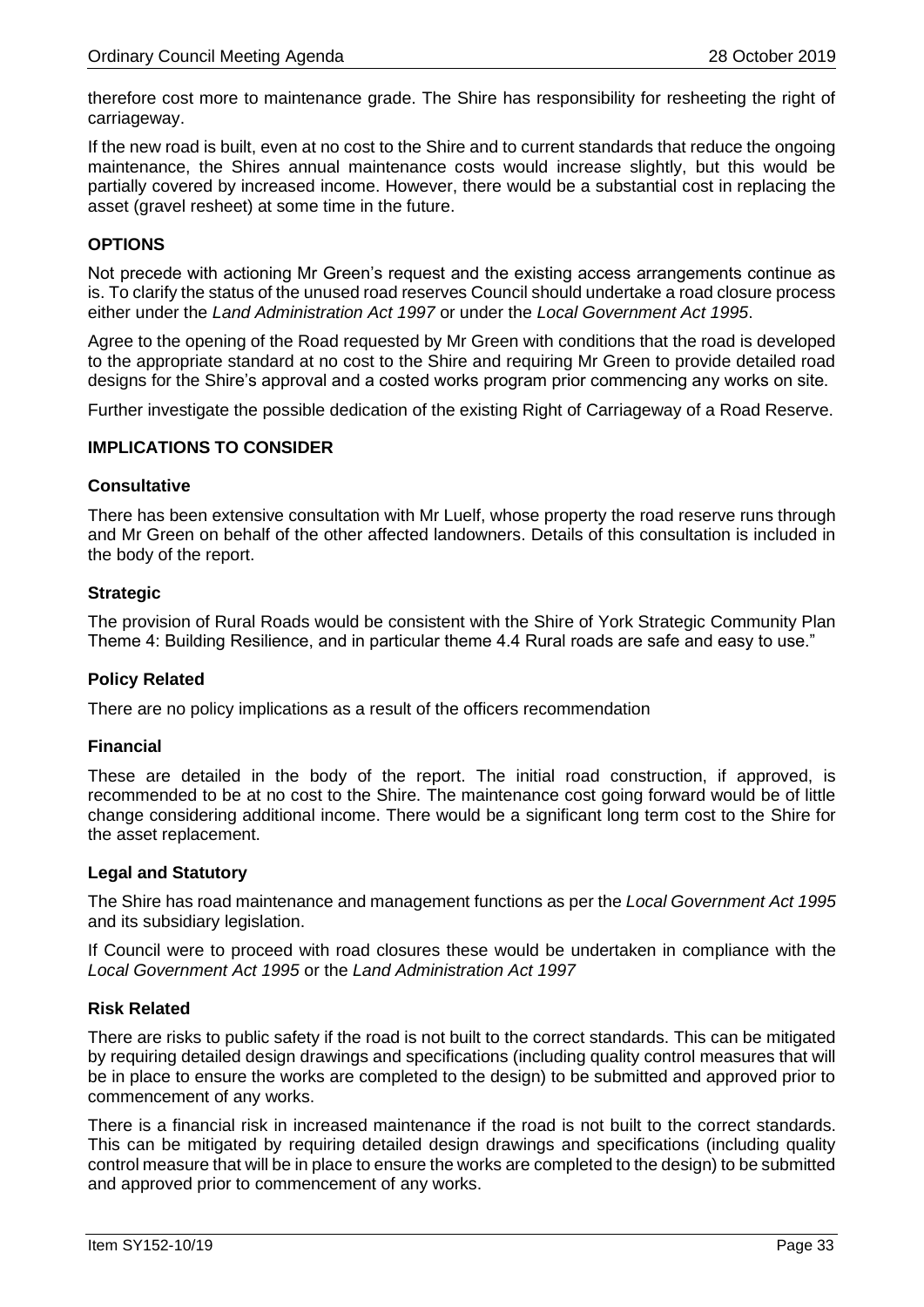There is a community perception risk if Council allows the commencement of the road construction and the proponent is unable to complete the woks. This can be mitigated by requiring the proponent to provide and have approved, detailed project costing based on the approved detailed design.

Safety practices are not to the acceptable standards during construction. This can be mitigated by requiring the project specifications to include minimum safety procedures required to be submitted and approved prior to commencement of any works

### **Workforce**

There will be additional work force requirements in the maintenance and resheeting of the new road if approved.

#### **VOTING REQUIREMENTS**

#### **Absolute Majority: No**

# **RECOMMENDATION**

That Council

- 1. In principle, approves the building of a road on Road Reserve 3979 subject to the following conditions:
	- (a) The road construction to be at no cost to the Shire.
	- (b) Detailed road design drawings and specifications (including quality control measures that will be in place to ensure the works are completed to the design & minimum safety standards required) are provided and approved by the Shire, prior to commencing any works on the road.
	- (c) Detailed project costing based on the approved detailed design are provided and approved by the Shire, prior to commencing any works on the road.
- 2. Authorises the CEO to approve or reject the detailed design drawing, specification and project costing and if approved, include any conditions as appropriate.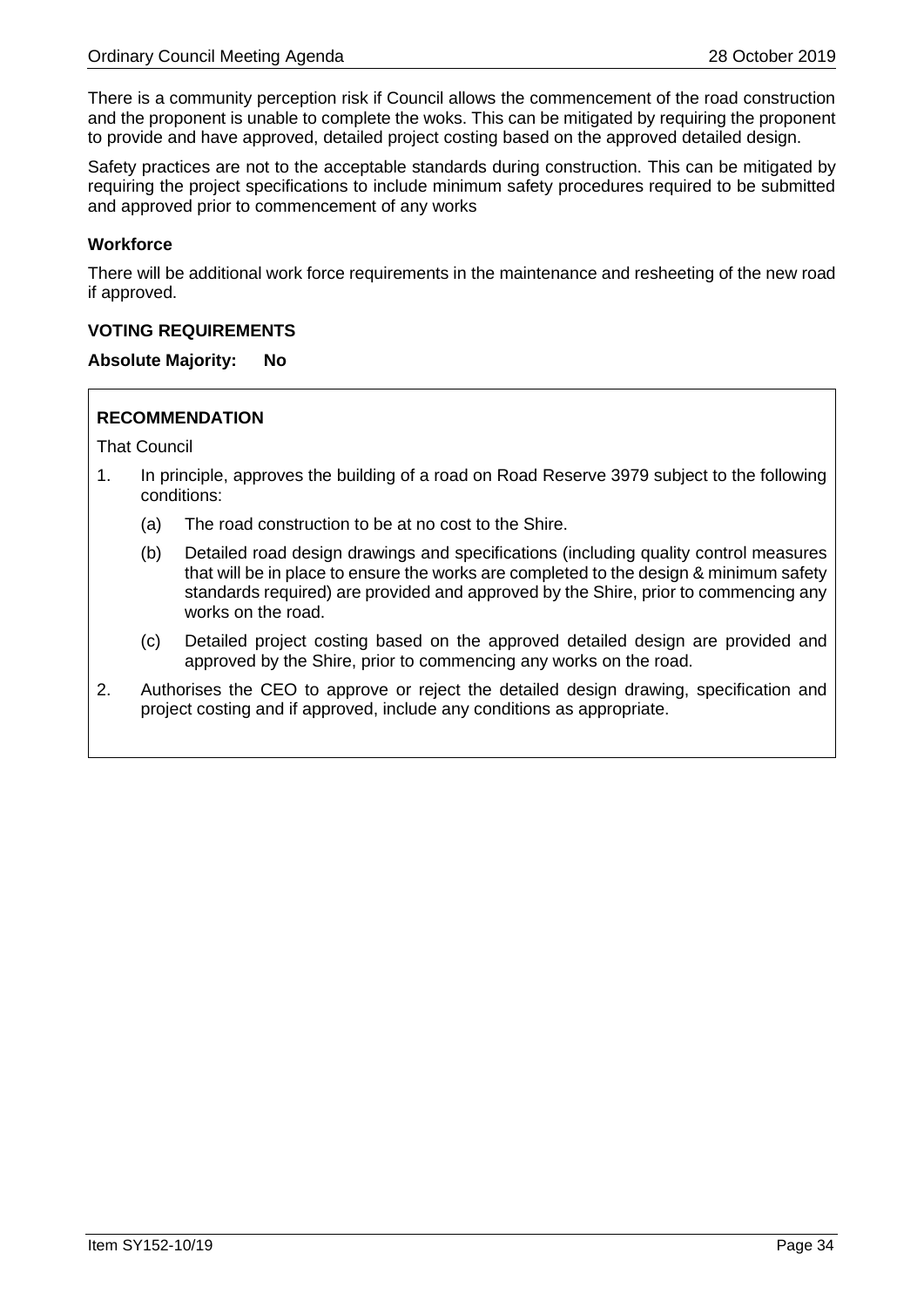# <span id="page-34-0"></span>**SY153-10/19 REQUEST FOR SPONSORSHIP - 2019 SENIOR CITIZEN APPRECIATION DAY**

| <b>File Number:</b>                  | <b>CS.CEV</b>   |                                                                                                 |  |  |  |  |  |
|--------------------------------------|-----------------|-------------------------------------------------------------------------------------------------|--|--|--|--|--|
| Author:                              |                 | <b>Esmeralda Harmer, Events and Economic Development Officer</b>                                |  |  |  |  |  |
| <b>Authoriser:</b>                   | <b>Services</b> | Suzie Haslehurst, Executive Manager, Corporate & Community                                      |  |  |  |  |  |
| <b>Previously before</b><br>Council: | SY143-10/18     |                                                                                                 |  |  |  |  |  |
| <b>Appendices:</b>                   | 1.<br>2.        | 2019 Seniors Appreciation Day Funding Request<br><b>Acquittal 2018 Seniors Appreciation Day</b> |  |  |  |  |  |

# **NATURE OF COUNCIL'S ROLE IN THE MATTER**

Executive

# **PURPOSE OF REPORT**

This report presents for Council's consideration a request for support to hold a Seniors Appreciation Day event in November 2019 at the Old York Mill.

# **BACKGROUND**

For many years, Mrs Margaret Hewitt organised an annual event to recognise seniors in the form of a catered lunch and entertainment at the York Town Hall. The event is valued by the community with between 100 and 150 seniors participating each year.

Historically, Council has provided in-kind support to the event including hire of the Town Hall (\$661) and catering totalling \$2,391 in 2017 and \$2,000 in 2018.

In late 2017, Mrs Hewitt announced that she would not be hosting the event anymore. In February 2018, Mr Mark Lloyd informed officers that he would be assuming responsibility for organising the event. At the meeting, officers agreed to provide a reconciliation of the trust account and it was agreed that Mr Lloyd would open a bank account to administer the funds in future. Officers recommended that an application be submitted to the Shire's April 2018 Community Sponsorship round should Mr Mark Lloyd wish to seek the Shire's support for the 2018 event in November.

For various reasons, Mr Lloyd was unable to submit an application to the Community Sponsorship round that closed in April. As the second funding round closes at the end of October for consideration by Council at the November OCM, this would be too late to consider the funding request before the event occurred.

At a meeting held in October 2018, Mr Lloyd requested Council to consider support of \$2,000 for catering for the November 2018 event.

At Council's 2018 October OCM Council resolved the following:

- *1. Approves sponsorship of up to \$2,000 for catering of the 2018 Seniors Appreciation Day to be sourced from GL 4112 Public Relations.*
- *2. Requests the applicant to provide an event acquittal within three months of the event taking place.*
- *3. Notes that a further payment of \$789.06 will be made to support the event, representing the balance of trust account T41 as attached at Appendix A to this report.*
- *4. Resolves that any further support for this annual event will be considered in accordance with Council's Community Funding: Grants and Sponsorship Policy."*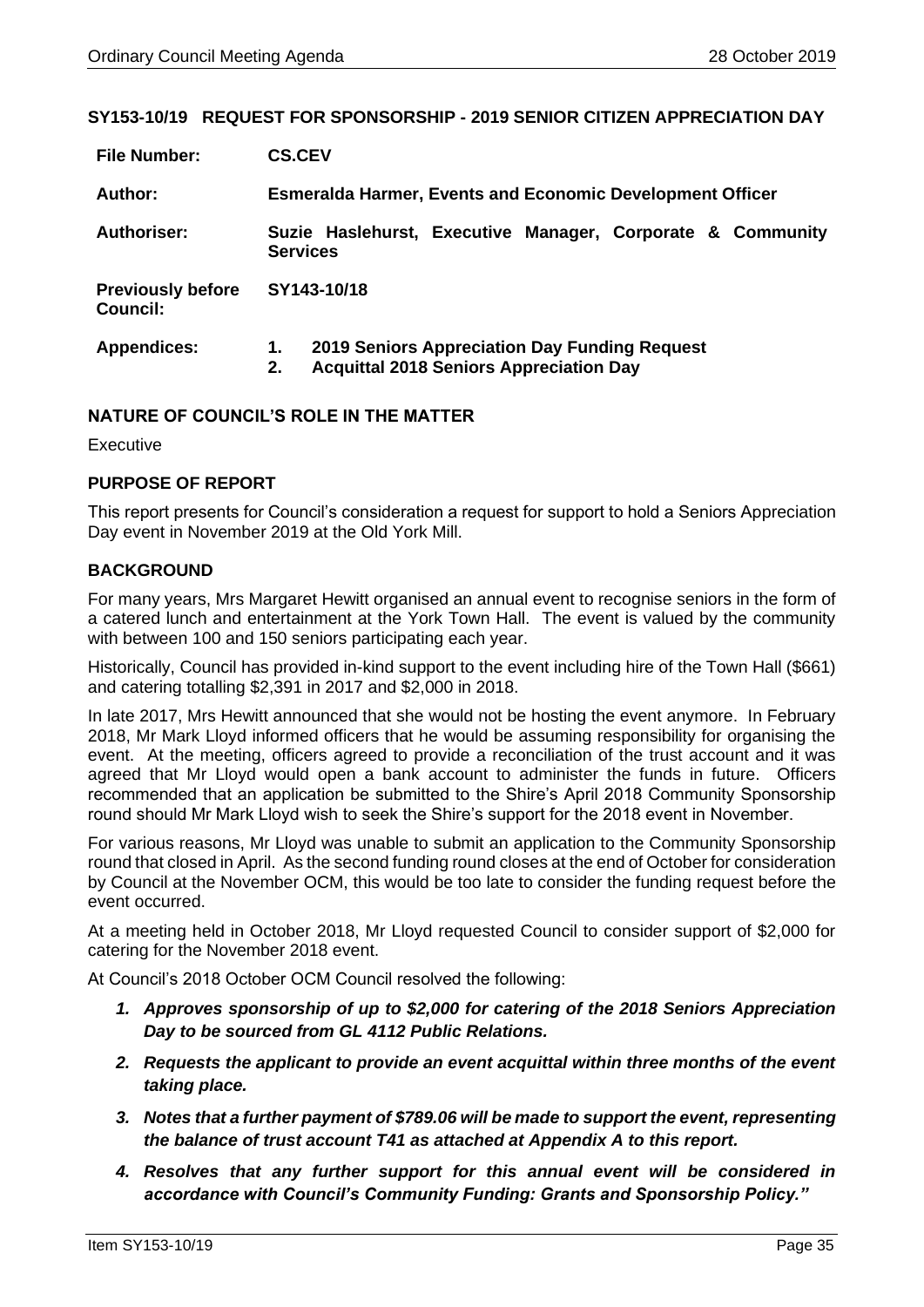In late May 2019, Officers received a community funding application from Mr Lloyd for the 2019 Seniors Appreciation Day. The application was received after the April 2019 Community Funding round closed and could not be considered by Council as part of the *SY066-05/19 Community Funding Applications* report included in the May 2019 agenda.

In July, Officers sought additional information from Mr Lloyd including:

- acquittal documents from the 2018 event
- the date for the 2019 event
- confirmation of other funding sought to support the event

The details requested were received in October this year, with Mr Lloyd confirming the date of the event for 12 November. The acquittal of the 2018 Seniors Appreciation Day is attached as **Appendix 2** to this report.

# **COMMENTS AND DETAILS**

This annual event is well regarded by the community with positive feedback received each year. Furthermore, the Shire's support of the event is in accordance with the Shire of York Age-Friendly Community Plan adopted in 2017, in particular the goals relating to *Social Participation* and *Respect and Inclusion.*

Officers are therefore recommending that Council supports this request to enable the event to be held this year and to support a community member who has stepped up to continue the event for the benefit of York's seniors.

However, officers also recommend that Mr Lloyd be required to make an application as part of the Shire's Community Sponsorship Program for all future Seniors Appreciation Days.

Considering this application individually prior to the community funding applications could reduce Council's opportunity to give equal consideration to funding applications of a similar nature.

It should be noted that there are other events being held during 2019 Seniors Week in York. These include a senior's medical information day organised by the Community Resource Centre, a luncheon at Balladong Lodge and at the end of November, York Home and Community Care Services will conduct a bus trip to Perth for interested seniors.

Should Council choose not to support the Officer recommendation, Officers believe that there would be alternate senior activities available for the York community to participate in. Equal measure however should be also given to the popularity of the Seniors Appreciation Day and the continued efforts of the volunteers involved in coordinating the event.

#### **OPTIONS**

Council could choose not to support the event this year, as the applicant has not met previous recommendations made by Council in 2018 which include the deadline for submission of financial acquittals and making application through the Community Funding rounds available.

However, this would mean that while the event could still occur, there would be a financial risk to the organisers.

#### **IMPLICATIONS TO CONSIDER**

#### **Consultative**

Mr Lloyd has liaised with the Old York Mill, Bendigo Bank and York IGA to seek sponsorship for the event.

# **Strategic**

*The Place to Live*

*1.2 Older citizens feel safe and valued*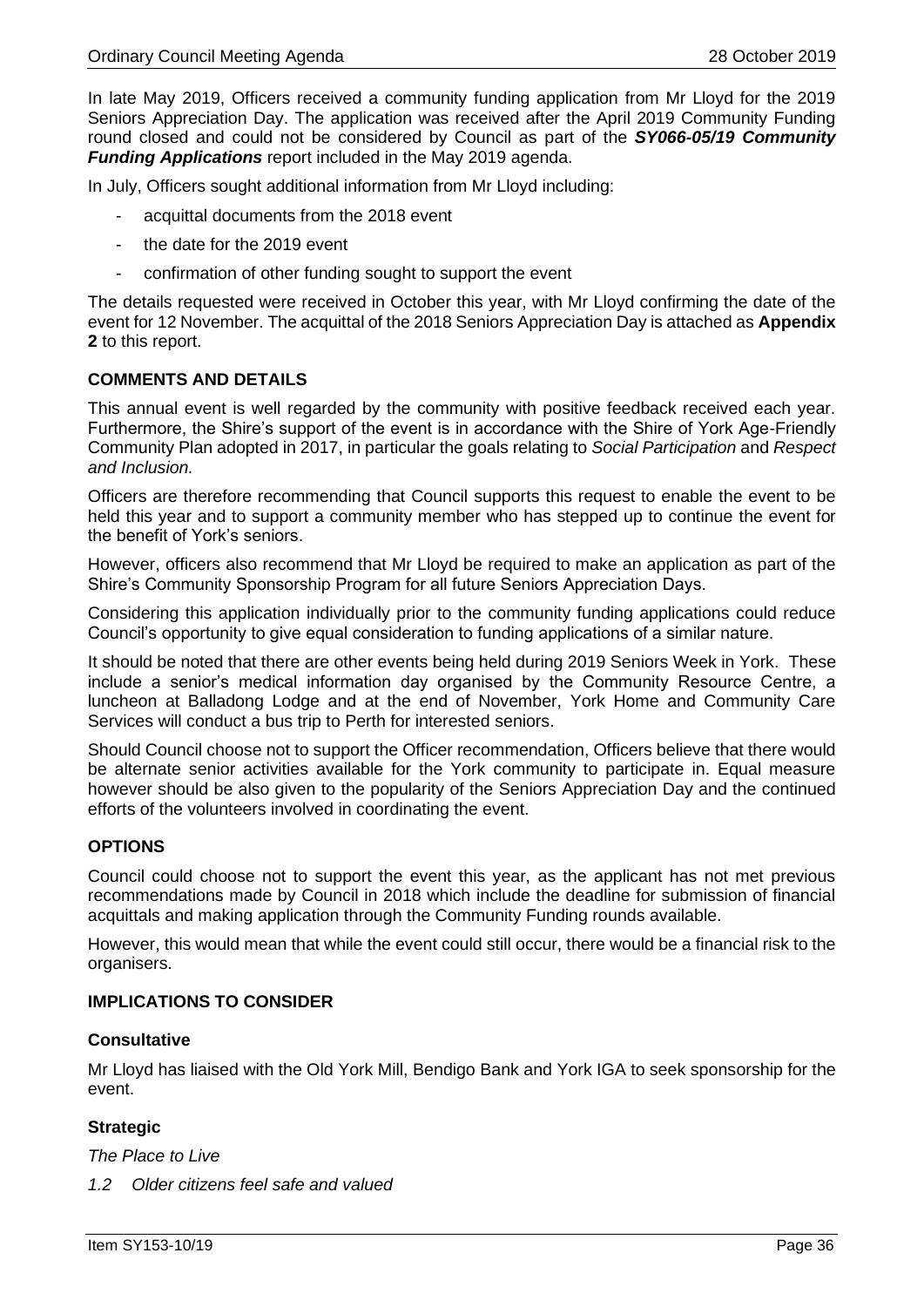# *1.7 Positive, active and involved community*

# **Policy Related**

*C1.3 Community Funding: Grants & Sponsorship Program* 

# **Financial**

It is proposed that funding for this year's event is sourced from GL 132150 Festivals and Events Funding Pool where there is an available budget of \$2,000 to consider this request. Considering this application individually prior to the receival of the second round of community funding applications will reduce the available Community Funding pool and Council's opportunity to give equal consideration to funding applications of a similar nature.

A financial acquittal for the 2019 event detailing how the funds were spent is also required in accordance with Council's *C1.3 Community Funding; Grants & Sponsorship Policy.*

# **Legal and Statutory**

Nil

# **Risk Related**

There could be a perceived risk relating to payment of funds to and sponsorship of an individual. However, Mr Lloyd had provided evidence of the bank account established in the name of Seniors Appreciation Day.

Should Council decide not to support the officer recommendation, there is a potential reputational risk to the Shire and its strategic intentions to be a place where older citizens feel safe and valued. Officers rate this risk as low due to the number of events available throughout November for seniors to participate in and the Shire's ongoing support of other inclusive and accessible events for its community.

# **Workforce**

This request can be managed within existing Shire resources.

# **VOTING REQUIREMENTS**

#### **Absolute Majority: No**

# **RECOMMENDATION**

That Council:

- 1. Approves a cash sponsorship of \$2,000 (excluding GST) for catering of the 2019 Seniors Appreciation Day to be sourced from GL 132150 Festivals and Events Funding Pool.
- 2. Requests the applicant to provide an event acquittal within three months of the event taking place.
- 3. Requests the Chief Executive Officer to inform the applicant that future funding requests will only be considered through one of the two Community Funding application rounds offered annually.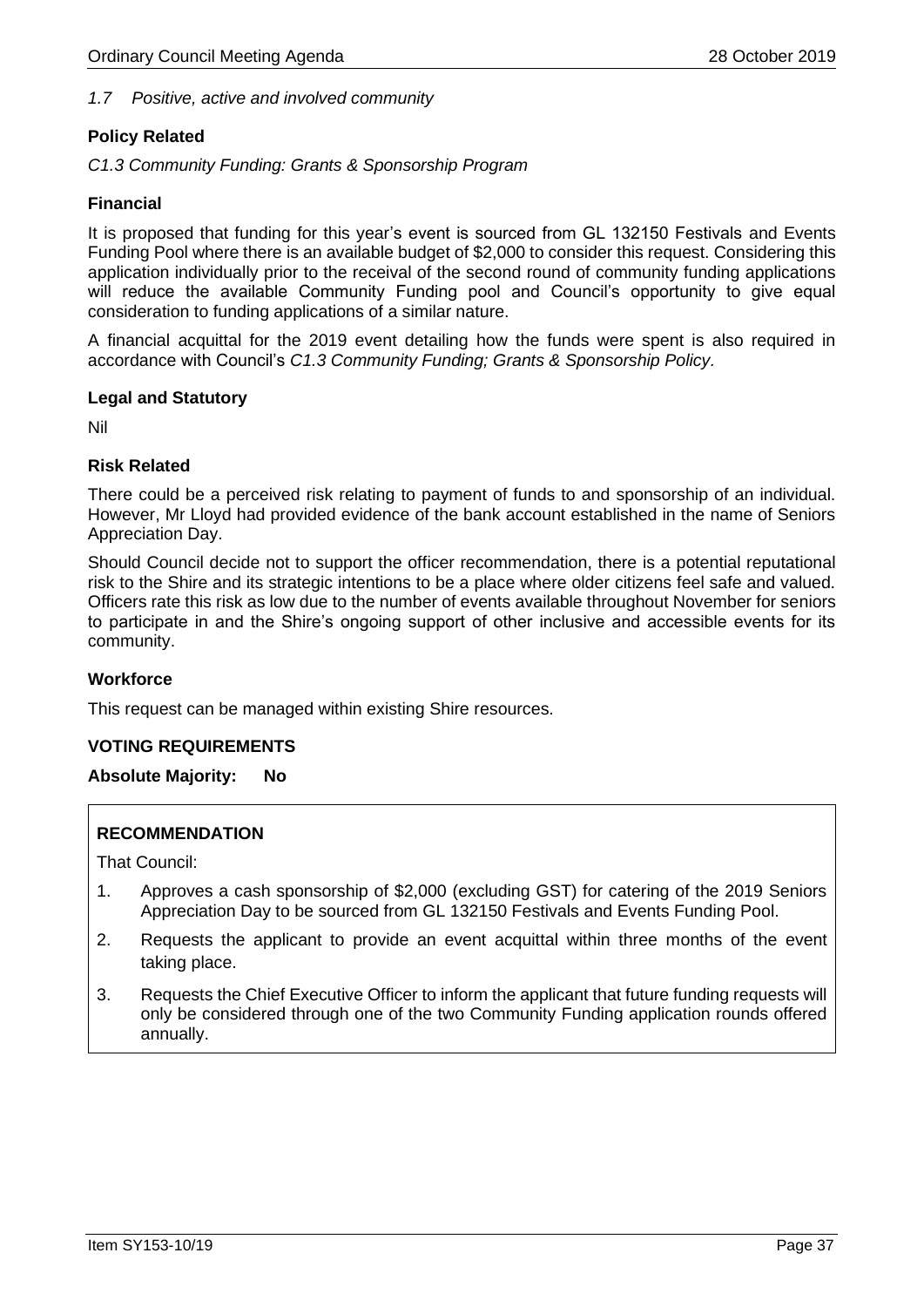#### <span id="page-37-0"></span>**SY154-10/19 YORK HONOURS REFERENCE GROUP**

| <b>File Number:</b>                  | CS.CCS.3                                                                      |  |  |  |  |
|--------------------------------------|-------------------------------------------------------------------------------|--|--|--|--|
| <b>Author:</b>                       | <b>Helen D'Arcy -Walker, Council and Executive Support Officer</b>            |  |  |  |  |
| <b>Authoriser:</b>                   | Suzie Haslehurst, Executive Manager, Corporate & Community<br><b>Services</b> |  |  |  |  |
| <b>Previously before</b><br>Council: | <b>Not Applicable</b>                                                         |  |  |  |  |
| <b>Appendices:</b>                   | Nil                                                                           |  |  |  |  |

#### **NATURE OF COUNCIL'S ROLE IN THE MATTER**

Executive

#### **PURPOSE OF REPORT**

The purpose of this report is to request the Council to re-instate the current York Honours Reference Group up until and including Australia Day 2020. This will give continuity to the arrangements for the Australia Day Awards and Australia Day celebrations.

# **BACKGROUND**

The Australia Day Awards nominations open on 1 September and close on 31 October. The York Honours Reference Group holds a meeting in early November to select the recipients of each award from the nominations received. A report is prepared and presented to Council at the November Ordinary Council Meeting. All winning recipient names are to be forwarded to Auspire – The Australia Day Council (WA) in early December for certificates and medallions to be prepared and sent back to the Shire by early January in time for the Australia Day celebrations on 26 January 2020.

The York Honours Reference Group consists of the following;

- Shire President
- Representative of the York Branch of Bendigo Bank
- Representative of the York & Districts Co-operative Board
- 4 x Community member representatives

Following local government elections, at the November Ordinary Council Meeting, Council is asked to consider membership of all Committees and Working Groups and to appoint elected members to them. The Shire's policy G2.5 Reference Groups also requires a call for nominations for community representatives. This means that potentially, the York Honours Reference Group membership could change at this time, disrupting the process outlined above.

# **COMMENTS AND DETAILS**

Officers are proposing that Council agrees to reinstate the current members of the York Honours Reference Group until 27 January 2020 to ensure continuity and to enable the awards process to be implemented in a timely manner. Following Australia Day 2020, officers will seek nominations for the York Honours Reference Group in accordance with Council's policy G2.5 Reference Groups and prepare a report to Council seeking appointment of members.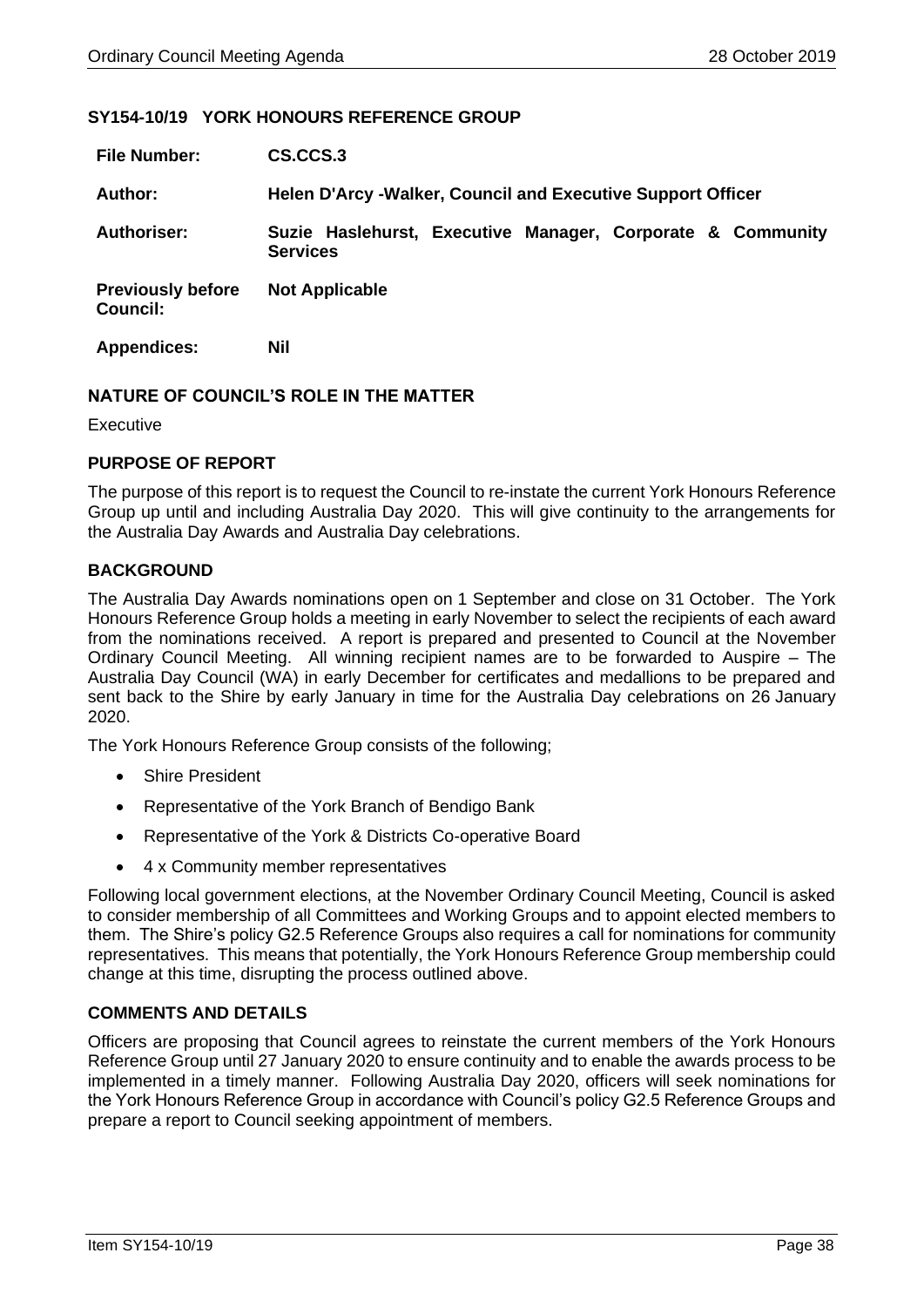# **OPTIONS**

Council could choose to re-instate the current York Honours Reference Group members until the 27 January 2020 or have the Reference Group disbanded as per the *Local Government Act 1995* Section 5.11 (2)(d).

# **IMPLICATIONS TO CONSIDER**

#### **Consultative**

Policy G 2.5 Reference Groups requires the Shire to call for nominations via public advertising for a defined period.

# **Strategic**

Theme 1: The Place to Live

*1.7 Positive, active and involved community*

Theme 5: Strong and Effective Leadership

*5.6 High levels of community engagement*

# **Policy Related**

C 1.2 Australia Day Awards

G 2.5 Reference Groups

#### **Financial**

Nil

#### **Legal and Statutory**

The York Honours Reference Group is *not* a formally constituted Committee under Section 5.8 of the *Local Government Act 1995*.

### **Risk Related**

Nil

# **Workforce**

Nil

# **VOTING REQUIREMENTS**

**Absolute Majority: No**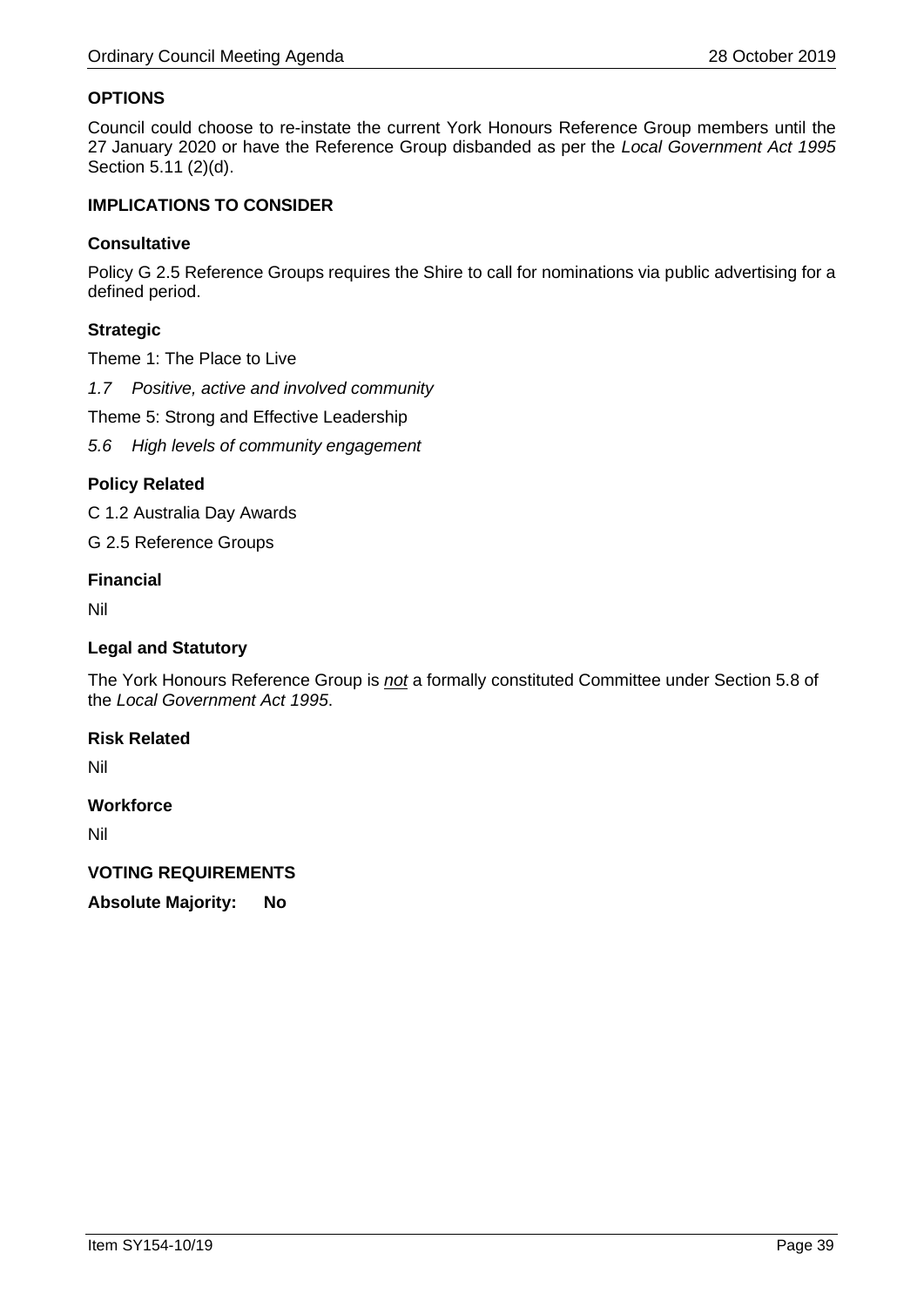# **RECOMMENDATION**

That Council:

- 1. Re-instates the York Honours Reference Group with the current members until 27 January 2020 after which the Group will be disbanded.
- 2. Requests the Chief Executive Officer to;
	- (a) Call for nominations to the York Honours Reference Group publicly for a period of 14 days following disbandment of the current Group; and
	- (b) Submit all nominations for Council to determine appointment to the York Honours Reference Group.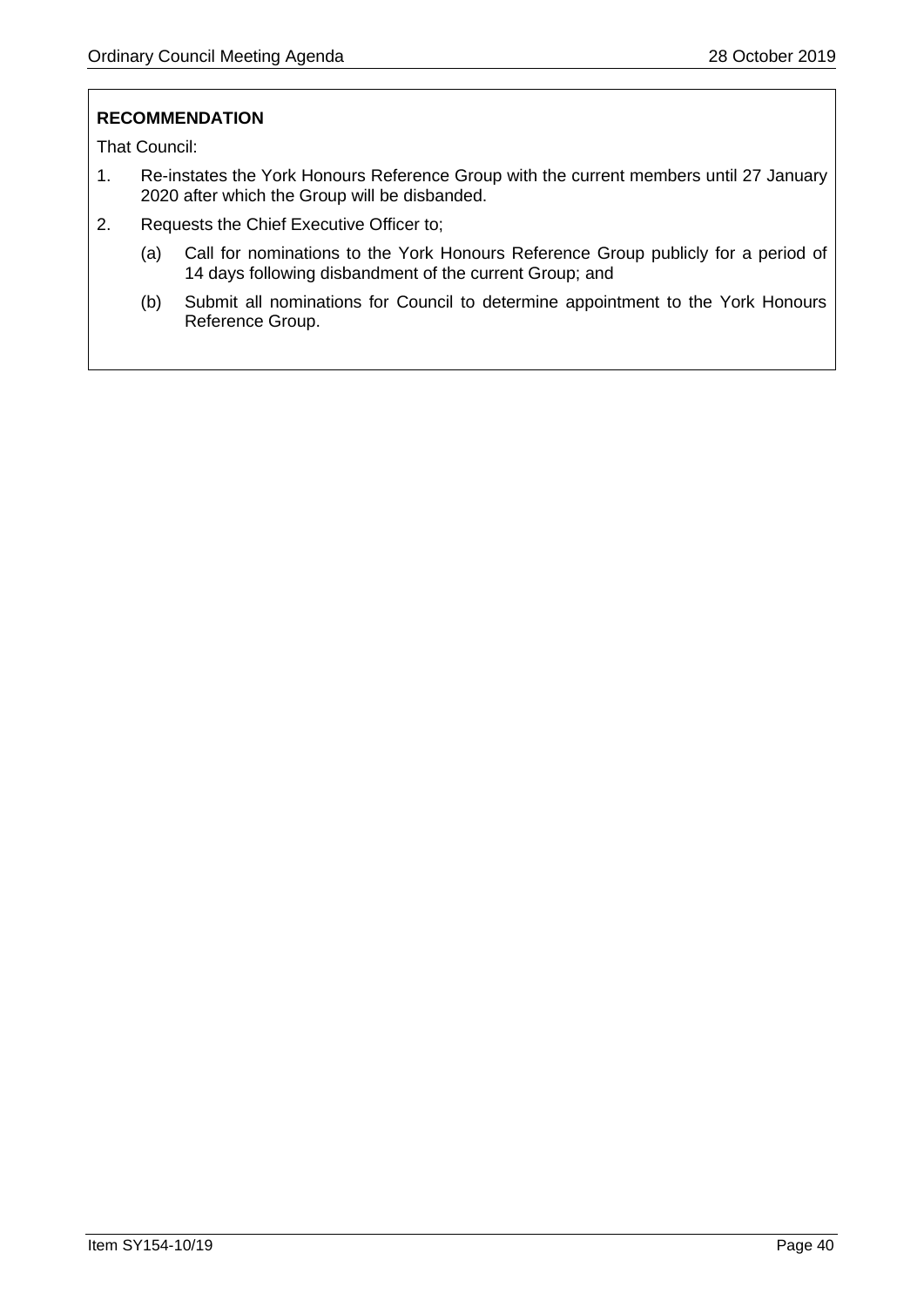# <span id="page-40-0"></span>**SY155-10/19 OUTSTANDING RATES AND SUNDRY DEBTS - DEBT RECOVERY**

| <b>File Number:</b>                  | <b>FI.DRS.2, FI.DRS.3, FI.DRS.4, FI.DRS.5</b>                                                                                         |  |  |  |  |
|--------------------------------------|---------------------------------------------------------------------------------------------------------------------------------------|--|--|--|--|
| Author:                              | Anneke Birleson, Finance Officer (Rates & Debtors)                                                                                    |  |  |  |  |
| <b>Authoriser:</b>                   | Suzie Haslehurst, Executive Manager, Corporate & Community<br><b>Services</b>                                                         |  |  |  |  |
| <b>Previously before</b><br>Council: | 27 May 2019                                                                                                                           |  |  |  |  |
| <b>Appendices:</b>                   | <b>Summary - Outstanding Rates and Charges - Confidential</b><br>1.<br><b>Summary - Outstanding Sundry Debts - Confidential</b><br>2. |  |  |  |  |

# **NATURE OF COUNCIL'S ROLE IN THE MATTER**

Executive

#### **PURPOSE OF REPORT**

The purpose of this report is to provide Council with an update regarding current outstanding rates, charges and sundry debts for the period ending 30 September 2019.

This report seeks confirmation and direction from Council regarding the recommended courses of action to be taken against defaulting rate payers and sundry debtors.

#### **BACKGROUND**

Council has a significant number of outstanding rates and sundry debts.

Council's Policy *F1.1 Revenue Collection* adopted on 27 June 2016, outlines the legal recovery process. A number of instances have been identified when Council is to be informed and to approve the officer's recommended step for debt recovery.

On 18 September 2017, Council awarded the tender for debt collection services to CLI Lawyers Pty Ltd (previously Milton Graham Lawyers). Debts are initially referred to Milton Graham (previously Dun and Bradstreet) for pre-legal steps including phone calls, emails and a demand letter. There is no cost to the Shire or the debtor for this stage.

Where all pre-legal collection efforts result in no success, debts are then referred to CLI Lawyers for their recommendation, usually resulting in the commencement of legal action. The legal process can take time, therefore it is important for officers to be able to refer these as soon as possible for action.

# **COMMENTS AND DETAILS**

Attached to this report is a confidential summary of all outstanding sundry debts and outstanding rates and charges. The documents include recommended strategies for implementation to recover amounts owing for Council's consideration and approval.

# *Sundry Debts*

There are three sundry debts that have been outstanding in excess of 1,000 days. Two of them have proceeded to legal action, with one of the debtors requesting a payment arrangement. This debtor's payments will be monitored and legal action progressed if they default. The other debtor indicated they would like to make an arrangement and paid a small amount in July 2019, however, no further payments have been made. They are a pensioner and officers believe it is unlikely they have the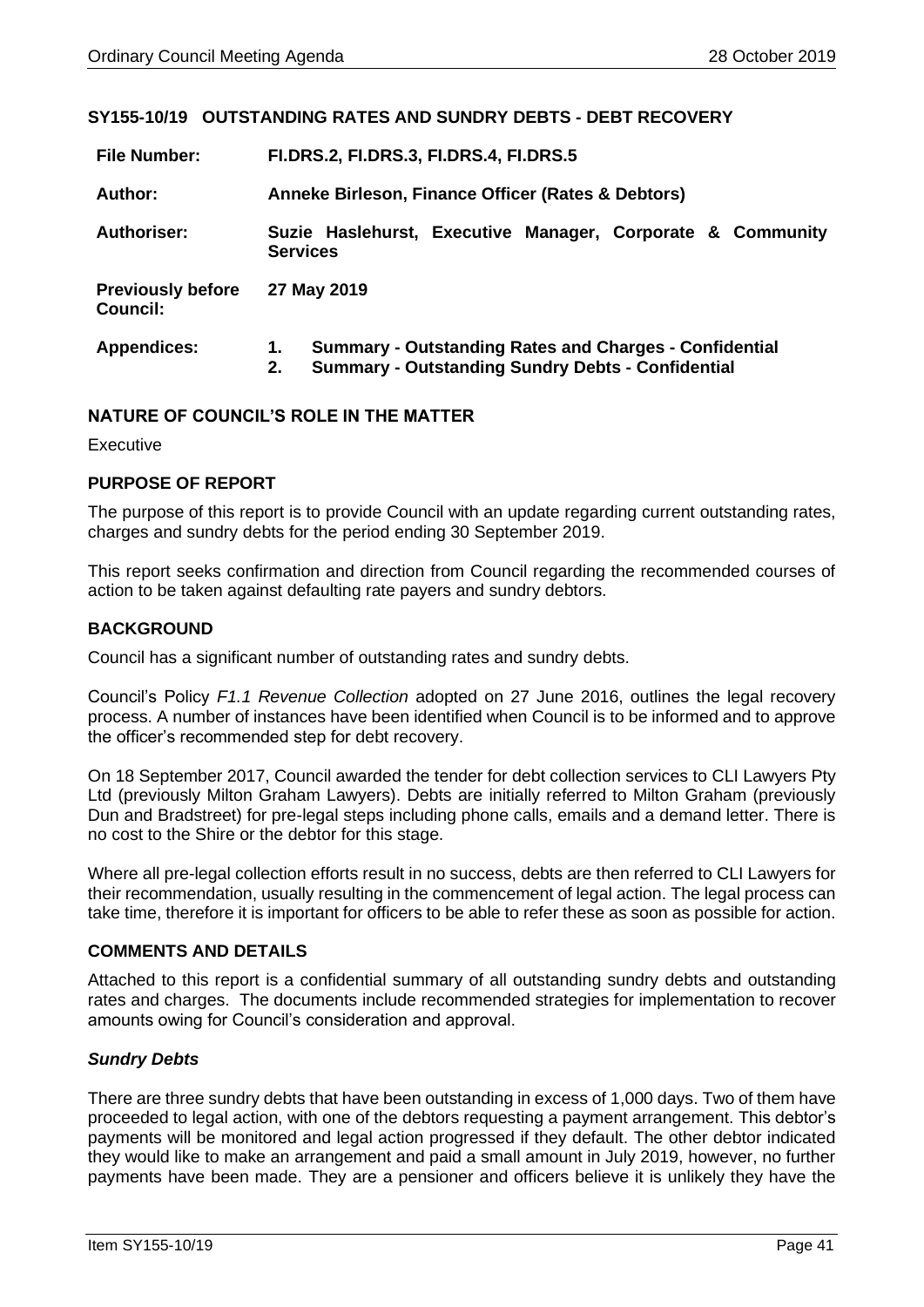means to pay the debt. Therefore, to prevent further legal costs, officers intend to prepare a report for Council to consider writing off the debt.

The third matter relates to an animal control matter. The debt has been referred for pre-legal debt collection and the debtor refused to pay. The majority of the debt relates to court imposed fines and costs, therefore, officers are recommending the debt is referred to the Fines Enforcement Registry and the remaining balance be handled either via legal action or written off under Delegation 3-4.

There are four (4) outstanding sundry debts that are recommended to be referred for pre-legal debt collection after 31 October 2019, if the balances are still outstanding. One (1) outstanding debt is recommended for immediate referral.

The remaining outstanding sundry debts either have a payment arrangement in place, require officer action or require further contact attempts by officers prior to debt collection being recommended.

#### *Rates and Charges*

Pursuant to Section 6.64 of the *Local Government Act 1995* (the Act), there are currently two (2) properties in the sale of land process, both are due to settle within the next month. There is one (1) property where legal action has been exhausted and the only option now is to proceed to sell the land under the Act. Officers will present a report to Council in November for this matter.

There are two properties, known to be under possession of the mortgagees. The Shire must wait for the mortgagee to sell these properties, no legal action can be taken.

There are 35 properties where the owner is in liquidation. The Shire cannot take legal action on these properties and the liquidator has disclaimed the properties. Therefore, unless the mortgagees take possession to sell them, Council's only option is to take possession with the purpose of leasing or selling them. However, the outstanding debts, including water charges and strata levies are greater than the current sale prices of similar properties. Due to the complexities of these debts, the Shire has sought legal advice from its debt collection service provider and once the advice is received and reviewed, a report is to be presented to Council with options moving forward.

In addition, officers have recently received a settlement offer from a mortgagee for 17 of these liquidated units and this offer is subject of another Council report as acceptance of the offer will involve a substantial write off.

There are 18 debts where legal action has commenced and the recommendation is to continue with legal action, based on recommendations from CLI Lawyers. Five (5) additional properties are now being recommended for legal action to commence.

There are at least two (2) properties where the mortgagee is now in possession. Once a mortgagee is in possession there is not much the Shire can do other than wait for sale or payment by the mortgagee. There may be circumstances where the Shire can proceed under Section 6.64 of the Act but requires approval of the mortgagee to do so.

There are 327 properties where pre-legal action is recommended to continue or commence. The majority of these are where no payment has been received as at 30 September. Not all of these may require referral as the balances may be paid prior to this report being considered and in some cases, contact from an officer may prompt payment. They have been flagged for pre-legal so officers can refer them, if required after 31 October 2019.

Officers have included a list of outstanding rates for pensioners. Officers have identified five (5) properties where the ratepayer has a registered pension or senior card but is not eligible to defer and is not making any payments. Officers are recommending pre-legal debt collection is commenced, however, prior to referral officers will send a letter and attempt telephone contact in an attempt to offer the opportunity to make arrangements. In addition, only the arrears will be referred, due to the ratepayers' ability to receive a rebate on the current rates and Emergency Services Levy.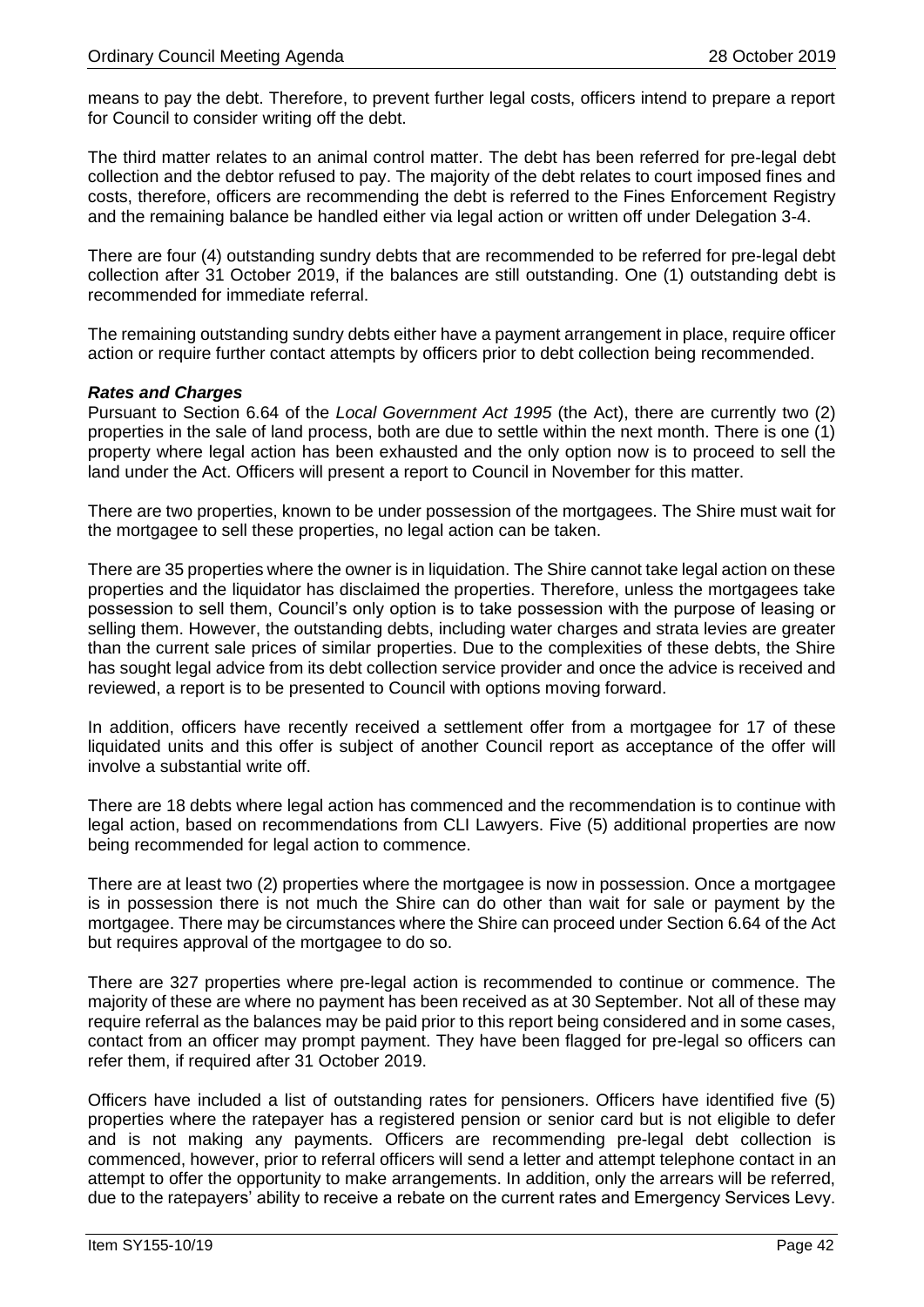There are 27 properties with current payment arrangements (not instalments), approved under Delegation 3-3 or by Council Resolution. Officers continue to monitor the payments made and contact debtors if they default on the arrangements.

In accordance with Council Policy F1.1, once legal action is initiated the Chief Executive Officer will monitor the process and make decisions regarding courses of action, unless there is an issue that requires Council input, such as proceeding to sell land under a Property Seizure Sale Order or actions taken under Section 6.64 of the Act.

# **OPTIONS**

Council could choose to alter the recommended course of action for any of the properties listed. However, officers have made the recommendations based on the level of debt and knowledge of the ratepayer's history and likelihood of payment without legal action being initiated.

# **IMPLICATIONS TO CONSIDER**

#### **Consultative**

CLI Lawyers (previously Milton Graham Lawyers) Milton Graham (Previously Dun and Bradstreet) Baycorp

#### **Strategic**

Theme 5: Strong Leadership and Governance

- 5.3 The Shire's public finances are sustainable in the short and long-term.
- 5.4 There is a major focus on systems which improve and maintain accountability and transparency.

# **Policy Related**

#### *F1.1 Revenue Collection*

Shire of York Finance Policy *F1.1 Revenue Collection*, identifies that the Shire is to ensure timely cashflow and minimise bad debts. In addition, the Shire must ensure that appropriate measures are undertaken to recover outstanding amounts. The recovery of these outstanding debts must be fair, consistent and transparent.

#### **Financial**

As at 30 September 2019 the amount of outstanding rates and charges was \$3,883,339.11 not including payments in advance. This includes those on instalments and pensioners.

As at 30 September 2019 the amount of outstanding sundry debts was \$128,263.77.

#### **Legal and Statutory**

#### *Local Government Act 1995*

#### *Subdivision 5 — Recovery of unpaid rates and service charges*

- *6.55. Recovery of rates and service charges*
	- *(1) Subject to subsection (2) and the Rates and Charges (Rebates and Deferments) Act 1992 rates and service charges on land are recoverable by a local government from —*
		- *(i) the owner at the time of the compilation of the rate record; or*
		- *(ii) a person who whilst the rates or service charges are unpaid becomes the owner of the land.*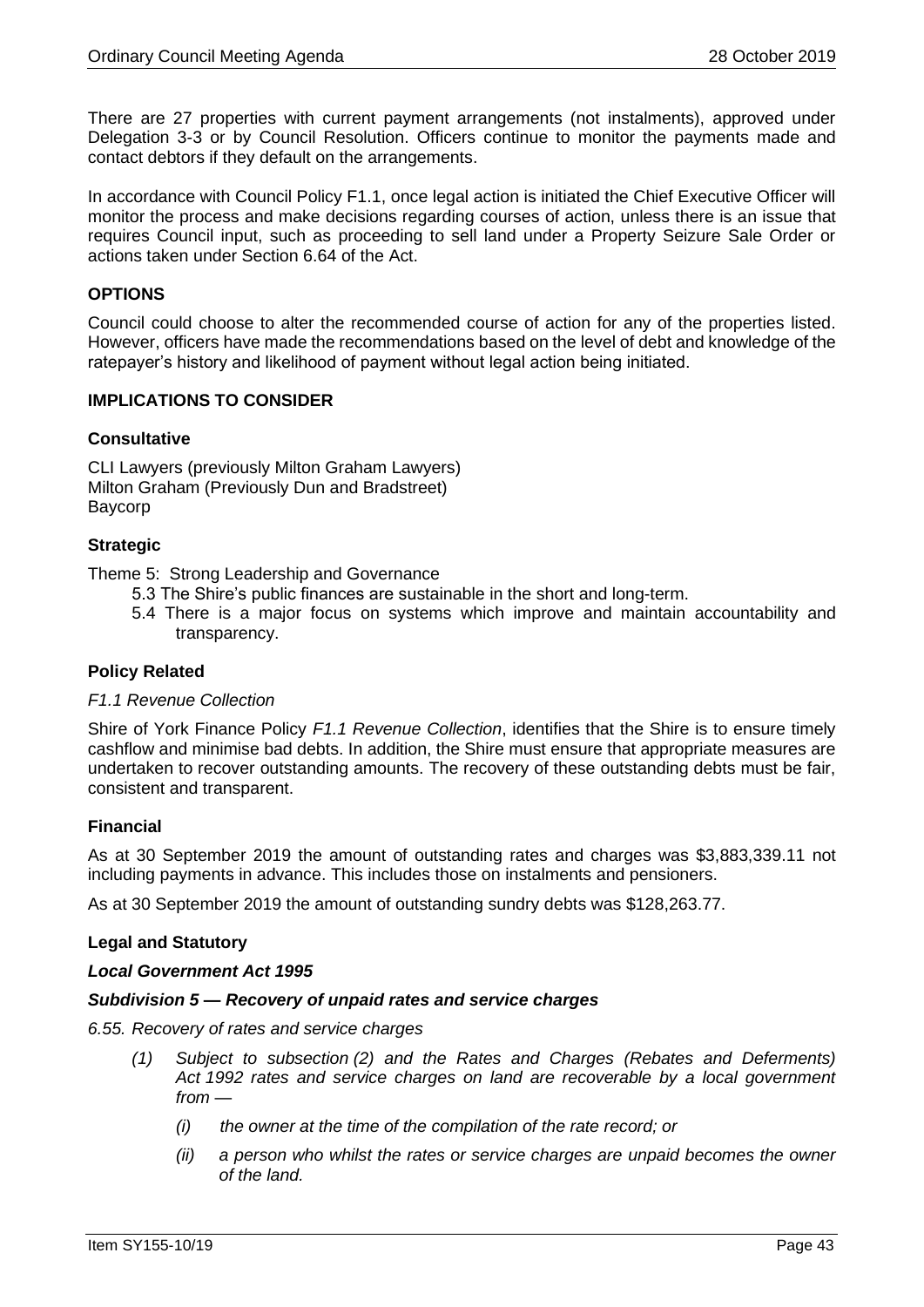- *(2) A person who, by virtue of an Act relating to bankruptcy or insolvency or to the winding up of companies, has become the owner of land in the capacity of a trustee or liquidator, is not on that account personally liable to pay, out of the person's own money, rates or service charges which are already due on, or become due on that land while that person is the owner in that capacity.*
- *6.56. Rates or service charges recoverable in court*
	- *(1) If a rate or service charge remains unpaid after it becomes due and payable, the local government may recover it, as well as the costs of proceedings, if any, for that recovery, in a court of competent jurisdiction.*
	- *(2) Rates or service charges due by the same person to the local government may be included in one writ, summons, or other process.*

#### *Subdivision 6 — Actions against land where rates or service charges unpaid*

6.64*. Actions to be taken*

- *(1) If any rates or service charges which are due to a local government in respect of any rateable land have been unpaid for at least 3 years the local government may, in accordance with the appropriate provisions of this Subdivision take possession of the land and hold the land as against a person having an estate or interest in the land and —*
	- *(a) from time to time lease the land; or*
	- *(b) sell the land; or*
	- *(c) cause the land to be transferred to the Crown; or*
	- *(d) cause the land to be transferred to itself.*
- *(2) On taking possession of any land under this section, the local government is to give to the owner of the land such notification as is prescribed and then to affix on a conspicuous part of the land a notice, in the form or substantially in the form prescribed.*
- *(3) Where payment of rates or service charges imposed in respect of any land is in arrears the local government has an interest in the land in respect of which it may lodge a caveat to preclude dealings in respect of the land, and may withdraw caveats so lodged by it.*

#### **Risk Related**

The current situation can be assessed as follows:

The Financial Impact is Extreme (5)

The Likelihood of Recurrence is currently likely (4).

This results in an Extreme (20) Risk to the Shire of York.

This assessment may be significantly reduced depending on the success of the debt recovery process. The risk is mitigated by having a debt recovery policy and procedures in place. Engaging CLI Lawyers also ensures the Shire has relevant legal advice. Unfortunately, despite the Shire's best efforts to recover debts there are often factors outside of the Shire's control resulting in some debts becoming irrecoverable.

#### **Workforce**

Due to the current level of debt, the debt recovery process has a significant impact on the existing workforce. However, being able to refer debts for pre-legal collection action and subsequent legal action reduces this demand to ongoing monitoring and decision making.

#### **VOTING REQUIREMENTS**

**Absolute Majority: No**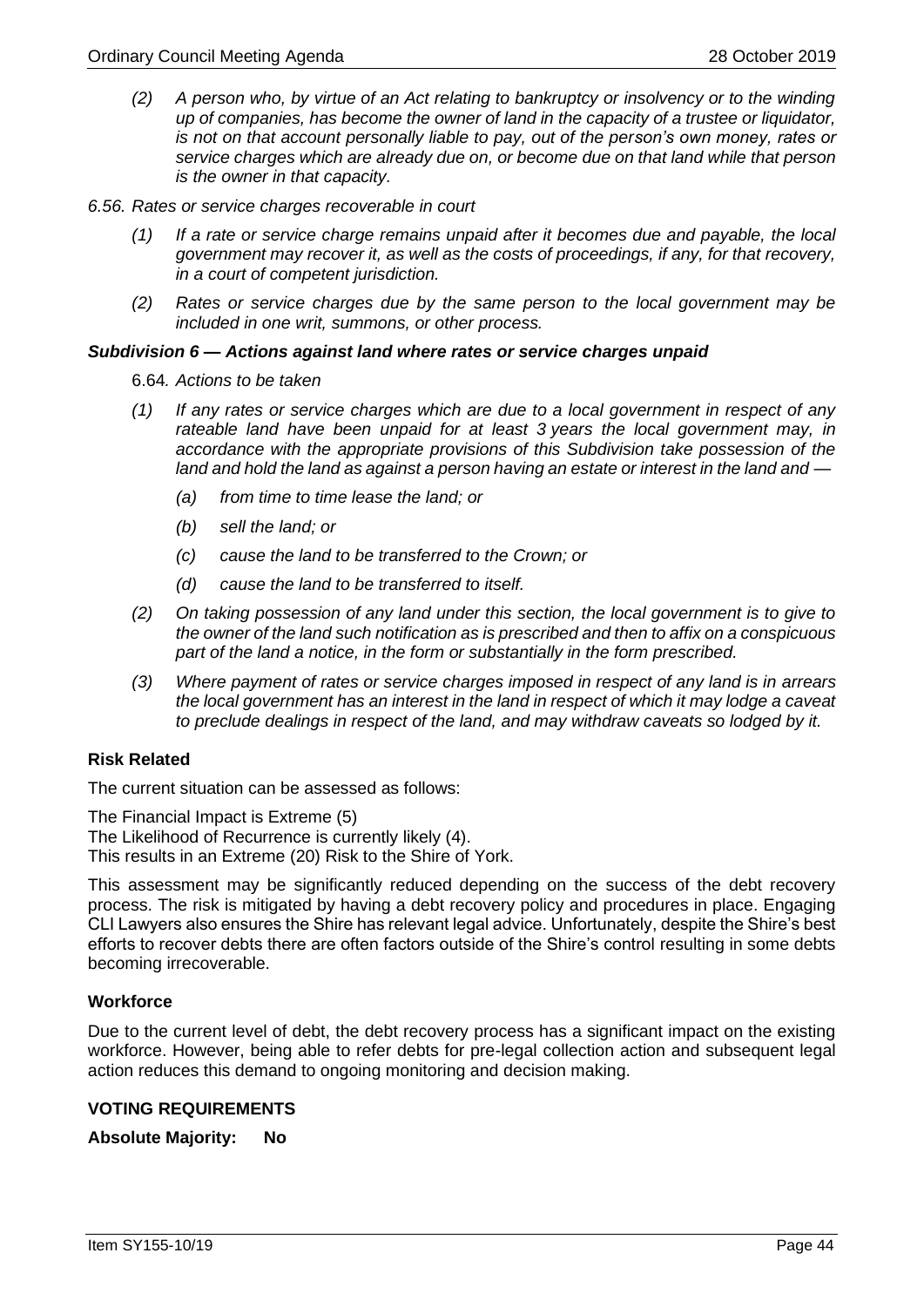# **RECOMMENDATION**

That Council:

- 1. Receives the current summary of Outstanding Rates and Sundry Debtors as at 30 September 2019 attached to this report as Confidential Appendices 1 and 2 and notes the work undertaken by officers to date to recover outstanding monies owed to the Shire.
- 2. Approves the recommendations contained in Confidential Appendix 1 Outstanding Rates, noting that;
	- (a) in two (2) instances, the Shire will continue with actions in accordance with Section 6.64 of the *Local Government Act 1995*;
	- (b) in twenty three (23) instances, the Shire will continue or commence legal action;
	- (c) in 332 instances, the debts are to be referred for pre-legal debt collection, if the balance is greater than \$500.00 and no arrangements are in place, after 31 October 2019.
- 3. Approves the recommendations contained in Confidential Appendix 2 Outstanding Sundry Debtors noting that in five (5) instances the debtor is to be referred for pre-legal debt collection.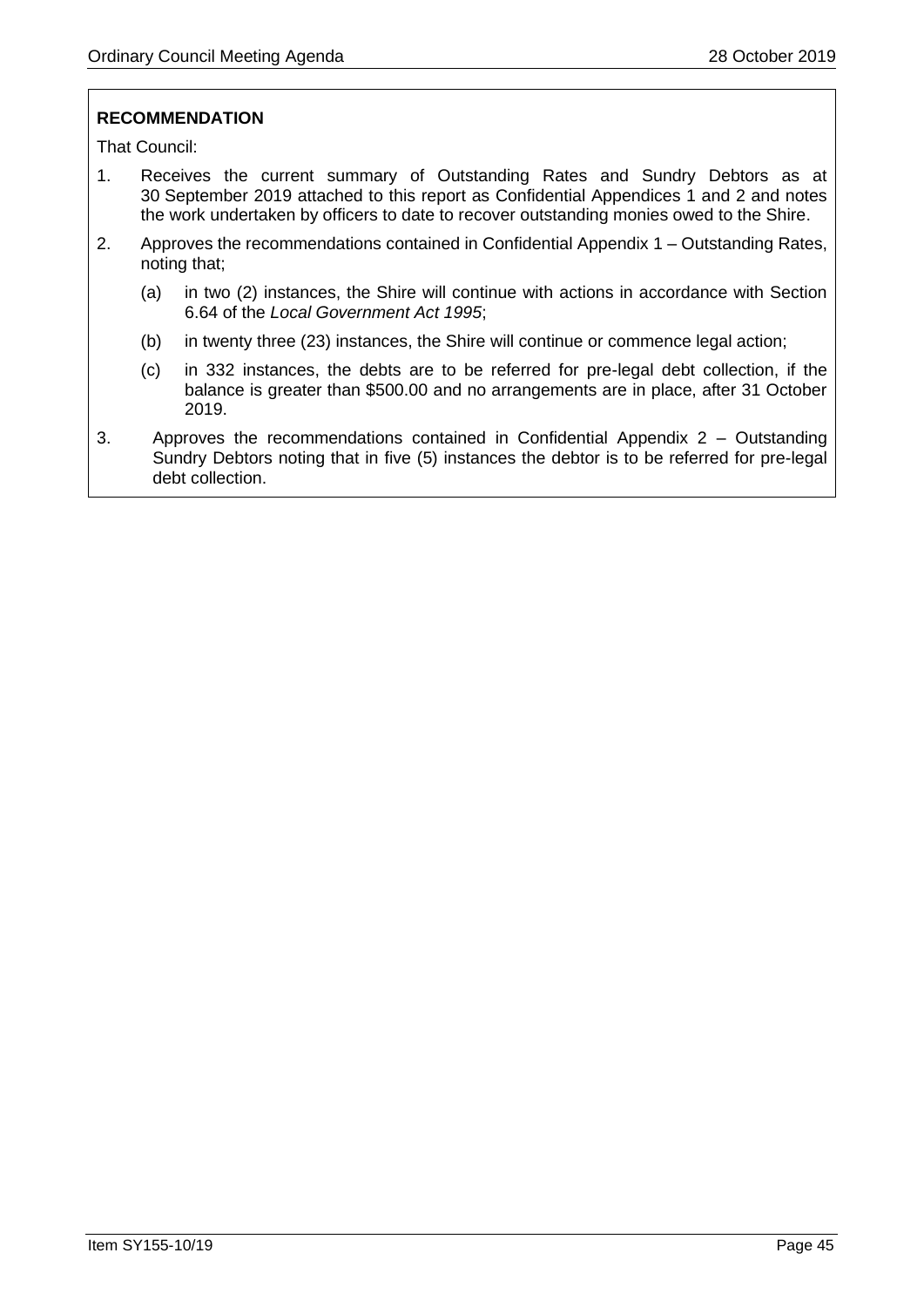#### <span id="page-45-0"></span>**SY156-10/19 OUTSTANDING RATES AND CHARGES - PAYMENT AGREEMENTS**

| <b>File Number:</b>                         | <b>FI.DRS.3.1</b>                                                                  |  |  |  |
|---------------------------------------------|------------------------------------------------------------------------------------|--|--|--|
| Author:                                     | Anneke Birleson, Finance Officer (Rates & Debtors)                                 |  |  |  |
| <b>Authoriser:</b>                          | Suzie Haslehurst, Executive Manager, Corporate & Community<br><b>Services</b>      |  |  |  |
| <b>Previously before</b><br><b>Council:</b> | 23 September 2019                                                                  |  |  |  |
| <b>Appendices:</b>                          | Summary of Agreement Applications - October<br>1.<br>2019 -<br><b>Confidential</b> |  |  |  |

### **NATURE OF COUNCIL'S ROLE IN THE MATTER**

Executive

#### **PURPOSE OF REPORT**

The purpose of this report is to provide Council with details regarding three payment arrangement applications the Shire has received, that do not qualify under Delegation DE3-3.

This report seeks Council's approval to accept the officer recommendations regarding the proposed arrangements, as detailed in Confidential Appendix 1.

#### **BACKGROUND**

At the Ordinary Council Meeting held on 25 February 2019, Council resolved to accept a revised Finance Policy F1.1 Revenue Collection.

The Policy and Delegation 3-3 authorises the Chief Executive Officer to accept payment arrangements, for outstanding rates and charges where there are no arrears and the balance will be paid in full by 30 June of the relevant financial year. Any applications outside this scope must be presented to Council for review and acceptance or rejection. Any application for a payment arrangement relating to sundry debtor charges must be referred to Council as there is currently no delegation.

#### **COMMENTS AND DETAILS**

Council has considered twelve (12) applications for the 2019/20 financial year.

The Shire has received a further three applications for the 2019/20 financial year that do not qualify under DE3-3 and therefore, require Council consideration.

The applicants are claiming financial difficulties as a result of their current circumstances.

Confidential Appendix 1 details the current debts and a brief reason why the debtor cannot meet the standard payment options. The table also provides an officer recommendation for each application.

Applications are assessed on a case by case basis, taking into consideration people's circumstances, in accordance with policy F1.1 Principle (c).

Any application that is approved is subject to the condition where any default may result in legal action for debt recovery without further notice. Debtors (excluding pensioners and sundry debts) are also made aware that interest continues to accrue.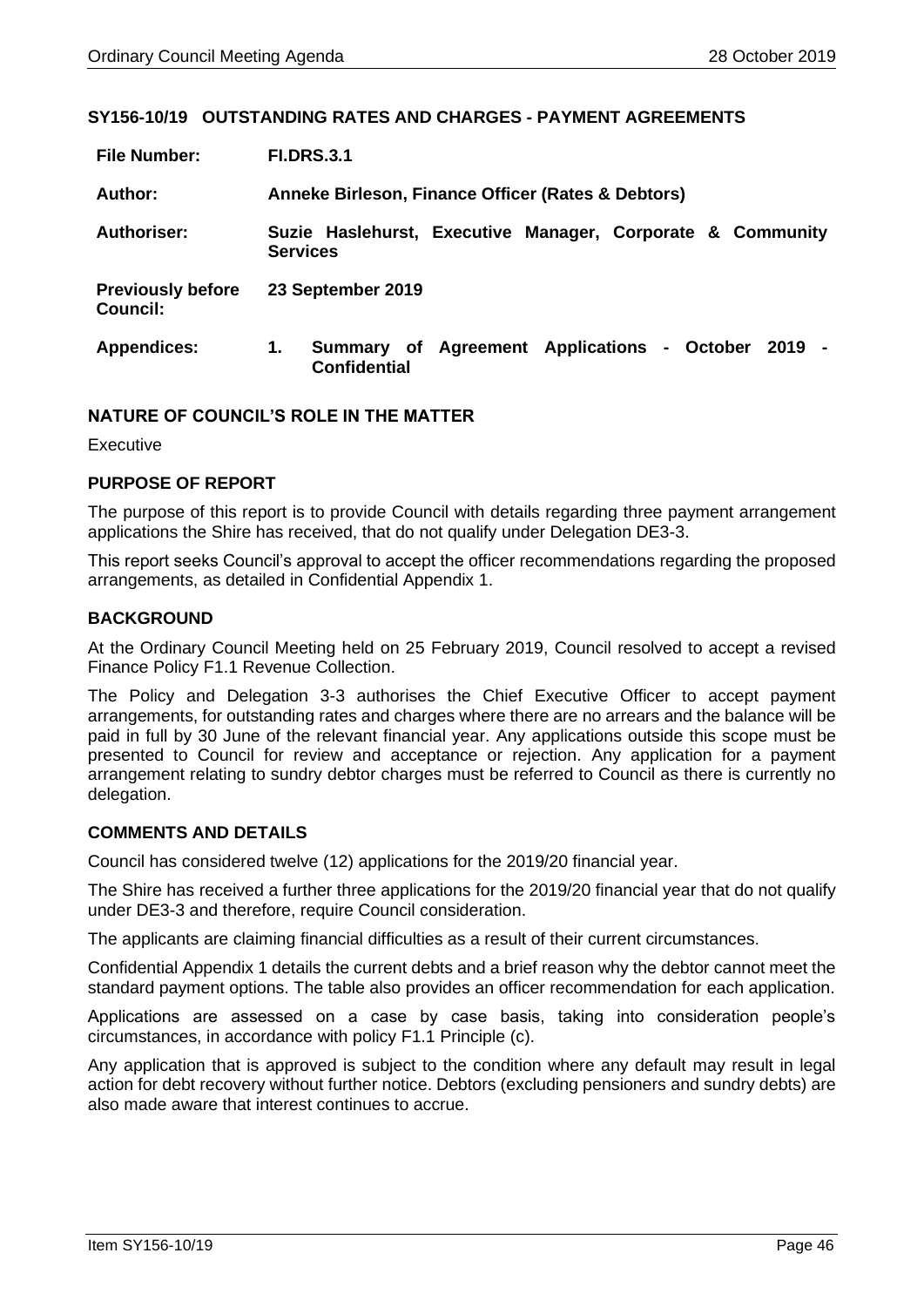# **OPTIONS**

Council could elect to approve or reject the officer recommendation. However, officers have worked with the applicants regarding their current financial circumstances and ability to pay. One of the principles of the revenue collection policy is that people's circumstances are taken into account.

### **IMPLICATIONS TO CONSIDER**

### **Consultative**

Not Applicable

# **Strategic**

Theme 5: Strong Leadership and Governance

5.3 The Shire's public finances are sustainable in the short and long-term.

# **Policy Related**

F1.1 Revenue Collection

DE3-3 Agreement as to Payment of Rates and Service Charges

### **Financial**

The total debt associated with the payment arrangements relating to rates and charges, as at 2 October 2019 is \$4,374.24.

This represents approximately 0.1% of the outstanding rates and charges as at 30 September 2019.

The total debt associated with the payment arrangement relating to sundry debts is \$1,252.50, representing approximately 0.9% of the outstanding sundry debts as at 30 September 2019.

# **Legal and Statutory**

#### *Local Government Act 1995*

# *6.49. Agreement as to payment of rates and service charges*

*A local government may accept payment of a rate or service charge due and payable by a person in accordance with an agreement made with the person.*

#### **Risk Related**

The Financial Risk is Minor (2).

The Likelihood of Recurrence is Possible (3).

The overall risk rating is Moderate (6).

The risk can be considered acceptable as there is a policy in place to control and manage the risk. Should any debtors default on their arrangement, legal action can be taken to recover the due amounts.

The financial risk reduces as debts are paid.

#### **Workforce**

The scope of this report will have a minor impact on the workforce, relating to ongoing monitoring of payments.

# **VOTING REQUIREMENTS**

**Absolute Majority: No**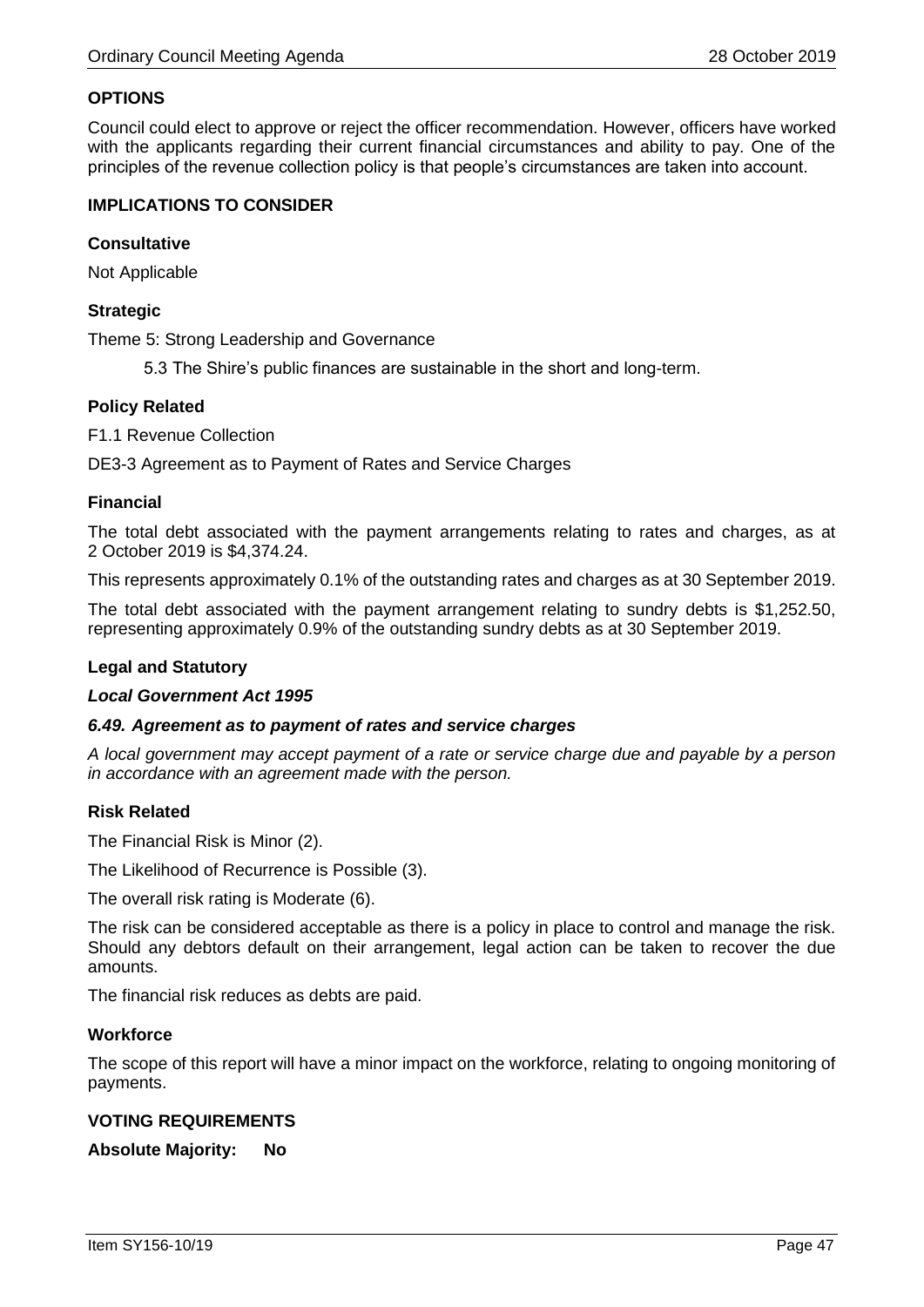# **RECOMMENDATION**

That Council approves the applications for a payment agreement as detailed within Confidential Appendix 1, with the condition that any default may result in legal action.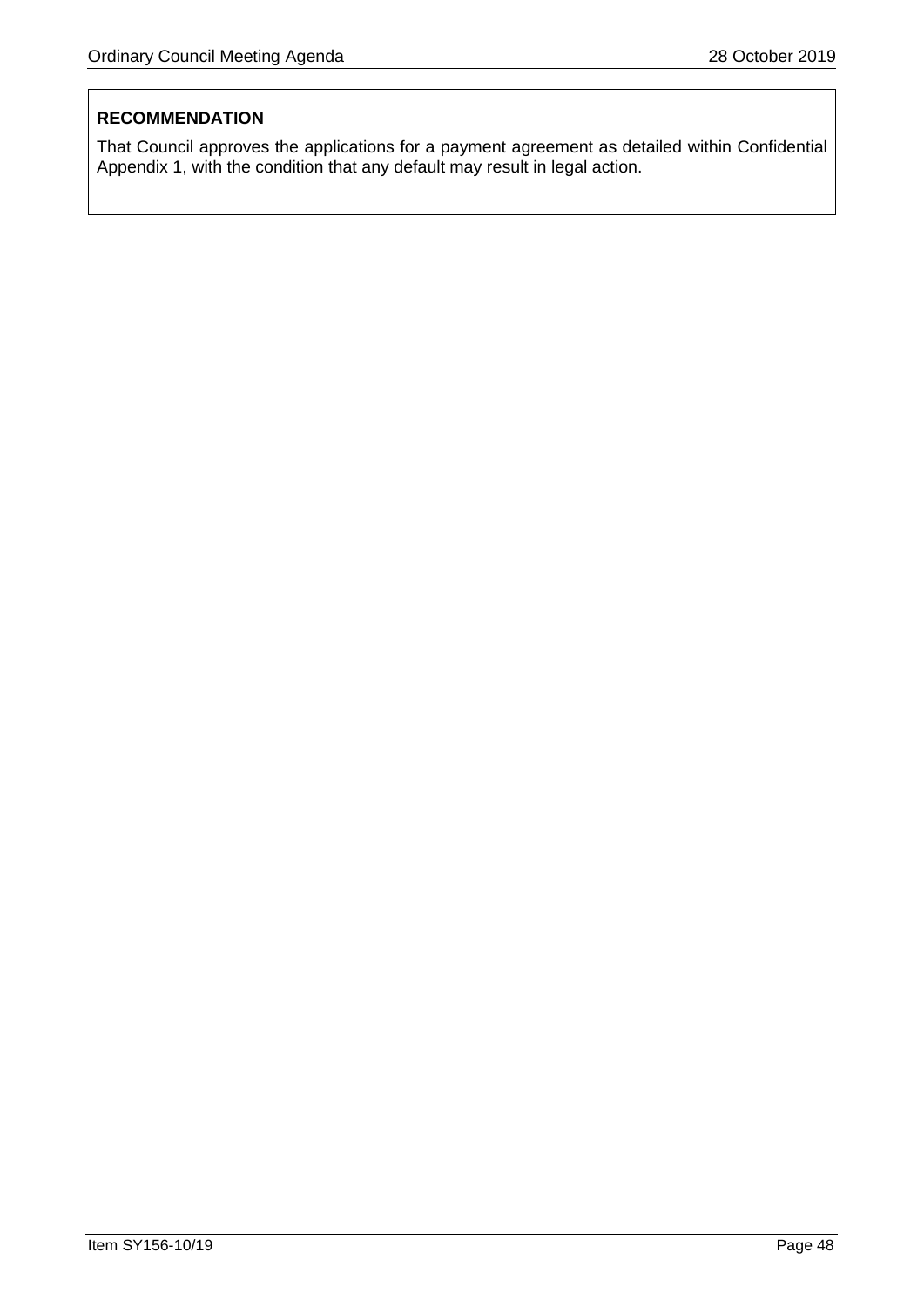#### <span id="page-48-0"></span>**SY157-10/19 FINANCIAL REPORT FOR SEPTEMBER 2019**

| <b>File Number:</b>                         | <b>FI.FRP</b>                                                                                                                                                               |  |  |  |  |  |
|---------------------------------------------|-----------------------------------------------------------------------------------------------------------------------------------------------------------------------------|--|--|--|--|--|
| Author:                                     | Tabitha Bateman, Finance Manager                                                                                                                                            |  |  |  |  |  |
| Authoriser:                                 | Suzie Haslehurst, Executive Manager, Corporate & Community<br><b>Services</b>                                                                                               |  |  |  |  |  |
| <b>Previously before</b><br><b>Council:</b> | <b>Not Applicable</b>                                                                                                                                                       |  |  |  |  |  |
| <b>Appendices:</b>                          | <b>Monthly Financials - September 2019</b><br>1.<br><b>Creditor Payments Listing - September 2019</b><br>2.<br><b>Business Card Transaction Summary - August 2019</b><br>3. |  |  |  |  |  |

### **NATURE OF COUNCIL'S ROLE IN THE MATTER**

- Legislative
- Review

# **PURPOSE OF REPORT**

The purpose of financial reporting and the preparation of monthly financial statements is to communicate information about the financial position and operating results of the Shire of York to Councillors and the community and monitors the local government's performance against budgets.

# **BACKGROUND**

Local governments are required to prepare general purpose financial reports in accordance with the *Local Government Act 1995*, the *Local Government (Financial Management) Regulations 1996* and the *Australian Accounting Standards*.

A statement of financial activity and any accompanying documents are to be presented to the Council at an ordinary meeting of the Council within two months after the end of the month to which the statement relates. The Statement of Financial Activity summarises the Shire's operating activities and non-operating activities.

It should be noted that the 2018/19 figures reflected in the following reports are an estimate of the end of year position only and are subject to audit adjustments for the 2018/19 Annual Financial Report.

#### **COMMENTS AND DETAILS**

The Financial Report for the period ending 30 September 2019 is presented for Council's consideration and includes the following;

- Monthly Statements for the period ended 30 September 2019
- List of Creditor Payments
- Business Card Statement and Transaction Summary

The following information provides balances for key financial areas for the Shire of York's financial position as at 30 September 2019;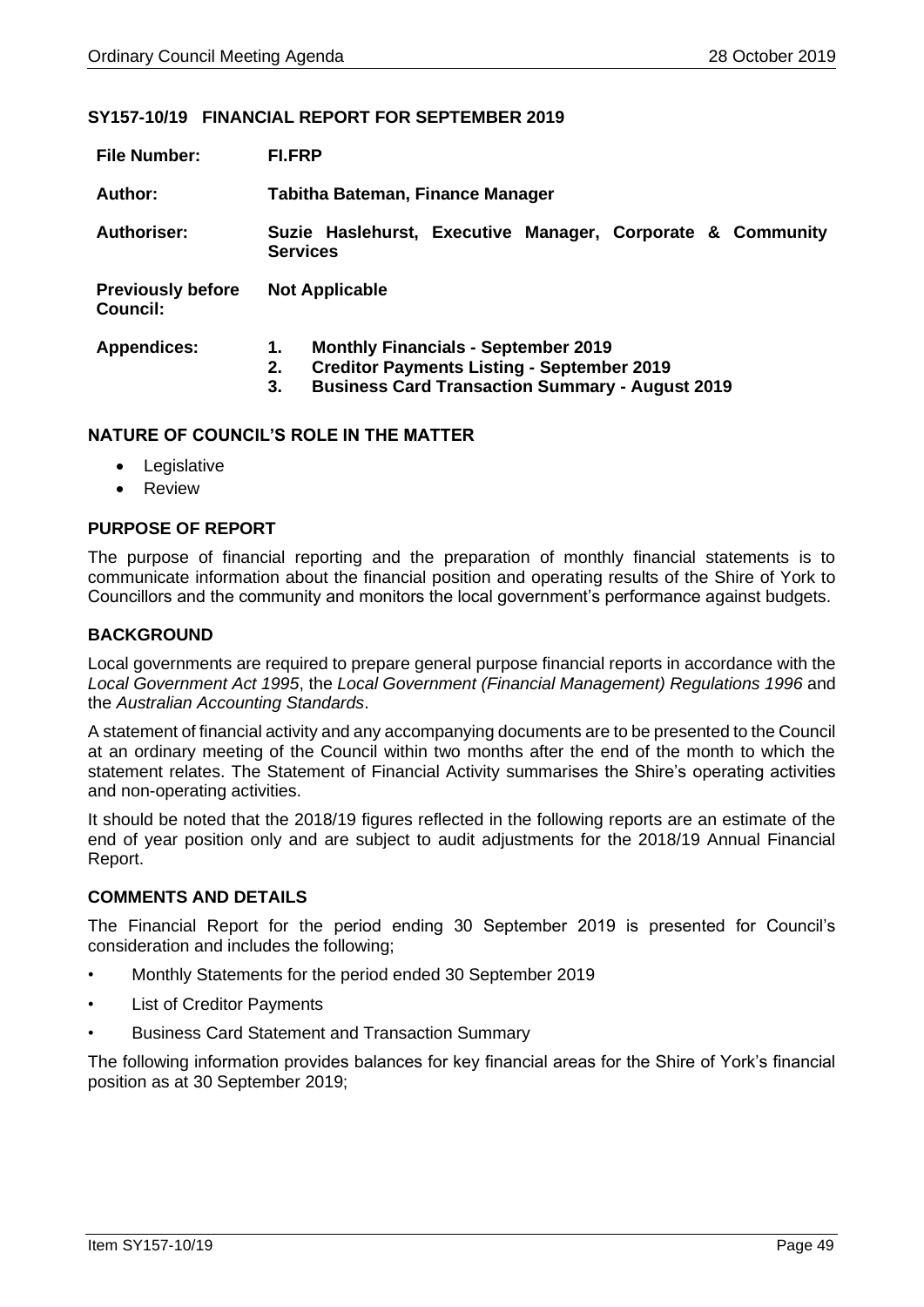# *Outstanding Rates and Services*

The total outstanding rates balance at the end of September was \$3,864,460 compared to \$5,380,545 as at 31 August 2019.

| <b>Current Year</b>                  | <b>Properties</b> | 30/09/2019     | $\%$ | <b>Properties</b> | 30/09/2018     | %   |
|--------------------------------------|-------------------|----------------|------|-------------------|----------------|-----|
| 3 years and over                     | 97                | \$552,762.94   | 14%  | 74                | \$475,287.12   | 12% |
| 2 years and over                     | 110               | \$206,795.69   | 5%   | 118               | \$252,365.51   | 6%  |
| 1 year and over                      | 258               | \$337,571.65   | 9%   | 281               | \$361,740.68   | 9%  |
| <b>Total Prior Years outstanding</b> |                   | \$1,097,130.28 | 28%  |                   | \$1,089,393.31 | 28% |
| <b>Current Rates</b>                 | 1444              | \$2,767,329.64 | 72%  | 1415              | \$2,826,809.99 | 72% |
| <b>Total Rates Outstanding</b>       |                   | \$3,864,459.92 |      |                   | \$3,916,203.30 |     |

A review of outstanding debtors is regularly conducted. In the case of outstanding rates, balances are normally recoupable as the debt is a charge against the property. However, officers are currently dealing with a number of complex issues that require further legal advice. This confidential information and details of the collection process is the subject of a separate report to be presented to Council.

#### *Outstanding Sundry Debtors*

Total outstanding sundry debtors as at 30 September 2019 were \$128,475 compared to \$142,569 reported at 31 August 2019. At the Ordinary Meeting held in June, Council resolved to write off the long-outstanding single debt of \$252,000. This debt had been held on the balance sheet since 2016 as a provision for doubtful debts pending investigation into all avenues for collection. Following a lengthy process and legal advice received, officers recommended to Council that this debt be written off as can be seen between the balances in the 90 days and over category reported below.

| <b>Current Year</b>              | 30/09/2019   | $\%$  | 30/09/2018   | %   |
|----------------------------------|--------------|-------|--------------|-----|
| 90 days and over                 | \$106,269.22 | 83%   | \$267,881.02 | 42% |
| 60 days and over                 | \$1,630.59   | $1\%$ | \$519.80     | 0%  |
| 30 days and over                 | \$14,787.24  | 12%   | \$9,044.89   | 1%  |
| Current                          | \$5,787.69   | 5%    | \$364,176.85 | 57% |
| <b>Total Debtors Outstanding</b> | \$128,474.74 |       | \$641,622.56 |     |

# **OPTIONS**

Not applicable

# **IMPLICATIONS TO CONSIDER**

#### **Consultative**

Not applicable

# **Strategic**

Theme 5: Strong and Effective Leadership

- 5.1 Effective and informed governance and decision-making
- 5.3 A financially sustainable Shire
- 5.4 Open and accountable systems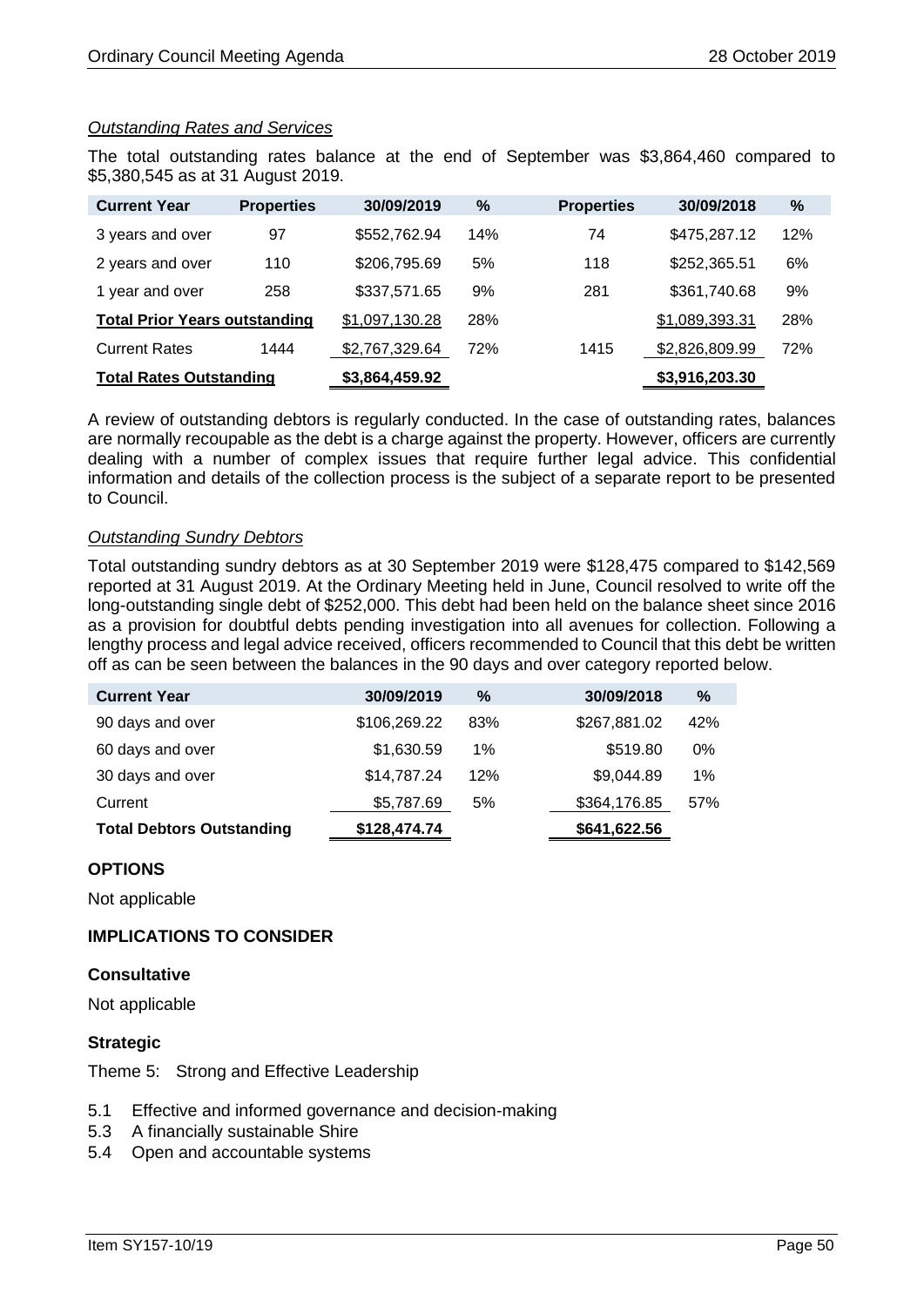# **Policy Related**

Policy F1.2 Procurement Policy F1.6 Credit Cards Policy F1.5 Authority to make payments from Trust and Municipal Funds DE 3.1 Authority to make Payments from Trust and Municipal Funds

# **Financial**

This report and its appendices provides a summary of the financial position of the Shire at the end of the reporting period.

### **Legal and Statutory**

#### *Local Government Act 1995*

*6.10. Financial Management Regulations may provide for —*

- *(a) the security and banking of money received by a local government; and*
- *(b) the keeping of financial records by a local government; and*
- *(c) the management by a local government of its assets, liabilities and revenue; and*
- *(d) the general management of, and the authorisation of payments out of —*
	- *(i) the municipal fund; and*
	- *(ii) the trust fund, of a local government.*

#### *Local Government (Financial Management) Regulations 1996*

- *13. Payments from municipal fund or trust fund by CEO (Act s. 6.10)*
	- *(1) If the local government has delegated to the CEO the exercise of its power to make payments from the municipal fund or the trust fund, a list of accounts paid by the CEO is to be prepared each month showing for each account paid since the last such list was prepared —*
		- *(a) the payee's name; and*
		- *(b) the amount of the payment; and*
		- *(c) the date of the payment; and*
		- *(d) sufficient information to identify the transaction.*
- *34. Financial activity statement required each month (Act s. 6.4)*
	- *(1A) In this regulation —*

*committed assets means revenue unspent but set aside under the annual budget for a specific purpose.*

- *(1) A local government is to prepare each month a statement of financial activity reporting on the revenue and expenditure, as set out in the annual budget under regulation 22(1)(d), for that month in the following detail —*
	- *(a) annual budget estimates, taking into account any expenditure incurred for an additional purpose under section 6.8(1)(b) or (c); and*
	- *(b) budget estimates to the end of the month to which the statement relates; and*
	- *(c) actual amounts of expenditure, revenue and income to the end of the month to which the statement relates; and*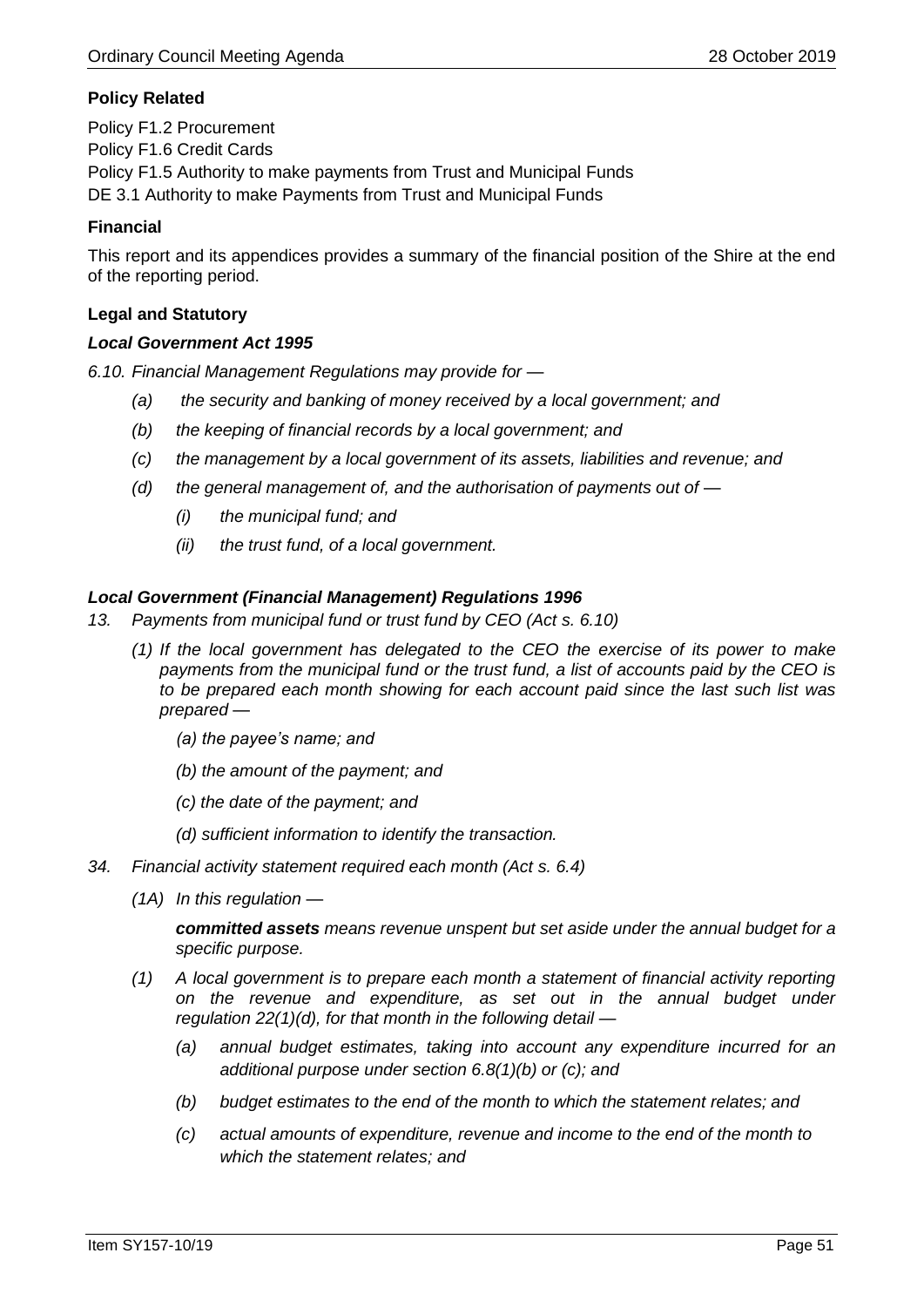- *(d) material variances between the comparable amounts referred to in paragraphs (b) and (c); and*
- *(e) the net current assets at the end of the month to which the statement relates.*
- *(2) Each statement of financial activity is to be accompanied by documents containing —*
	- *(a) an explanation of the composition of the net current assets of the month to which the statement relates, less committed assets and restricted assets; and*
	- *(b) an explanation of each of the material variances referred to in subregulation (1)(d); and*
	- *(c) such other supporting information as is considered relevant by the local government.*
- *(3) The information in a statement of financial activity may be shown —*
	- *(a) according to nature and type classification; or*
	- *(b) by program; or*
	- *(c) by business unit.*
- *(4) A statement of financial activity, and the accompanying documents referred to in subregulation (2), are to be —*
	- *(a) presented at an ordinary meeting of the council within 2 months after the end of the month to which the statement relates; and*
	- *(b) recorded in the minutes of the meeting at which it is presented.*
- *(5) Each financial year, a local government is to adopt a percentage or value, calculated in accordance with the AAS, to be used in statements of financial activity for reporting material variances.*

#### **Risk Related**

It is a requirement of the *Local Government (Financial Management) Regulations 1996* that local governments prepare a Statement of Financial Activity within two months after the end of the reporting period. This report mitigates the risk of non-compliance with the regulations.

#### **Workforce**

Not applicable

**VOTING REQUIREMENTS** 

**Absolute Majority: No**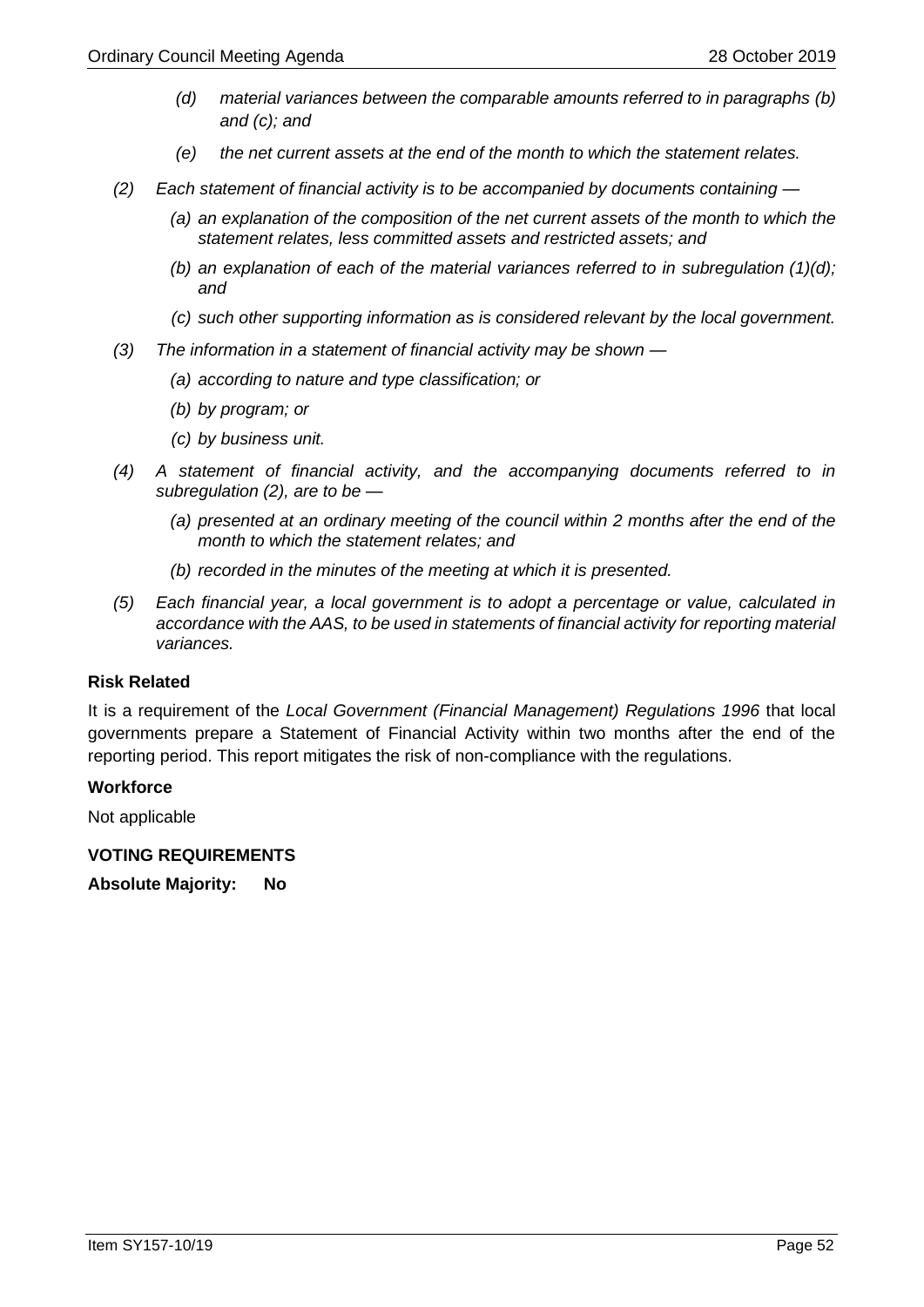# **RECOMMENDATION**

That Council receives the Monthly Financial Report and the list of payments drawn from the Municipal and Trust accounts for the period ending 30 September 2019 as summarised below:

| <b>MUNICIPAL FUND</b>            | <b>AMOUNT</b> |
|----------------------------------|---------------|
| <b>Cheque Payments</b>           | 5,275.02      |
| <b>Payroll Debits</b>            | 198,356.34    |
| <b>Electronic Funds Payments</b> | 405,968.63    |
| Payroll Debits - Superannuation  | 41,815.88     |
| <b>Bank Fees</b>                 | 4,245.19      |
| Corporate Cards                  | 3,363.03      |
| Fuji Xerox Equipment Rental      | 236.62        |
| <b>Fire Messaging Service</b>    | 82.50         |
| Sub total - Municipal            | 659,343.21    |
| <b>TRUST FUND</b>                |               |
| <b>Electronic Funds Payments</b> | 4,084.43      |
| <b>Cheque Payments</b>           |               |
|                                  |               |
| <b>Direct Debits Licensing</b>   | 118,452.50    |
| <b>Sub total - Trust</b>         | 122,536.93    |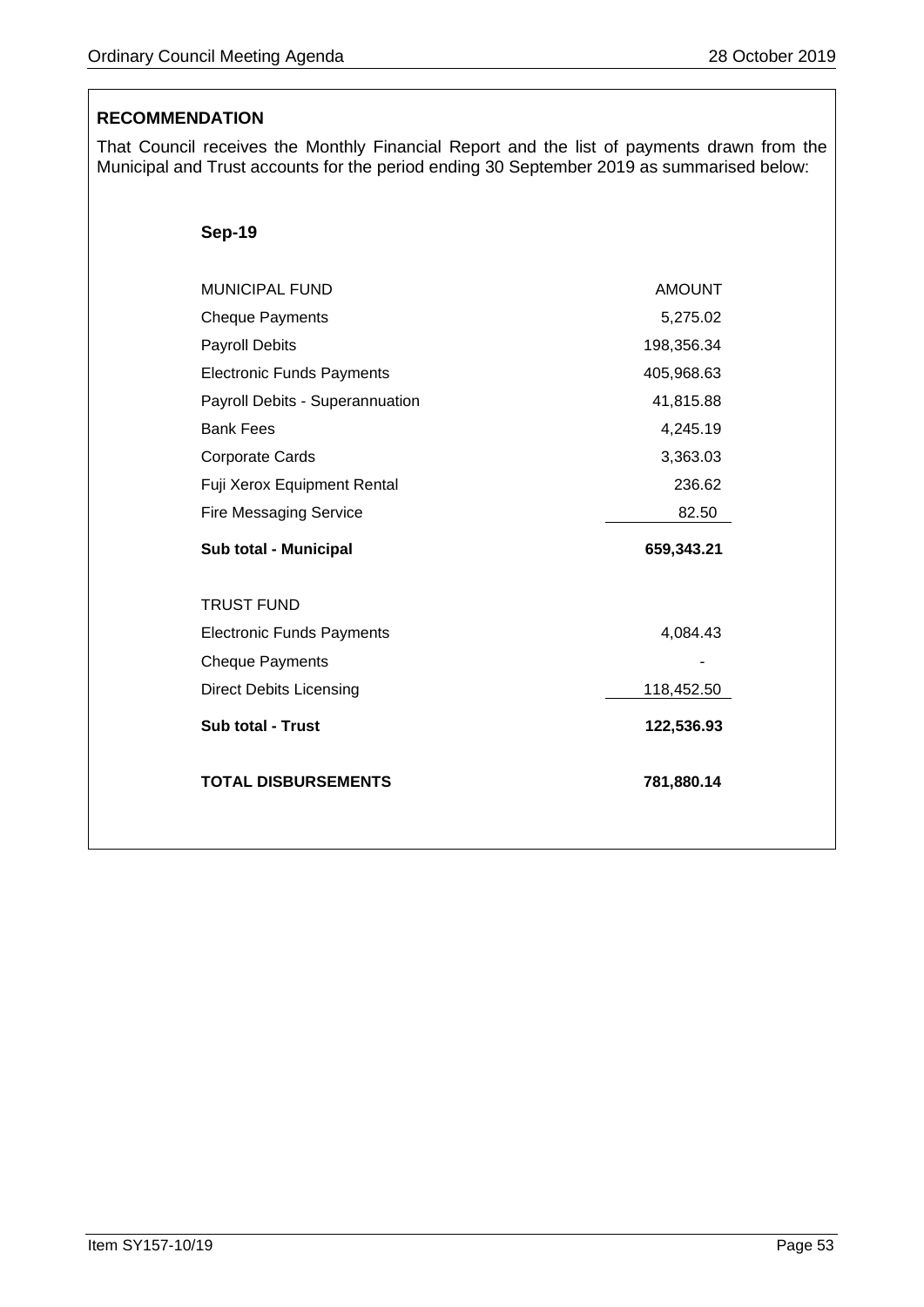#### <span id="page-53-0"></span>**SY158-10/19 INVESTMENTS - SEPTEMBER 2019**

| <b>File Number:</b>                         | <b>FI.FRP</b>                                                                 |
|---------------------------------------------|-------------------------------------------------------------------------------|
| Author:                                     | <b>Tabitha Bateman, Finance Manager</b>                                       |
| <b>Authoriser:</b>                          | Suzie Haslehurst, Executive Manager, Corporate & Community<br><b>Services</b> |
| <b>Previously before</b><br><b>Council:</b> | Not applicable                                                                |
| <b>Appendices:</b>                          | <b>Investments - September 2019</b><br>1.                                     |

#### **NATURE OF COUNCIL'S ROLE IN THE MATTER**

- Legislative
- Review

### **PURPOSE OF REPORT**

To report to Council the balance and distribution of investments held by the Shire of York as at 30 September 2019.

#### **BACKGROUND**

Council's policy F1.4 - *Investment* requires Council to review the performance of its investments on a monthly basis. In accordance with the policy, a report of investments is presented to Council to provide a summary of investments held by the Shire of York.

#### **COMMENTS AND DETAILS**

The Shire of York Investment Portfolio includes the following items that highlight Council's investment portfolio performance:

- a) Council's Investments as at 30 September 2019
- b) Application of Investment Funds
- c) Investment Performance

#### **OPTIONS**

Not applicable

#### **IMPLICATIONS TO CONSIDER**

#### **Consultative**

Standard and Poor's Australia - Global ratings Financial institutions

**Strategic** Not applicable

# **Policy Related**

Policy F1.4 *Investment* DE 3-2 Invest Money Held in Municipal and Trust Funds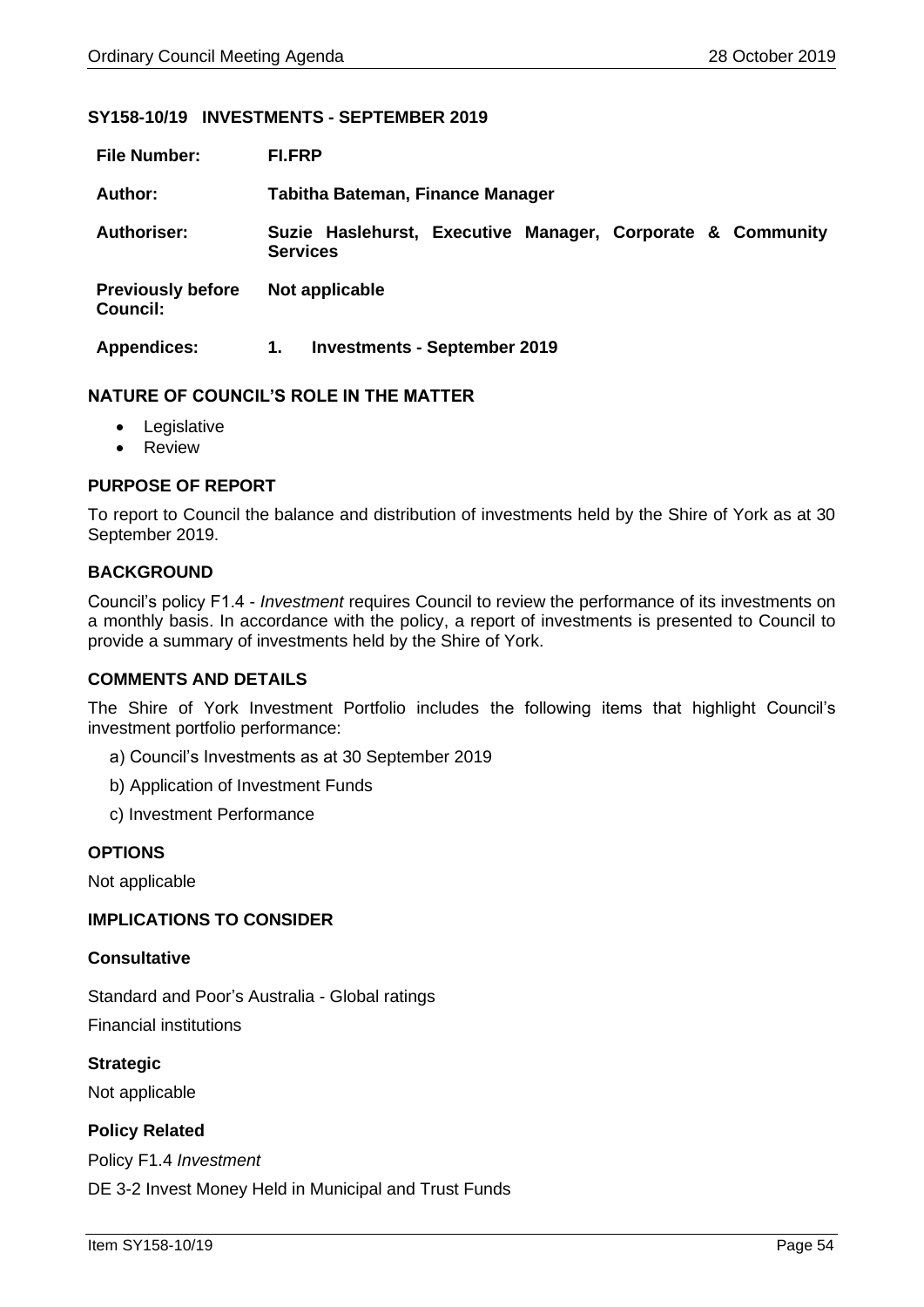# **Financial**

Revenue from investments is a funding source for the Shire and assists in maintaining the value of reserve funds. Policies and procedures are in place to ensure appropriate, responsible and accountable measures are in place to protect the Shire's funds.

# **Legal and Statutory**

#### *Local Government Act 1995*

#### *6.14. Power to invest*

- *(1) Money held in the municipal fund or the trust fund of a local government that is not, for the time being, required by the local government for any other purpose may be invested as trust funds may be invested under the Trustees Act 1962 Part III.*
- *(2A) A local government is to comply with the regulations when investing money referred to in subsection (1).*
- *(2) Regulations in relation to investments by local governments may —*
	- *(a)make provision in respect of the investment of money referred to in subsection (1); and*
	- *[(b) deleted]*
	- *(c) prescribe circumstances in which a local government is required to invest money held by it; and*
	- *(d) provide for the application of investment earnings; and*
	- *(e) generally provide for the management of those investments.*

#### *Local Government (Financial Management) Regulations 1996*

#### *19. Investments, control procedures for*

- *(1) A local government is to establish and document internal control procedures to be followed by employees to ensure control over investments.*
- *(2) The control procedures are to enable the identification of —*
	- *(a) the nature and location of all investments; and*
	- *(b) the transactions related to each investment.*

# *19C. Investment of money, restrictions on (Act s. 6.14(2)(a))*

*(1) In this regulation —*

*authorised institution means —*

- *(a) an authorised deposit-taking institution as defined in the Banking Act 1959 (Commonwealth) section 5; or*
- *(b) the Western Australian Treasury Corporation established by the Western Australian Treasury Corporation Act 1986;*

*foreign currency means a currency except the currency of Australia.*

- *(2) When investing money under section 6.14(1), a local government may not do any of the following —*
	- *(a) deposit with an institution except an authorised institution;*
	- *(b) deposit for a fixed term of more than 3 years;*
	- *(c) invest in bonds that are not guaranteed by the Commonwealth Government, or a State or Territory government;*
	- *(d) invest in bonds with a term to maturity of more than 3 years;*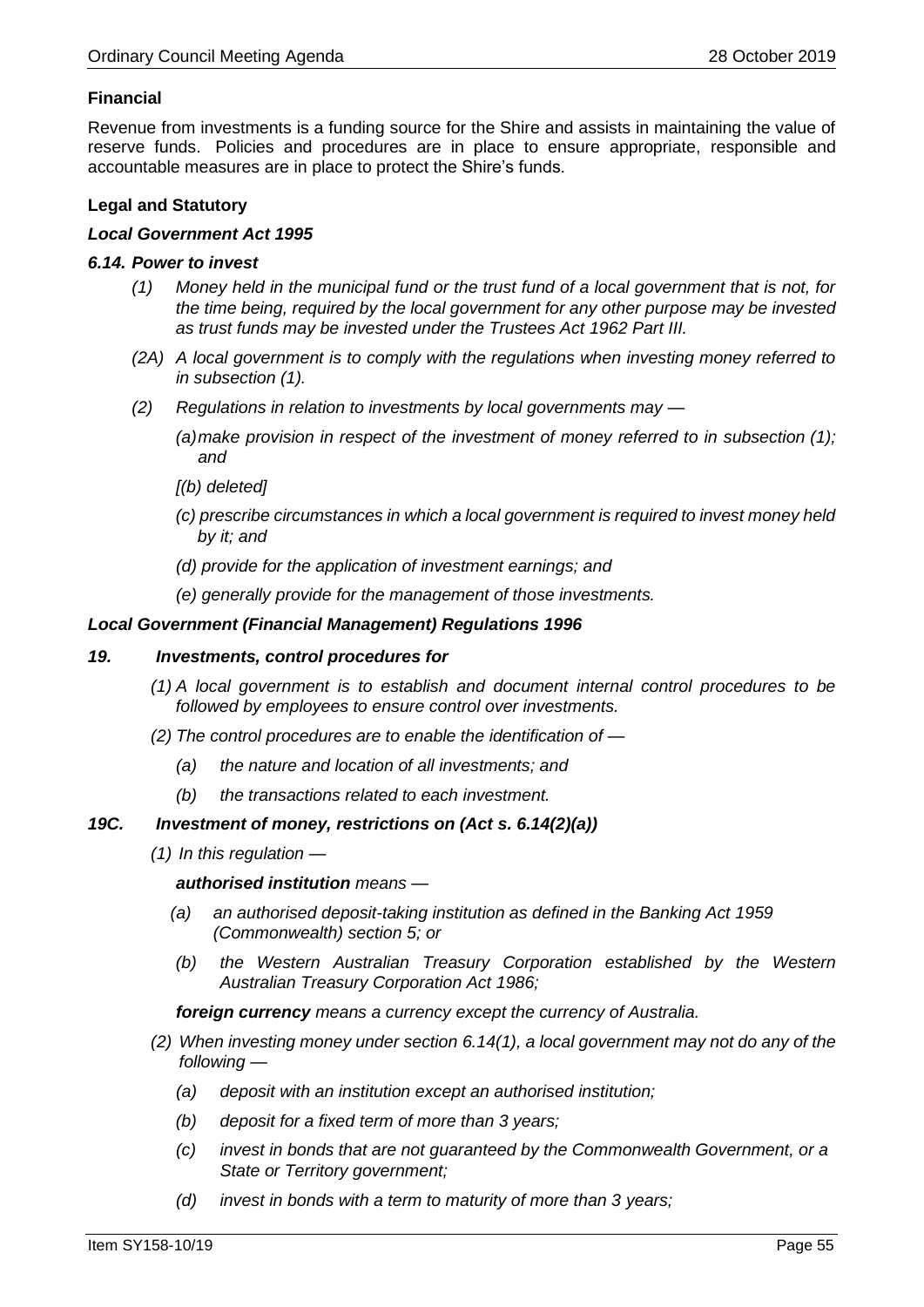*(e) invest in a foreign currency.*

# **Risk Related**

Funds are invested with various financial institutions in accordance with the global credit framework outlined in the Shire's investment policy to reduce risk.

# **Workforce**

Not applicable

# **VOTING REQUIREMENTS**

**Absolute Majority: No**

# **RECOMMENDATION**

That Council receives and notes the Shire of York Investment Portfolio attached to this report.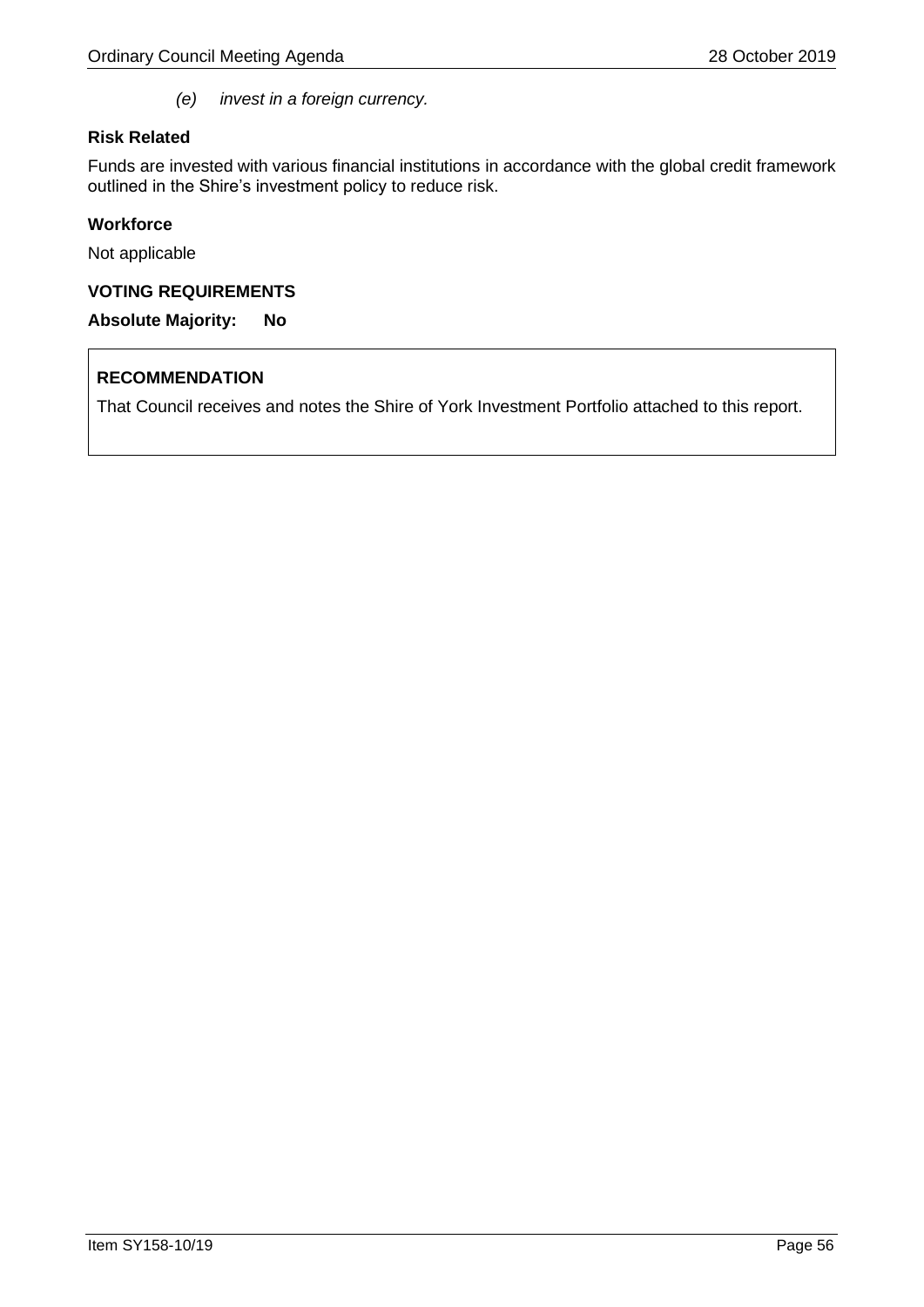# <span id="page-56-0"></span>**10 MOTIONS OF WHICH PREVIOUS NOTICE HAS BEEN GIVEN**

*Nil* 

# <span id="page-56-1"></span>**11 QUESTIONS FROM MEMBERS WITHOUT NOTICE**

*Nil*

# <span id="page-56-2"></span>**12 BUSINESS OF AN URGENT NATURE INTRODUCED BY DECISION OF THE MEETING**

*Nil*